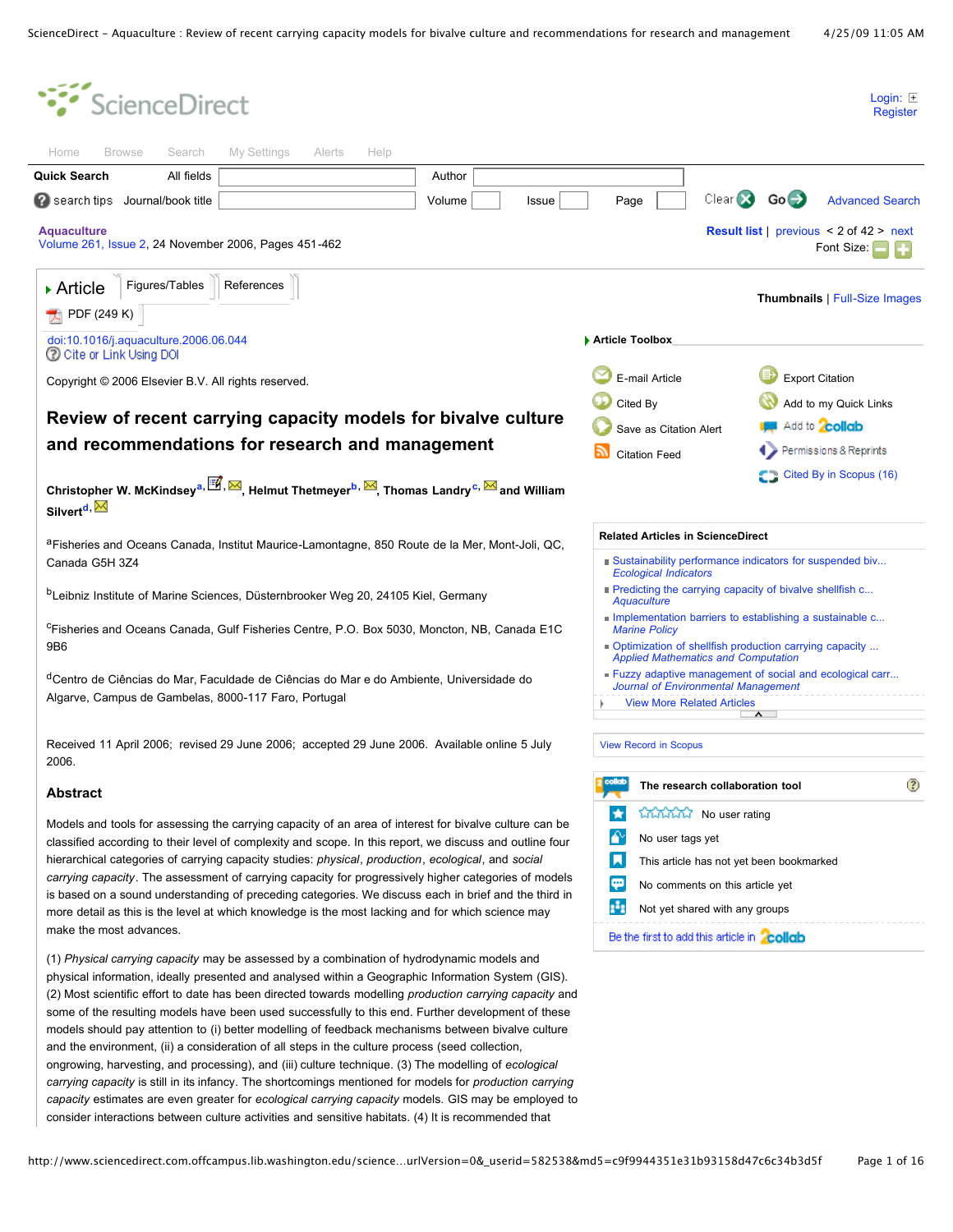*social carrying capacity* be evaluated only after the preceding levels have been completed so that an unbiased assessment is obtained. This however does not exclude direction from managers for scientists as to which factors (such as water clarity, specific habitats, etc.) should be evaluated. The use of expert systems to aid in management decisions is briefly discussed with a suggested application of a fuzzy expert system to this end.

**Keywords:** Bivalve aquaculture; Carrying capacity; Expert systems; Shellfish

#### **Article Outline**

1. [Introduction](http://www.sciencedirect.com.offcampus.lib.washington.edu/science?_ob=ArticleURL&_udi=B6T4D-4KBD4SR-1&_user=582538&_coverDate=11%2F24%2F2006&_rdoc=2&_fmt=full&_orig=browse&_srch=doc-info(%23toc%234972%232006%23997389997%23636573%23FLA%23display%23Volume)&_cdi=4972&_sort=d&_docanchor=&_ct=42&_acct=C000029718&_version=1&_urlVersion=0&_userid=582538&md5=ec348ff6c6bda0df8f16d67f94ccb216#secx1)

2. [Overview of "carrying capacity" categories](http://www.sciencedirect.com.offcampus.lib.washington.edu/science?_ob=ArticleURL&_udi=B6T4D-4KBD4SR-1&_user=582538&_coverDate=11%2F24%2F2006&_rdoc=2&_fmt=full&_orig=browse&_srch=doc-info(%23toc%234972%232006%23997389997%23636573%23FLA%23display%23Volume)&_cdi=4972&_sort=d&_docanchor=&_ct=42&_acct=C000029718&_version=1&_urlVersion=0&_userid=582538&md5=ec348ff6c6bda0df8f16d67f94ccb216#secx2)

2.1. [Physical carrying capacity](http://www.sciencedirect.com.offcampus.lib.washington.edu/science?_ob=ArticleURL&_udi=B6T4D-4KBD4SR-1&_user=582538&_coverDate=11%2F24%2F2006&_rdoc=2&_fmt=full&_orig=browse&_srch=doc-info(%23toc%234972%232006%23997389997%23636573%23FLA%23display%23Volume)&_cdi=4972&_sort=d&_docanchor=&_ct=42&_acct=C000029718&_version=1&_urlVersion=0&_userid=582538&md5=ec348ff6c6bda0df8f16d67f94ccb216#secx3)

- 2.2. [Production carrying capacity](http://www.sciencedirect.com.offcampus.lib.washington.edu/science?_ob=ArticleURL&_udi=B6T4D-4KBD4SR-1&_user=582538&_coverDate=11%2F24%2F2006&_rdoc=2&_fmt=full&_orig=browse&_srch=doc-info(%23toc%234972%232006%23997389997%23636573%23FLA%23display%23Volume)&_cdi=4972&_sort=d&_docanchor=&_ct=42&_acct=C000029718&_version=1&_urlVersion=0&_userid=582538&md5=ec348ff6c6bda0df8f16d67f94ccb216#secx4)
- 2.3. [Ecological carrying capacity](http://www.sciencedirect.com.offcampus.lib.washington.edu/science?_ob=ArticleURL&_udi=B6T4D-4KBD4SR-1&_user=582538&_coverDate=11%2F24%2F2006&_rdoc=2&_fmt=full&_orig=browse&_srch=doc-info(%23toc%234972%232006%23997389997%23636573%23FLA%23display%23Volume)&_cdi=4972&_sort=d&_docanchor=&_ct=42&_acct=C000029718&_version=1&_urlVersion=0&_userid=582538&md5=ec348ff6c6bda0df8f16d67f94ccb216#secx5)
- 2.4. [Social carrying capacity](http://www.sciencedirect.com.offcampus.lib.washington.edu/science?_ob=ArticleURL&_udi=B6T4D-4KBD4SR-1&_user=582538&_coverDate=11%2F24%2F2006&_rdoc=2&_fmt=full&_orig=browse&_srch=doc-info(%23toc%234972%232006%23997389997%23636573%23FLA%23display%23Volume)&_cdi=4972&_sort=d&_docanchor=&_ct=42&_acct=C000029718&_version=1&_urlVersion=0&_userid=582538&md5=ec348ff6c6bda0df8f16d67f94ccb216#secx6)

3. [Review of ecological carrying capacity](http://www.sciencedirect.com.offcampus.lib.washington.edu/science?_ob=ArticleURL&_udi=B6T4D-4KBD4SR-1&_user=582538&_coverDate=11%2F24%2F2006&_rdoc=2&_fmt=full&_orig=browse&_srch=doc-info(%23toc%234972%232006%23997389997%23636573%23FLA%23display%23Volume)&_cdi=4972&_sort=d&_docanchor=&_ct=42&_acct=C000029718&_version=1&_urlVersion=0&_userid=582538&md5=ec348ff6c6bda0df8f16d67f94ccb216#secx7)

4. [Decision framework to evaluate the carrying capacity of an area](http://www.sciencedirect.com.offcampus.lib.washington.edu/science?_ob=ArticleURL&_udi=B6T4D-4KBD4SR-1&_user=582538&_coverDate=11%2F24%2F2006&_rdoc=2&_fmt=full&_orig=browse&_srch=doc-info(%23toc%234972%232006%23997389997%23636573%23FLA%23display%23Volume)&_cdi=4972&_sort=d&_docanchor=&_ct=42&_acct=C000029718&_version=1&_urlVersion=0&_userid=582538&md5=ec348ff6c6bda0df8f16d67f94ccb216#secx8)

5. [The use of Expert Systems](http://www.sciencedirect.com.offcampus.lib.washington.edu/science?_ob=ArticleURL&_udi=B6T4D-4KBD4SR-1&_user=582538&_coverDate=11%2F24%2F2006&_rdoc=2&_fmt=full&_orig=browse&_srch=doc-info(%23toc%234972%232006%23997389997%23636573%23FLA%23display%23Volume)&_cdi=4972&_sort=d&_docanchor=&_ct=42&_acct=C000029718&_version=1&_urlVersion=0&_userid=582538&md5=ec348ff6c6bda0df8f16d67f94ccb216#secx9)

5.1. [Fuzzy Expert Systems](http://www.sciencedirect.com.offcampus.lib.washington.edu/science?_ob=ArticleURL&_udi=B6T4D-4KBD4SR-1&_user=582538&_coverDate=11%2F24%2F2006&_rdoc=2&_fmt=full&_orig=browse&_srch=doc-info(%23toc%234972%232006%23997389997%23636573%23FLA%23display%23Volume)&_cdi=4972&_sort=d&_docanchor=&_ct=42&_acct=C000029718&_version=1&_urlVersion=0&_userid=582538&md5=ec348ff6c6bda0df8f16d67f94ccb216#secx10)

6. [Knowledge gaps and research needs for ecological carrying capacity studies](http://www.sciencedirect.com.offcampus.lib.washington.edu/science?_ob=ArticleURL&_udi=B6T4D-4KBD4SR-1&_user=582538&_coverDate=11%2F24%2F2006&_rdoc=2&_fmt=full&_orig=browse&_srch=doc-info(%23toc%234972%232006%23997389997%23636573%23FLA%23display%23Volume)&_cdi=4972&_sort=d&_docanchor=&_ct=42&_acct=C000029718&_version=1&_urlVersion=0&_userid=582538&md5=ec348ff6c6bda0df8f16d67f94ccb216#secx11) [Acknowledgements](http://www.sciencedirect.com.offcampus.lib.washington.edu/science?_ob=ArticleURL&_udi=B6T4D-4KBD4SR-1&_user=582538&_coverDate=11%2F24%2F2006&_rdoc=2&_fmt=full&_orig=browse&_srch=doc-info(%23toc%234972%232006%23997389997%23636573%23FLA%23display%23Volume)&_cdi=4972&_sort=d&_docanchor=&_ct=42&_acct=C000029718&_version=1&_urlVersion=0&_userid=582538&md5=ec348ff6c6bda0df8f16d67f94ccb216#ack001) **[References](http://www.sciencedirect.com.offcampus.lib.washington.edu/science?_ob=ArticleURL&_udi=B6T4D-4KBD4SR-1&_user=582538&_coverDate=11%2F24%2F2006&_rdoc=2&_fmt=full&_orig=browse&_srch=doc-info(%23toc%234972%232006%23997389997%23636573%23FLA%23display%23Volume)&_cdi=4972&_sort=d&_docanchor=&_ct=42&_acct=C000029718&_version=1&_urlVersion=0&_userid=582538&md5=ec348ff6c6bda0df8f16d67f94ccb216#bibl001)** 

#### **1. Introduction**

One of the most contentious issues with respect to the development of mariculture throughout the world is the concept of "carrying capacity". Debate on this concept is often fuelled by the lack of a clear and concise definition of the term which can be interpreted on a wide scale of values that include physical, biological, and social variables. Thus, for the purpose of this discussion on carrying capacity for bivalve mariculture, we adopt the definitions of [Inglis et al. \(2000\)](http://www.sciencedirect.com.offcampus.lib.washington.edu/science?_ob=ArticleURL&_udi=B6T4D-4KBD4SR-1&_user=582538&_coverDate=11%2F24%2F2006&_rdoc=2&_fmt=full&_orig=browse&_srch=doc-info(%23toc%234972%232006%23997389997%23636573%23FLA%23display%23Volume)&_cdi=4972&_sort=d&_docanchor=&_ct=42&_acct=C000029718&_version=1&_urlVersion=0&_userid=582538&md5=ec348ff6c6bda0df8f16d67f94ccb216#bib35) who divide carrying capacity into four functional categories:

i) *physical carrying capacity* — the total area of marine farms that can be accommodated in the available physical space,

ii) *production carrying capacity* — the stocking density of bivalves at which harvests are maximized,

iii) *ecological carrying capacity* — the stocking or farm density which causes unacceptable ecological impacts,

iv) *social carrying capacity* — the level of farm development that causes unacceptable social impacts.

The objectives of this paper are to 1) give an overview of these four different categories of carrying capacity without redoing the work that has been done elsewhere, 2) give a more in-depth review and list the factors that could be considered for the determination of *ecological carrying capacity* as this category is the least developed in terms of predictive power, 3) outline a decision framework for incorporating all four categories into the determination of the overall carrying capacity of a given area for bivalve culture, and 4) outline research to address knowledge gaps for *ecological carrying capacity* studies.

## **2. Overview of "carrying capacity" categories**

#### **2.1. Physical carrying capacity**

The concept of *physical carrying capacity* describes the area which is geographically available and physically adequate for a certain type of aquaculture. It depends on the overlap between the physical requirements of the target species and the physical properties of the area of interest (e.g., type of substrate, depth, hydrodynamics, temperature). Physical properties should also include some basic chemical variables (e.g., salinity, dissolved oxygen concentration) but not biological or organochemical variables (e.g., particulate organic carbon or chlorophyll concentration), which are addressed when calculating *production* and *ecological carrying capacity*. The *physical carrying*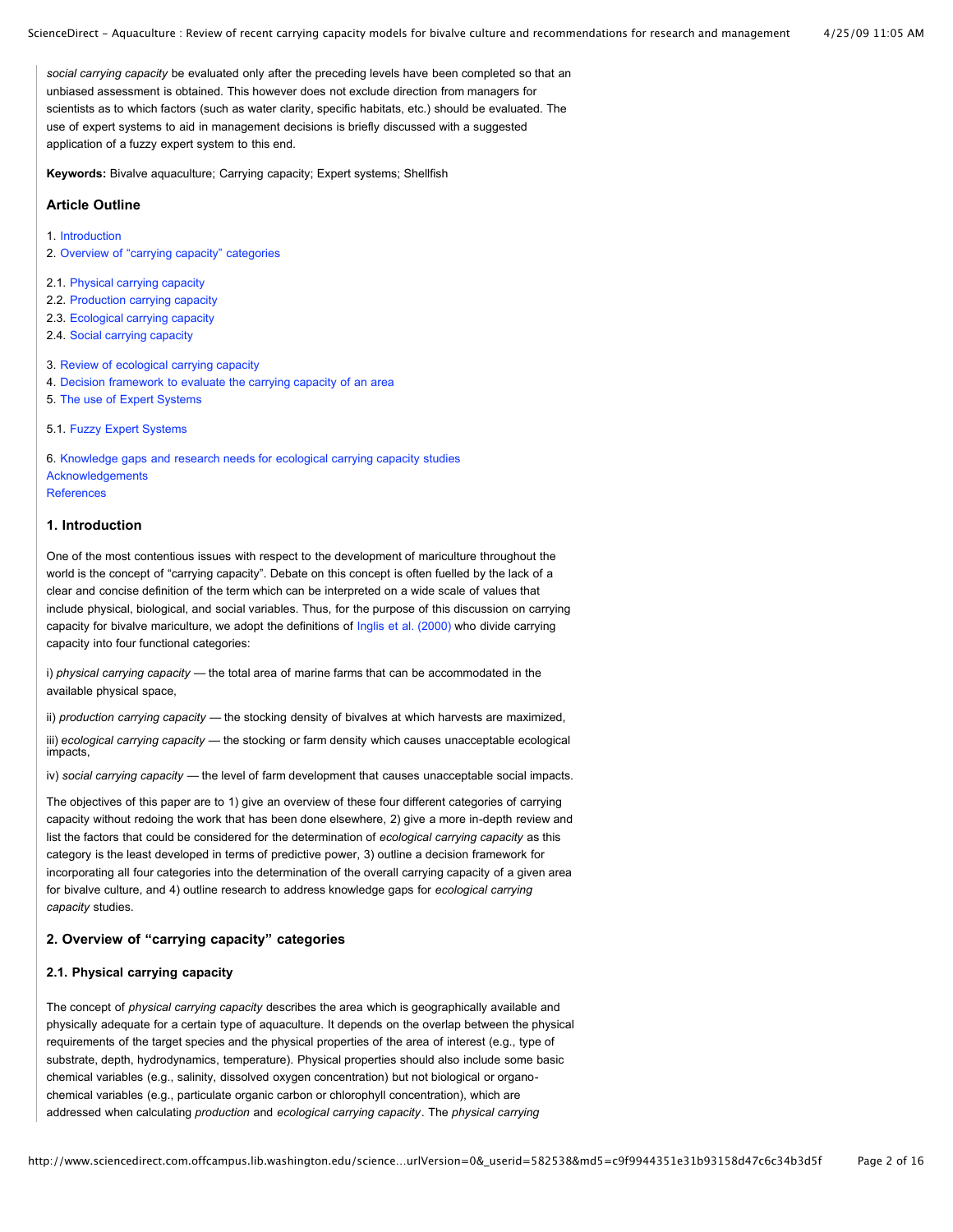*capacity* of an area also depends on the culture technique, e.g., areas which are adequate for rope culture may not be for bottom culture and *vice versa* (due to bathymetric or hydrodynamic constraints).

The concept of *physical carrying capacity* is straight-forward and may be best addressed using hydrographical models to assess areas of interest based on their physical properties and the physical (culture type) and biological requirements of the species of interest, the pertinent data being input into [and analysed using Geographic Information Systems \(GIS\) \(Congleton et al., 1999, Arnold et al.,](http://www.sciencedirect.com.offcampus.lib.washington.edu/science?_ob=ArticleURL&_udi=B6T4D-4KBD4SR-1&_user=582538&_coverDate=11%2F24%2F2006&_rdoc=2&_fmt=full&_orig=browse&_srch=doc-info(%23toc%234972%232006%23997389997%23636573%23FLA%23display%23Volume)&_cdi=4972&_sort=d&_docanchor=&_ct=42&_acct=C000029718&_version=1&_urlVersion=0&_userid=582538&md5=ec348ff6c6bda0df8f16d67f94ccb216#bib1) 2000, [Nath et al., 2000](http://www.sciencedirect.com.offcampus.lib.washington.edu/science?_ob=ArticleURL&_udi=B6T4D-4KBD4SR-1&_user=582538&_coverDate=11%2F24%2F2006&_rdoc=2&_fmt=full&_orig=browse&_srch=doc-info(%23toc%234972%232006%23997389997%23636573%23FLA%23display%23Volume)&_cdi=4972&_sort=d&_docanchor=&_ct=42&_acct=C000029718&_version=1&_urlVersion=0&_userid=582538&md5=ec348ff6c6bda0df8f16d67f94ccb216#bib49) and [Pérez et al., 2002\)](http://www.sciencedirect.com.offcampus.lib.washington.edu/science?_ob=ArticleURL&_udi=B6T4D-4KBD4SR-1&_user=582538&_coverDate=11%2F24%2F2006&_rdoc=2&_fmt=full&_orig=browse&_srch=doc-info(%23toc%234972%232006%23997389997%23636573%23FLA%23display%23Volume)&_cdi=4972&_sort=d&_docanchor=&_ct=42&_acct=C000029718&_version=1&_urlVersion=0&_userid=582538&md5=ec348ff6c6bda0df8f16d67f94ccb216#bib53). Much of the detailed information for the various parameters needed to determine the *physical carrying capacity* of a given area may already be available from a variety of sources (e.g., hydrographic charts). Other more specific types of information (e.g., salinity in estuarine systems) may need to be gathered from field studies to ensure that conditions for growth and/or survival remain throughout the planned growing cycle, likely > 1 yr.

## **2.2. Production carrying capacity**

The *production carrying capacity* is the optimized level of production of the target species. For filterfeeding bivalves, it will mainly depend on natural resources and is thus intimately related to the [functioning of the ecosystem \(e.g., C](http://www.sciencedirect.com.offcampus.lib.washington.edu/science?_ob=ArticleURL&_udi=B6T4D-4KBD4SR-1&_user=582538&_coverDate=11%2F24%2F2006&_rdoc=2&_fmt=full&_orig=browse&_srch=doc-info(%23toc%234972%232006%23997389997%23636573%23FLA%23display%23Volume)&_cdi=4972&_sort=d&_docanchor=&_ct=42&_acct=C000029718&_version=1&_urlVersion=0&_userid=582538&md5=ec348ff6c6bda0df8f16d67f94ccb216#bib3)[arver and Mallet, 199](http://www.sciencedirect.com.offcampus.lib.washington.edu/science?_ob=ArticleURL&_udi=B6T4D-4KBD4SR-1&_user=582538&_coverDate=11%2F24%2F2006&_rdoc=2&_fmt=full&_orig=browse&_srch=doc-info(%23toc%234972%232006%23997389997%23636573%23FLA%23display%23Volume)&_cdi=4972&_sort=d&_docanchor=&_ct=42&_acct=C000029718&_version=1&_urlVersion=0&_userid=582538&md5=ec348ff6c6bda0df8f16d67f94ccb216#bib10)[0 and](http://www.sciencedirect.com.offcampus.lib.washington.edu/science?_ob=ArticleURL&_udi=B6T4D-4KBD4SR-1&_user=582538&_coverDate=11%2F24%2F2006&_rdoc=2&_fmt=full&_orig=browse&_srch=doc-info(%23toc%234972%232006%23997389997%23636573%23FLA%23display%23Volume)&_cdi=4972&_sort=d&_docanchor=&_ct=42&_acct=C000029718&_version=1&_urlVersion=0&_userid=582538&md5=ec348ff6c6bda0df8f16d67f94ccb216#bib3) [Bacher et al., 1998](http://www.sciencedirect.com.offcampus.lib.washington.edu/science?_ob=ArticleURL&_udi=B6T4D-4KBD4SR-1&_user=582538&_coverDate=11%2F24%2F2006&_rdoc=2&_fmt=full&_orig=browse&_srch=doc-info(%23toc%234972%232006%23997389997%23636573%23FLA%23display%23Volume)&_cdi=4972&_sort=d&_docanchor=&_ct=42&_acct=C000029718&_version=1&_urlVersion=0&_userid=582538&md5=ec348ff6c6bda0df8f16d67f94ccb216#bib2)[\). Bacher et al.](http://www.sciencedirect.com.offcampus.lib.washington.edu/science?_ob=ArticleURL&_udi=B6T4D-4KBD4SR-1&_user=582538&_coverDate=11%2F24%2F2006&_rdoc=2&_fmt=full&_orig=browse&_srch=doc-info(%23toc%234972%232006%23997389997%23636573%23FLA%23display%23Volume)&_cdi=4972&_sort=d&_docanchor=&_ct=42&_acct=C000029718&_version=1&_urlVersion=0&_userid=582538&md5=ec348ff6c6bda0df8f16d67f94ccb216#bib3) (2003) outline the utility of using a modelling as opposed to an experimental approach for determining the *production carrying capacity* of an area. *Production carrying capacity* may be measured, *inter alia*, in terms of wet or dry weight, energy or organic carbon. It greatly depends on the *physical carrying capacity* and the functions of the ecosystem, especially primary production within the area of interest and, at times of even more importance, the importation of organic matter. Furthermore, positive and negative feedback mechanisms between the culture activities and the ecosystem need to be considered.

Several reviews have already been done on this subject, including a series of papers published in special issues of Aquatic Ecology (volume 31(4), 1998) and the Journal of Experimental Marine [Biology and Ecology \(volume 219\(1–2\), 1998\), a scoping study in Great Britain \(Davies and McLeod,](http://www.sciencedirect.com.offcampus.lib.washington.edu/science?_ob=ArticleURL&_udi=B6T4D-4KBD4SR-1&_user=582538&_coverDate=11%2F24%2F2006&_rdoc=2&_fmt=full&_orig=browse&_srch=doc-info(%23toc%234972%232006%23997389997%23636573%23FLA%23display%23Volume)&_cdi=4972&_sort=d&_docanchor=&_ct=42&_acct=C000029718&_version=1&_urlVersion=0&_userid=582538&md5=ec348ff6c6bda0df8f16d67f94ccb216#bib21) 2003), a couple of overviews in New Zealand ([Inglis et al., 2000](http://www.sciencedirect.com.offcampus.lib.washington.edu/science?_ob=ArticleURL&_udi=B6T4D-4KBD4SR-1&_user=582538&_coverDate=11%2F24%2F2006&_rdoc=2&_fmt=full&_orig=browse&_srch=doc-info(%23toc%234972%232006%23997389997%23636573%23FLA%23display%23Volume)&_cdi=4972&_sort=d&_docanchor=&_ct=42&_acct=C000029718&_version=1&_urlVersion=0&_userid=582538&md5=ec348ff6c6bda0df8f16d67f94ccb216#bib35) and [Gibbs, in press\)](http://www.sciencedirect.com.offcampus.lib.washington.edu/science?_ob=ArticleURL&_udi=B6T4D-4KBD4SR-1&_user=582538&_coverDate=11%2F24%2F2006&_rdoc=2&_fmt=full&_orig=browse&_srch=doc-info(%23toc%234972%232006%23997389997%23636573%23FLA%23display%23Volume)&_cdi=4972&_sort=d&_docanchor=&_ct=42&_acct=C000029718&_version=1&_urlVersion=0&_userid=582538&md5=ec348ff6c6bda0df8f16d67f94ccb216#bib31) and a recent review in Canada [\(Chamberlain et al., 2006\)](http://www.sciencedirect.com.offcampus.lib.washington.edu/science?_ob=ArticleURL&_udi=B6T4D-4KBD4SR-1&_user=582538&_coverDate=11%2F24%2F2006&_rdoc=2&_fmt=full&_orig=browse&_srch=doc-info(%23toc%234972%232006%23997389997%23636573%23FLA%23display%23Volume)&_cdi=4972&_sort=d&_docanchor=&_ct=42&_acct=C000029718&_version=1&_urlVersion=0&_userid=582538&md5=ec348ff6c6bda0df8f16d67f94ccb216#bib13). The output of these reviews demonstrates that there is a wide range of modelling approaches focusing mainly on hydrodynamics, food availability and production, bivalve feeding and physiology and the influence of husbandry practices on crop production, as well as the interactions among these factors. The review by Kaiser and Beadman [\(2002\) on production carrying capacity along with more recent developments in this field as discu](http://www.sciencedirect.com.offcampus.lib.washington.edu/science?_ob=ArticleURL&_udi=B6T4D-4KBD4SR-1&_user=582538&_coverDate=11%2F24%2F2006&_rdoc=2&_fmt=full&_orig=browse&_srch=doc-info(%23toc%234972%232006%23997389997%23636573%23FLA%23display%23Volume)&_cdi=4972&_sort=d&_docanchor=&_ct=42&_acct=C000029718&_version=1&_urlVersion=0&_userid=582538&md5=ec348ff6c6bda0df8f16d67f94ccb216#bib75)ssed in this text suggest that, for most commercial bivalve species, the ability to assess and predict the effect of stocking densities of bivalves on their production is well developed and has been applied in a wide range of ecosystems. In general, information about the various biological parameters needed to calculate the *physical carrying capacity* of a targeted area (e.g., food availability) must be obtained through targeted field work. Although ideally obtained through purpose-specific studies done in the targeted area, information on bivalve feeding and physiology is often taken from studies done elsewhere. The main constraint of *production carrying capacity* models is in their limited ability to determine feedback mechanisms, i.e., the effect of the ecosystem response to their activity. A further shortcoming on this level of modelling is that it is usually limited to the ongrowing phase and does not address the seed collection, harvesting, and processing phases. Finally, production carrying capacity will also be a function of the culture technique (e.g., bottom versus rope culture) and the geographical distribution of the culture sites in the area of interest. [Gangnery et al. \(2004\)](http://www.sciencedirect.com.offcampus.lib.washington.edu/science?_ob=ArticleURL&_udi=B6T4D-4KBD4SR-1&_user=582538&_coverDate=11%2F24%2F2006&_rdoc=2&_fmt=full&_orig=browse&_srch=doc-info(%23toc%234972%232006%23997389997%23636573%23FLA%23display%23Volume)&_cdi=4972&_sort=d&_docanchor=&_ct=42&_acct=C000029718&_version=1&_urlVersion=0&_userid=582538&md5=ec348ff6c6bda0df8f16d67f94ccb216#bib29) have started to address this problem. Using a population dynamics model they considered two methods of oyster culture (collées vs. pignes) and different rearing strategies (timing of seeding and harvesting). The primary aim of the model was to evaluate the effects of reduced growth, harvesting closure due to toxic algae blooms, and mortality of oysters due to anoxia on marketable production of oysters. Little attention has been paid to the impact of various bivalve farming activities on natural components of ecosystems. This issue is addressed in the following section on *ecological carrying* capacity.

## **2.3. Ecological carrying capacity**

While modelling of *production carrying capacity* focuses on the target bivalve species and on those organisms that support its production, modelling of *ecological carrying capacity* should in principle consider the whole ecosystem and all culture activities from seed collection to ongrowing, harvesting and processing [\(Table 1](http://www.sciencedirect.com.offcampus.lib.washington.edu/science?_ob=ArticleURL&_udi=B6T4D-4KBD4SR-1&_user=582538&_coverDate=11%2F24%2F2006&_rdoc=2&_fmt=full&_orig=browse&_srch=doc-info(%23toc%234972%232006%23997389997%23636573%23FLA%23display%23Volume)&_cdi=4972&_sort=d&_docanchor=&_ct=42&_acct=C000029718&_version=1&_urlVersion=0&_userid=582538&md5=ec348ff6c6bda0df8f16d67f94ccb216#tbl1)). Practically, the society or their representatives have to restrict this task by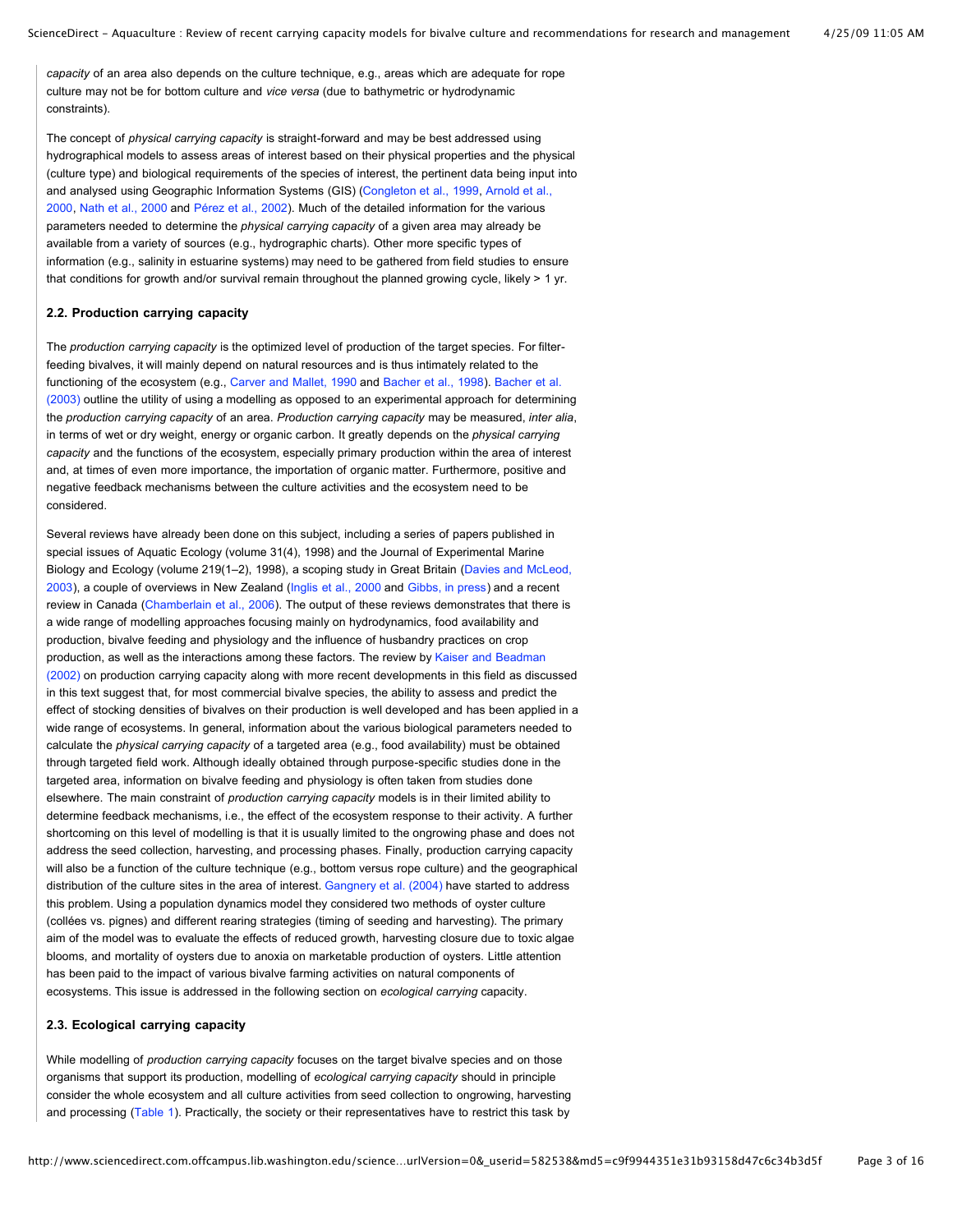defining components of interests (e.g., species or habitats) and acceptable levels of change for each of these (i.e., *social carrying capacity*) ([Gibbs, in press\)](http://www.sciencedirect.com.offcampus.lib.washington.edu/science?_ob=ArticleURL&_udi=B6T4D-4KBD4SR-1&_user=582538&_coverDate=11%2F24%2F2006&_rdoc=2&_fmt=full&_orig=browse&_srch=doc-info(%23toc%234972%232006%23997389997%23636573%23FLA%23display%23Volume)&_cdi=4972&_sort=d&_docanchor=&_ct=42&_acct=C000029718&_version=1&_urlVersion=0&_userid=582538&md5=ec348ff6c6bda0df8f16d67f94ccb216#bib31). *Ecological carrying capacity* generally means the maximum level of production which is possible without having an unacceptable ecological impact, but it should also take into account other limiting factors such as seed availability or usable area when appropriate. Information about the potential parameters used to evaluate the components of interest may often not be available. Indeed, managers may prefer to select from among those components for which the best information is available. This may be a logical choice as such components are also likely to be among those for which society has placed a high value (and thus have been studied). A number of these parameters are described in the following section.

#### Table 1.

Selection of activities related to bivalve culture that may influence the ecological carrying capacity of a coastal area

- *1. Seed collection*
- a. Dredging
- i. Disturbance of benthic communities, especially the removal of long-living species
- ii. Removal of juveniles from wild populations of target species
- iii. Collection of non-target species
- iv. Suspension of sediments
- v. Release of  $H<sub>2</sub>S$  and reduction of dissolved oxygen in the water due to oxygen-consuming substances,  $I$
- b. Artificial collectors
- i. Removal of juveniles from wild population of target species
- ii. Increasing target and no-target species recruitment success
- iii. Alteration of the hydrodynamic regime
- iv. Acting as FAD
- v. Risk of entanglement for large vertebrates (e.g., marine mammals, sea birds, turtles, sharks).
- c. Hatcheries
- i. Chemical pollution (e.g., pharmaceuticals)
- ii. Genetic selection
- iii. Spread of diseases
- d. Importation
- i. Introduction of alien species
- ii. Genetic pollution
- iii. Spread of diseases
- *2. Ongrowing*
- a. Effects common to all techniques
- i. Organic enrichment of seafloor
- ii. Providing reef-like structures
- iii. Alteration of hydrodynamic regime (current speed, turbulence)
- iv. Food web effects: competition with other filter feeders, increasing recycling speed of nutrients, removal
- v. Spawning: release of mussel larvae
- vi. Providing food for predators of bivalves
- vii. Control of predators and pests
- b. Bottom culture
- i. Activities to prepare the culture plots, e.g., dredging for predator removal
- ii. Removal of associated organisms by dredging and relaying
- iii. Competition for space with wild benthos organisms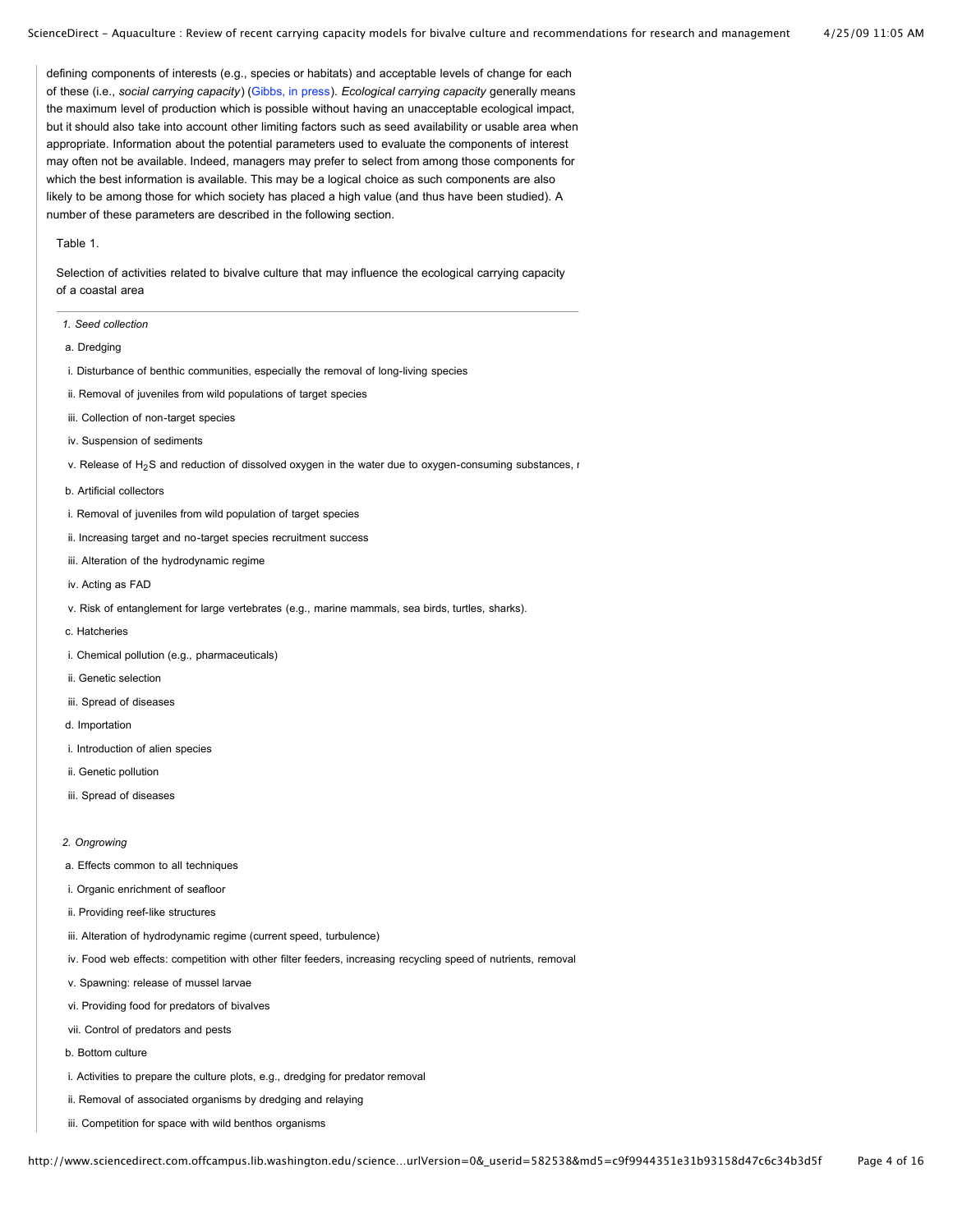- c. Artificial structures (trestles, poles, rafts, longlines)
- i. Acting as artificial reef or FAD (attraction/displacement or enhancement of animals)
- ii. Risk of entanglement for big vertebrates (e.g., marine mammals, sea birds, turtles, sharks)
- *3. Harvesting*
- a. Effects common to all techniques
- i. Removal of biomass, nutrients
- ii. Removal of non-target species
- iii. Competition with predators
- b. Dredging
- i. Disturbance of benthos communities, especially removal of long-living species
- ii. Suspension of sediments
- iii. Release of  $H<sub>2</sub>S$  and decrease of dissolved oxygen in the water due to oxygen-consuming substances,
- c. Collection of off-bottom structures

#### *4. Processing*

- a. Dumping of by-catch
- b. Relaying near auction houses
- c. Depurating
- d. Dumping of shells
- e. Effluents from processing plant
- f. Spread of alien species or diseases

| $\sim$ |  |  |
|--------|--|--|

In contrast to *production carrying capacity*, there have been fewer efforts and successes in developing models to assess and predict the *ecological carrying capacity* of areas for bivalve culture. Also, as for *production carrying capacity*, the few attempts to develop modelling capacity in this field have been limited to the ongrowing phase of cultivation without considering all aspects of the operations and interactions with other activities from an integration perspective.

#### **2.4. Social carrying capacity**

The *social carrying capacity* is even more complex than the *ecological carrying capacity*. It comprises the above three categories of carrying capacity as well as tradeoffs between all stakeholders in order to meet the demands of both the population (socioeconomic factors such as traditional fisheries, [employment and recreational use\) and the environment \(D](http://www.sciencedirect.com.offcampus.lib.washington.edu/science?_ob=ArticleURL&_udi=B6T4D-4KBD4SR-1&_user=582538&_coverDate=11%2F24%2F2006&_rdoc=2&_fmt=full&_orig=browse&_srch=doc-info(%23toc%234972%232006%23997389997%23636573%23FLA%23display%23Volume)&_cdi=4972&_sort=d&_docanchor=&_ct=42&_acct=C000029718&_version=1&_urlVersion=0&_userid=582538&md5=ec348ff6c6bda0df8f16d67f94ccb216#bib33)[olmer and Frandsen, 200](http://www.sciencedirect.com.offcampus.lib.washington.edu/science?_ob=ArticleURL&_udi=B6T4D-4KBD4SR-1&_user=582538&_coverDate=11%2F24%2F2006&_rdoc=2&_fmt=full&_orig=browse&_srch=doc-info(%23toc%234972%232006%23997389997%23636573%23FLA%23display%23Volume)&_cdi=4972&_sort=d&_docanchor=&_ct=42&_acct=C000029718&_version=1&_urlVersion=0&_userid=582538&md5=ec348ff6c6bda0df8f16d67f94ccb216#bib22)[2, Hoagland et](http://www.sciencedirect.com.offcampus.lib.washington.edu/science?_ob=ArticleURL&_udi=B6T4D-4KBD4SR-1&_user=582538&_coverDate=11%2F24%2F2006&_rdoc=2&_fmt=full&_orig=browse&_srch=doc-info(%23toc%234972%232006%23997389997%23636573%23FLA%23display%23Volume)&_cdi=4972&_sort=d&_docanchor=&_ct=42&_acct=C000029718&_version=1&_urlVersion=0&_userid=582538&md5=ec348ff6c6bda0df8f16d67f94ccb216#bib33) al., 2003, [Stead et al., 2003](http://www.sciencedirect.com.offcampus.lib.washington.edu/science?_ob=ArticleURL&_udi=B6T4D-4KBD4SR-1&_user=582538&_coverDate=11%2F24%2F2006&_rdoc=2&_fmt=full&_orig=browse&_srch=doc-info(%23toc%234972%232006%23997389997%23636573%23FLA%23display%23Volume)&_cdi=4972&_sort=d&_docanchor=&_ct=42&_acct=C000029718&_version=1&_urlVersion=0&_userid=582538&md5=ec348ff6c6bda0df8f16d67f94ccb216#bib62) and [Gibbs, in press\)](http://www.sciencedirect.com.offcampus.lib.washington.edu/science?_ob=ArticleURL&_udi=B6T4D-4KBD4SR-1&_user=582538&_coverDate=11%2F24%2F2006&_rdoc=2&_fmt=full&_orig=browse&_srch=doc-info(%23toc%234972%232006%23997389997%23636573%23FLA%23display%23Volume)&_cdi=4972&_sort=d&_docanchor=&_ct=42&_acct=C000029718&_version=1&_urlVersion=0&_userid=582538&md5=ec348ff6c6bda0df8f16d67f94ccb216#bib31). Development of this category is at the heart of Integrated Coastal Zone Management (ICZM) and it must be fully developed so that responsible management decision may be made [\(Kaiser and Stead, 2003\)](http://www.sciencedirect.com.offcampus.lib.washington.edu/science?_ob=ArticleURL&_udi=B6T4D-4KBD4SR-1&_user=582538&_coverDate=11%2F24%2F2006&_rdoc=2&_fmt=full&_orig=browse&_srch=doc-info(%23toc%234972%232006%23997389997%23636573%23FLA%23display%23Volume)&_cdi=4972&_sort=d&_docanchor=&_ct=42&_acct=C000029718&_version=1&_urlVersion=0&_userid=582538&md5=ec348ff6c6bda0df8f16d67f94ccb216#bib38). Much of the information for the various pertinent parameters is often readily available. That being said, the relationships between these and other measures of carrying capacity are more nebulous, thus stressing the importance of ICZM.

## **3. Review of ecological carrying capacity**

The concept of *ecological carrying capacity* is often driven by public perception of negative consequences of aquaculture [\(Stickney, 2003](http://www.sciencedirect.com.offcampus.lib.washington.edu/science?_ob=ArticleURL&_udi=B6T4D-4KBD4SR-1&_user=582538&_coverDate=11%2F24%2F2006&_rdoc=2&_fmt=full&_orig=browse&_srch=doc-info(%23toc%234972%232006%23997389997%23636573%23FLA%23display%23Volume)&_cdi=4972&_sort=d&_docanchor=&_ct=42&_acct=C000029718&_version=1&_urlVersion=0&_userid=582538&md5=ec348ff6c6bda0df8f16d67f94ccb216#bib64)), which is mostly based on finfish operations. This is partly because aquaculture, especially the culture of carnivorous fish species in netpens, commonly produces elevated nutrient levels and strong organic deposition in the neighbourhood of culture sites [\(Cromey et al., 2000\)](http://www.sciencedirect.com.offcampus.lib.washington.edu/science?_ob=ArticleURL&_udi=B6T4D-4KBD4SR-1&_user=582538&_coverDate=11%2F24%2F2006&_rdoc=2&_fmt=full&_orig=browse&_srch=doc-info(%23toc%234972%232006%23997389997%23636573%23FLA%23display%23Volume)&_cdi=4972&_sort=d&_docanchor=&_ct=42&_acct=C000029718&_version=1&_urlVersion=0&_userid=582538&md5=ec348ff6c6bda0df8f16d67f94ccb216#bib18). This results from the fact that aquaculture operations, especially those in open water net farms, are leaky systems with a considerable proportion of the material added to grow the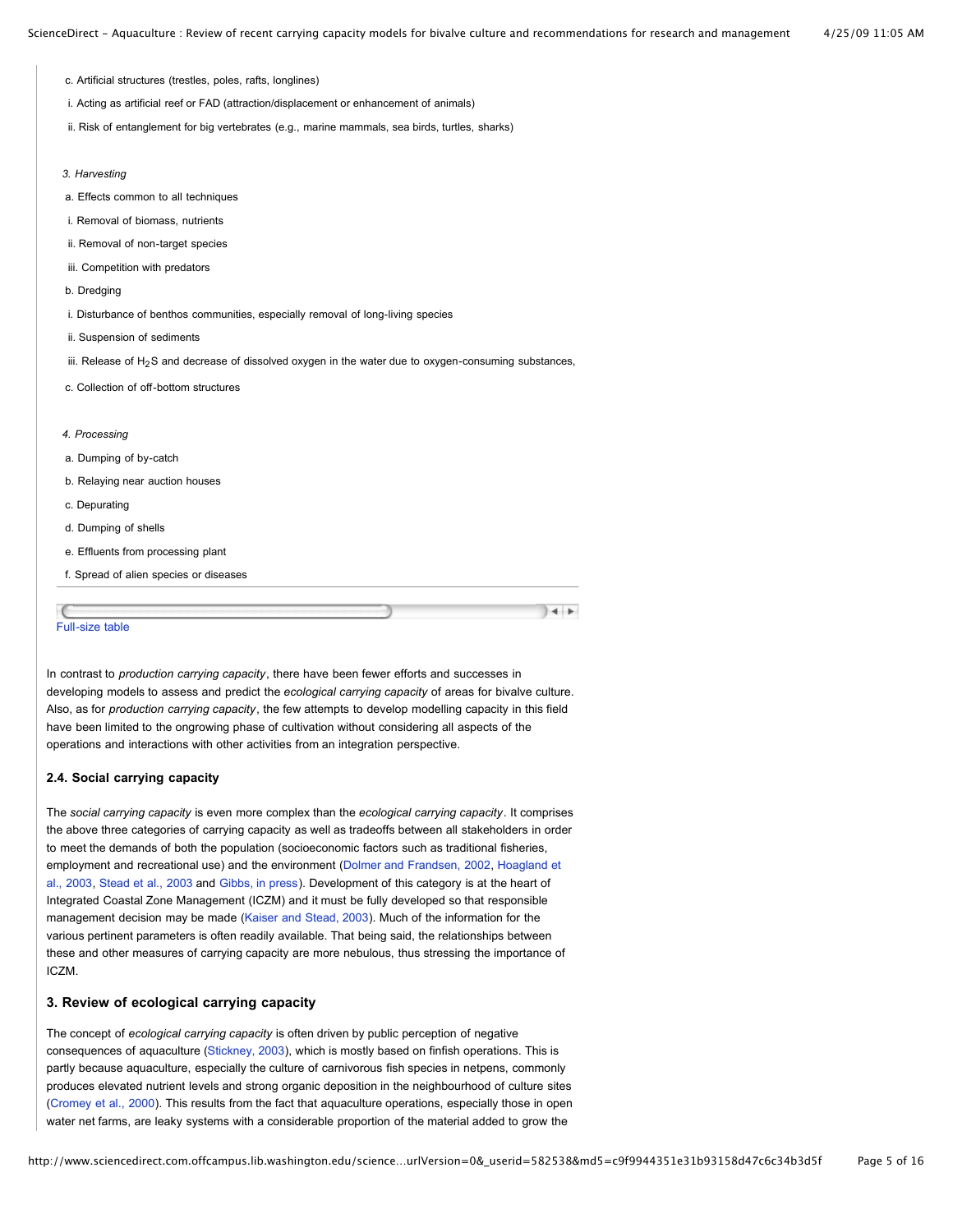animals of interest ending up in the surrounding environment ([Schendel et al., 2004](http://www.sciencedirect.com.offcampus.lib.washington.edu/science?_ob=ArticleURL&_udi=B6T4D-4KBD4SR-1&_user=582538&_coverDate=11%2F24%2F2006&_rdoc=2&_fmt=full&_orig=browse&_srch=doc-info(%23toc%234972%232006%23997389997%23636573%23FLA%23display%23Volume)&_cdi=4972&_sort=d&_docanchor=&_ct=42&_acct=C000029718&_version=1&_urlVersion=0&_userid=582538&md5=ec348ff6c6bda0df8f16d67f94ccb216#bib57)). This addition of organic matter can overwhelm the assimilative capacity of the local environment, thus sometimes changing the physical, chemical, and biological structure of the bottom. However, high effluent levels are not limited to fish cage farms and increasing evidence shows that the culture (grow-out) of bivalves may also have considerable influences on the benthic environment [\(Kaiser et al., 1998\)](http://www.sciencedirect.com.offcampus.lib.washington.edu/science?_ob=ArticleURL&_udi=B6T4D-4KBD4SR-1&_user=582538&_coverDate=11%2F24%2F2006&_rdoc=2&_fmt=full&_orig=browse&_srch=doc-info(%23toc%234972%232006%23997389997%23636573%23FLA%23display%23Volume)&_cdi=4972&_sort=d&_docanchor=&_ct=42&_acct=C000029718&_version=1&_urlVersion=0&_userid=582538&md5=ec348ff6c6bda0df8f16d67f94ccb216#bib39). In short, bivalves growing in suspension feed on detritus, phyto- and zooplankton in the water column, using part of what is filtered for growth and consolidating the remaining fraction as either faeces or pseudofaeces, which sinks relatively quickly to the bottom, potentially increasing the accumulation of organic material in the vicinity of the site. For both types of aquaculture, the "footprint" or areal size of the impact is a function of many factors, including the size and age of the farm, the species being [cultivated, and local hydrodynamic and natural benthic conditions \(Black, 2001 and Magill et al.,](http://www.sciencedirect.com.offcampus.lib.washington.edu/science?_ob=ArticleURL&_udi=B6T4D-4KBD4SR-1&_user=582538&_coverDate=11%2F24%2F2006&_rdoc=2&_fmt=full&_orig=browse&_srch=doc-info(%23toc%234972%232006%23997389997%23636573%23FLA%23display%23Volume)&_cdi=4972&_sort=d&_docanchor=&_ct=42&_acct=C000029718&_version=1&_urlVersion=0&_userid=582538&md5=ec348ff6c6bda0df8f16d67f94ccb216#bib45) 2006).

To date, research on the environmental effects of aquaculture has largely focussed on benthic processes as they relate to increased deposition of organic matter [\(Carroll et al., 2003](http://www.sciencedirect.com.offcampus.lib.washington.edu/science?_ob=ArticleURL&_udi=B6T4D-4KBD4SR-1&_user=582538&_coverDate=11%2F24%2F2006&_rdoc=2&_fmt=full&_orig=browse&_srch=doc-info(%23toc%234972%232006%23997389997%23636573%23FLA%23display%23Volume)&_cdi=4972&_sort=d&_docanchor=&_ct=42&_acct=C000029718&_version=1&_urlVersion=0&_userid=582538&md5=ec348ff6c6bda0df8f16d67f94ccb216#bib9)). Despite the evidence that aquaculture sites may influence local benthic infaunal communities (i.e., altering their structure), little work has addressed issues about their productivity and sustainability. Similarly, little research has been directed at examining interactions between bivalve aquaculture and the abundance and productivity of large benthic invertebrates, such as crabs and lobster, and fishes [\(Munday et al., 1994\)](http://www.sciencedirect.com.offcampus.lib.washington.edu/science?_ob=ArticleURL&_udi=B6T4D-4KBD4SR-1&_user=582538&_coverDate=11%2F24%2F2006&_rdoc=2&_fmt=full&_orig=browse&_srch=doc-info(%23toc%234972%232006%23997389997%23636573%23FLA%23display%23Volume)&_cdi=4972&_sort=d&_docanchor=&_ct=42&_acct=C000029718&_version=1&_urlVersion=0&_userid=582538&md5=ec348ff6c6bda0df8f16d67f94ccb216#bib47). This concentration on benthic processes also ignores the influence of bivalve culture on water-column processes and the organisms that live in association with the bivalves growing in culture. Differences on the influence of bivalve culture between benthic and pelagic components may be striking [\(Tenore and González, 1976\)](http://www.sciencedirect.com.offcampus.lib.washington.edu/science?_ob=ArticleURL&_udi=B6T4D-4KBD4SR-1&_user=582538&_coverDate=11%2F24%2F2006&_rdoc=2&_fmt=full&_orig=browse&_srch=doc-info(%23toc%234972%232006%23997389997%23636573%23FLA%23display%23Volume)&_cdi=4972&_sort=d&_docanchor=&_ct=42&_acct=C000029718&_version=1&_urlVersion=0&_userid=582538&md5=ec348ff6c6bda0df8f16d67f94ccb216#bib65). Further, most work to date has concentrated on near-field effects, ignoring far-field effects. Such effects are rarely discussed (but see [Davenport et al., 2003](http://www.sciencedirect.com.offcampus.lib.washington.edu/science?_ob=ArticleURL&_udi=B6T4D-4KBD4SR-1&_user=582538&_coverDate=11%2F24%2F2006&_rdoc=2&_fmt=full&_orig=browse&_srch=doc-info(%23toc%234972%232006%23997389997%23636573%23FLA%23display%23Volume)&_cdi=4972&_sort=d&_docanchor=&_ct=42&_acct=C000029718&_version=1&_urlVersion=0&_userid=582538&md5=ec348ff6c6bda0df8f16d67f94ccb216#bib20) and [Gibbs, in press](http://www.sciencedirect.com.offcampus.lib.washington.edu/science?_ob=ArticleURL&_udi=B6T4D-4KBD4SR-1&_user=582538&_coverDate=11%2F24%2F2006&_rdoc=2&_fmt=full&_orig=browse&_srch=doc-info(%23toc%234972%232006%23997389997%23636573%23FLA%23display%23Volume)&_cdi=4972&_sort=d&_docanchor=&_ct=42&_acct=C000029718&_version=1&_urlVersion=0&_userid=582538&md5=ec348ff6c6bda0df8f16d67f94ccb216#bib31)) and within those publications which address this issue there is a bias toward "negative" effects, largely ignoring potentially "positive" ones (see, for example, [Gibbs, 2004](http://www.sciencedirect.com.offcampus.lib.washington.edu/science?_ob=ArticleURL&_udi=B6T4D-4KBD4SR-1&_user=582538&_coverDate=11%2F24%2F2006&_rdoc=2&_fmt=full&_orig=browse&_srch=doc-info(%23toc%234972%232006%23997389997%23636573%23FLA%23display%23Volume)&_cdi=4972&_sort=d&_docanchor=&_ct=42&_acct=C000029718&_version=1&_urlVersion=0&_userid=582538&md5=ec348ff6c6bda0df8f16d67f94ccb216#bib30)). A more holistic approach is needed to determine the influence of bivalve aquaculture on the environment and the *ecological carrying capacity* of the environment for bivalve culture.

There is much scientific literature showing that the abundance of fish and macroinvertebrates is greater in areas on or immediately surrounding artificial reefs (structures placed on the bottom of the sea by humans) [\(Jensen, 2002](http://www.sciencedirect.com.offcampus.lib.washington.edu/science?_ob=ArticleURL&_udi=B6T4D-4KBD4SR-1&_user=582538&_coverDate=11%2F24%2F2006&_rdoc=2&_fmt=full&_orig=browse&_srch=doc-info(%23toc%234972%232006%23997389997%23636573%23FLA%23display%23Volume)&_cdi=4972&_sort=d&_docanchor=&_ct=42&_acct=C000029718&_version=1&_urlVersion=0&_userid=582538&md5=ec348ff6c6bda0df8f16d67f94ccb216#bib36)) and fish aggregation devices (FADs - structures positioned in the water column or at the surface of the water) [\(Castro et al., 2002\)](http://www.sciencedirect.com.offcampus.lib.washington.edu/science?_ob=ArticleURL&_udi=B6T4D-4KBD4SR-1&_user=582538&_coverDate=11%2F24%2F2006&_rdoc=2&_fmt=full&_orig=browse&_srch=doc-info(%23toc%234972%232006%23997389997%23636573%23FLA%23display%23Volume)&_cdi=4972&_sort=d&_docanchor=&_ct=42&_acct=C000029718&_version=1&_urlVersion=0&_userid=582538&md5=ec348ff6c6bda0df8f16d67f94ccb216#bib11), relative to areas distant to them. [Aquaculture sites may function in a manner analogous to these structures \(Costa-Pierce and Bridger,](http://www.sciencedirect.com.offcampus.lib.washington.edu/science?_ob=ArticleURL&_udi=B6T4D-4KBD4SR-1&_user=582538&_coverDate=11%2F24%2F2006&_rdoc=2&_fmt=full&_orig=browse&_srch=doc-info(%23toc%234972%232006%23997389997%23636573%23FLA%23display%23Volume)&_cdi=4972&_sort=d&_docanchor=&_ct=42&_acct=C000029718&_version=1&_urlVersion=0&_userid=582538&md5=ec348ff6c6bda0df8f16d67f94ccb216#bib17) 2002, [Olin, 2002](http://www.sciencedirect.com.offcampus.lib.washington.edu/science?_ob=ArticleURL&_udi=B6T4D-4KBD4SR-1&_user=582538&_coverDate=11%2F24%2F2006&_rdoc=2&_fmt=full&_orig=browse&_srch=doc-info(%23toc%234972%232006%23997389997%23636573%23FLA%23display%23Volume)&_cdi=4972&_sort=d&_docanchor=&_ct=42&_acct=C000029718&_version=1&_urlVersion=0&_userid=582538&md5=ec348ff6c6bda0df8f16d67f94ccb216#bib52) and [Davenport et al., 2003](http://www.sciencedirect.com.offcampus.lib.washington.edu/science?_ob=ArticleURL&_udi=B6T4D-4KBD4SR-1&_user=582538&_coverDate=11%2F24%2F2006&_rdoc=2&_fmt=full&_orig=browse&_srch=doc-info(%23toc%234972%232006%23997389997%23636573%23FLA%23display%23Volume)&_cdi=4972&_sort=d&_docanchor=&_ct=42&_acct=C000029718&_version=1&_urlVersion=0&_userid=582538&md5=ec348ff6c6bda0df8f16d67f94ccb216#bib20)). There are many examples of wild animals benefiting from bivalve culture. For example, [Tenore et al. \(1982\)](http://www.sciencedirect.com.offcampus.lib.washington.edu/science?_ob=ArticleURL&_udi=B6T4D-4KBD4SR-1&_user=582538&_coverDate=11%2F24%2F2006&_rdoc=2&_fmt=full&_orig=browse&_srch=doc-info(%23toc%234972%232006%23997389997%23636573%23FLA%23display%23Volume)&_cdi=4972&_sort=d&_docanchor=&_ct=42&_acct=C000029718&_version=1&_urlVersion=0&_userid=582538&md5=ec348ff6c6bda0df8f16d67f94ccb216#bib66) suggested that intensive mussel aquaculture in the Ria de Arosa, Spain increases the production of fishes there, although there was no direct evidence given. This was echoed in a study by [Tenore and González \(1976\)](http://www.sciencedirect.com.offcampus.lib.washington.edu/science?_ob=ArticleURL&_udi=B6T4D-4KBD4SR-1&_user=582538&_coverDate=11%2F24%2F2006&_rdoc=2&_fmt=full&_orig=browse&_srch=doc-info(%23toc%234972%232006%23997389997%23636573%23FLA%23display%23Volume)&_cdi=4972&_sort=d&_docanchor=&_ct=42&_acct=C000029718&_version=1&_urlVersion=0&_userid=582538&md5=ec348ff6c6bda0df8f16d67f94ccb216#bib65) who found that the three-dimensional physical structure provided by the mussel culture rafts provided habitat and food resources that enhance secondary productivity in this estuary. Not surprisingly, they found that the biomass of organisms growing on mussel ropes increased with the size of the mussels and this was particularly true for suspension feeders. Other work done in the same area found increased abundances of several fish species in areas with mussel aquaculture [\(Chesney and Iglesias, 1979](http://www.sciencedirect.com.offcampus.lib.washington.edu/science?_ob=ArticleURL&_udi=B6T4D-4KBD4SR-1&_user=582538&_coverDate=11%2F24%2F2006&_rdoc=2&_fmt=full&_orig=browse&_srch=doc-info(%23toc%234972%232006%23997389997%23636573%23FLA%23display%23Volume)&_cdi=4972&_sort=d&_docanchor=&_ct=42&_acct=C000029718&_version=1&_urlVersion=0&_userid=582538&md5=ec348ff6c6bda0df8f16d67f94ccb216#bib14)) and that the diet of numerous fish ([Lopez-Jamar et al., 1984](http://www.sciencedirect.com.offcampus.lib.washington.edu/science?_ob=ArticleURL&_udi=B6T4D-4KBD4SR-1&_user=582538&_coverDate=11%2F24%2F2006&_rdoc=2&_fmt=full&_orig=browse&_srch=doc-info(%23toc%234972%232006%23997389997%23636573%23FLA%23display%23Volume)&_cdi=4972&_sort=d&_docanchor=&_ct=42&_acct=C000029718&_version=1&_urlVersion=0&_userid=582538&md5=ec348ff6c6bda0df8f16d67f94ccb216#bib44) and [Fernandez et al., 1995](http://www.sciencedirect.com.offcampus.lib.washington.edu/science?_ob=ArticleURL&_udi=B6T4D-4KBD4SR-1&_user=582538&_coverDate=11%2F24%2F2006&_rdoc=2&_fmt=full&_orig=browse&_srch=doc-info(%23toc%234972%232006%23997389997%23636573%23FLA%23display%23Volume)&_cdi=4972&_sort=d&_docanchor=&_ct=42&_acct=C000029718&_version=1&_urlVersion=0&_userid=582538&md5=ec348ff6c6bda0df8f16d67f94ccb216#bib26)) and crab [\(Freire et al., 1990](http://www.sciencedirect.com.offcampus.lib.washington.edu/science?_ob=ArticleURL&_udi=B6T4D-4KBD4SR-1&_user=582538&_coverDate=11%2F24%2F2006&_rdoc=2&_fmt=full&_orig=browse&_srch=doc-info(%23toc%234972%232006%23997389997%23636573%23FLA%23display%23Volume)&_cdi=4972&_sort=d&_docanchor=&_ct=42&_acct=C000029718&_version=1&_urlVersion=0&_userid=582538&md5=ec348ff6c6bda0df8f16d67f94ccb216#bib28) and [Freire and González-Gurriarán, 1995](http://www.sciencedirect.com.offcampus.lib.washington.edu/science?_ob=ArticleURL&_udi=B6T4D-4KBD4SR-1&_user=582538&_coverDate=11%2F24%2F2006&_rdoc=2&_fmt=full&_orig=browse&_srch=doc-info(%23toc%234972%232006%23997389997%23636573%23FLA%23display%23Volume)&_cdi=4972&_sort=d&_docanchor=&_ct=42&_acct=C000029718&_version=1&_urlVersion=0&_userid=582538&md5=ec348ff6c6bda0df8f16d67f94ccb216#bib27)) species consisted largely of epifauna from mussel lines. This is also consistent with the observation by [Nelson \(2003\)](http://www.sciencedirect.com.offcampus.lib.washington.edu/science?_ob=ArticleURL&_udi=B6T4D-4KBD4SR-1&_user=582538&_coverDate=11%2F24%2F2006&_rdoc=2&_fmt=full&_orig=browse&_srch=doc-info(%23toc%234972%232006%23997389997%23636573%23FLA%23display%23Volume)&_cdi=4972&_sort=d&_docanchor=&_ct=42&_acct=C000029718&_version=1&_urlVersion=0&_userid=582538&md5=ec348ff6c6bda0df8f16d67f94ccb216#bib50) that fishes are much more attracted to fouled FADs than clean ones. The extent to which such increases in abundances of fishes and benthic macroinvertebrates translate into a heightened productivity remains largely unknown.

Several lines of evidence suggest that an increased abundance of several species at bivalve aquaculture sites may indeed lead to an increased productivity of benthic fishes and macroinvertebrates (see [McKindsey et al., 2006\)](http://www.sciencedirect.com.offcampus.lib.washington.edu/science?_ob=ArticleURL&_udi=B6T4D-4KBD4SR-1&_user=582538&_coverDate=11%2F24%2F2006&_rdoc=2&_fmt=full&_orig=browse&_srch=doc-info(%23toc%234972%232006%23997389997%23636573%23FLA%23display%23Volume)&_cdi=4972&_sort=d&_docanchor=&_ct=42&_acct=C000029718&_version=1&_urlVersion=0&_userid=582538&md5=ec348ff6c6bda0df8f16d67f94ccb216#bib46). Such an effect may be fairly straight forward with mussels dropping off lines supplementing the diet of foraging predators on the bottom or be manifest through cascading effects via some predatory species taking advantage of the changes in benthic community structure associated with bivalve culture.

The production of epibiota (e.g., crabs, starfish) on the mussel lines and other structures in bivalve aquaculture should also be considered in the context of determining the total productivity associated [with bivalve aquaculture. The biomass and diversity of such epibiota may be substantial \(Tenore and](http://www.sciencedirect.com.offcampus.lib.washington.edu/science?_ob=ArticleURL&_udi=B6T4D-4KBD4SR-1&_user=582538&_coverDate=11%2F24%2F2006&_rdoc=2&_fmt=full&_orig=browse&_srch=doc-info(%23toc%234972%232006%23997389997%23636573%23FLA%23display%23Volume)&_cdi=4972&_sort=d&_docanchor=&_ct=42&_acct=C000029718&_version=1&_urlVersion=0&_userid=582538&md5=ec348ff6c6bda0df8f16d67f94ccb216#bib65) González, 1976, [Carbines, 1993](http://www.sciencedirect.com.offcampus.lib.washington.edu/science?_ob=ArticleURL&_udi=B6T4D-4KBD4SR-1&_user=582538&_coverDate=11%2F24%2F2006&_rdoc=2&_fmt=full&_orig=browse&_srch=doc-info(%23toc%234972%232006%23997389997%23636573%23FLA%23display%23Volume)&_cdi=4972&_sort=d&_docanchor=&_ct=42&_acct=C000029718&_version=1&_urlVersion=0&_userid=582538&md5=ec348ff6c6bda0df8f16d67f94ccb216#bib8) and [Kilpatrick, 2002](http://www.sciencedirect.com.offcampus.lib.washington.edu/science?_ob=ArticleURL&_udi=B6T4D-4KBD4SR-1&_user=582538&_coverDate=11%2F24%2F2006&_rdoc=2&_fmt=full&_orig=browse&_srch=doc-info(%23toc%234972%232006%23997389997%23636573%23FLA%23display%23Volume)&_cdi=4972&_sort=d&_docanchor=&_ct=42&_acct=C000029718&_version=1&_urlVersion=0&_userid=582538&md5=ec348ff6c6bda0df8f16d67f94ccb216#bib40)) and may contribute considerably to the total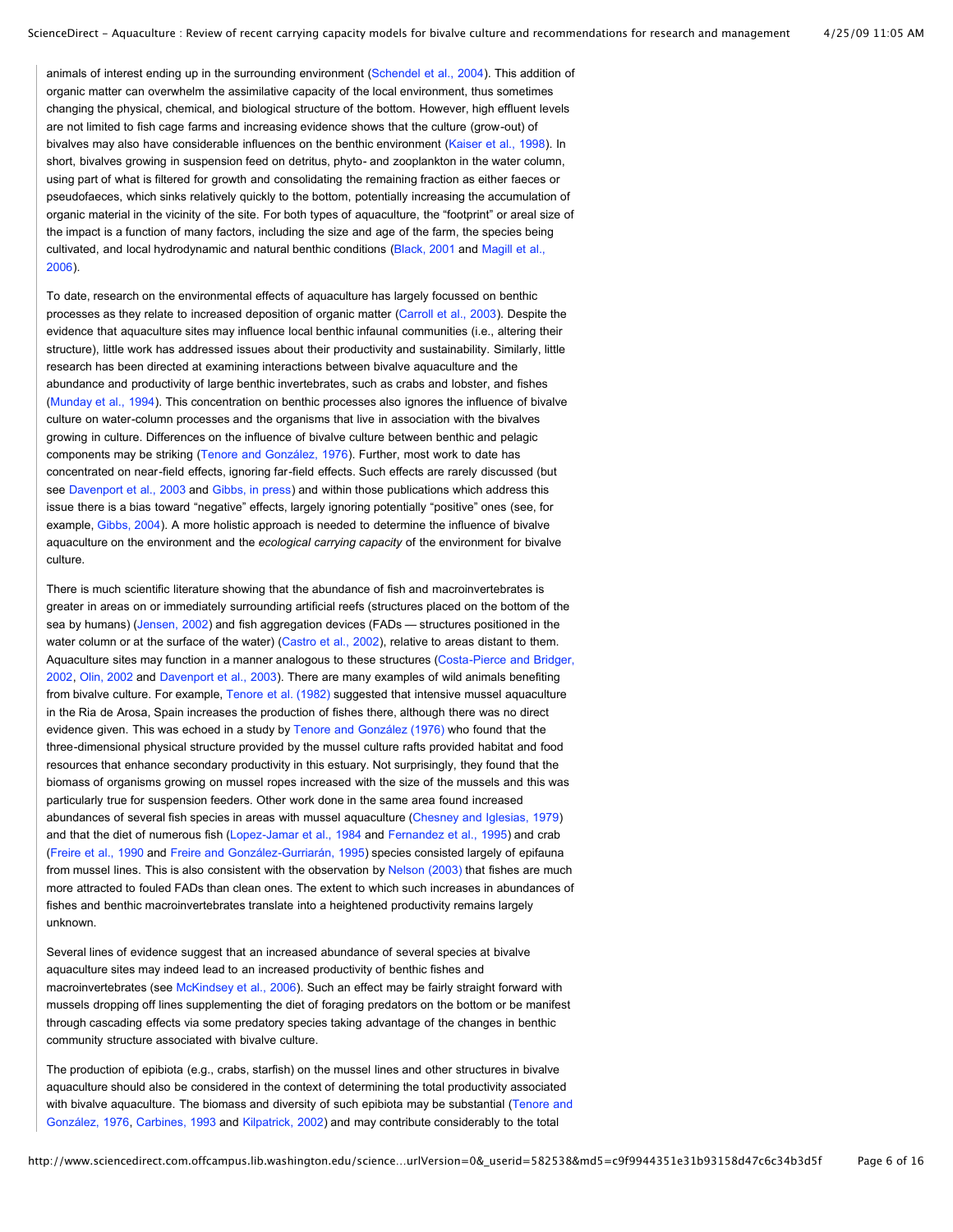productivity of the site. For example, recent work by [Inglis and Gust \(2003\)](http://www.sciencedirect.com.offcampus.lib.washington.edu/science?_ob=ArticleURL&_udi=B6T4D-4KBD4SR-1&_user=582538&_coverDate=11%2F24%2F2006&_rdoc=2&_fmt=full&_orig=browse&_srch=doc-info(%23toc%234972%232006%23997389997%23636573%23FLA%23display%23Volume)&_cdi=4972&_sort=d&_docanchor=&_ct=42&_acct=C000029718&_version=1&_urlVersion=0&_userid=582538&md5=ec348ff6c6bda0df8f16d67f94ccb216#bib34) suggests that mussel farms in New Zealand may also increase not only the abundance, but also the productivity of starfish by increasing the starfish's relative growth rate and chance of successful reproduction.

In some sense, models for calculating *production carrying capacity* will also contribute to determining the *ecological carrying capacity* of an area for bivalve culture as this will tell us at what point some of the most important filter-feeders in the system (i.e., the bivalves in culture) are having a negative feedback on themselves (and presumably other filter-feeders in the environment). Such models vary greatly in complexity from simple ratios of flushing times to filtration clearance times to simplified 2-D box models and more complex 3-D finite element models with hydrodynamics driving the model. Simple ratio indicators include only a limited number of easily computed values [\(Gibbs, in press](http://www.sciencedirect.com.offcampus.lib.washington.edu/science?_ob=ArticleURL&_udi=B6T4D-4KBD4SR-1&_user=582538&_coverDate=11%2F24%2F2006&_rdoc=2&_fmt=full&_orig=browse&_srch=doc-info(%23toc%234972%232006%23997389997%23636573%23FLA%23display%23Volume)&_cdi=4972&_sort=d&_docanchor=&_ct=42&_acct=C000029718&_version=1&_urlVersion=0&_userid=582538&md5=ec348ff6c6bda0df8f16d67f94ccb216#bib31)). Typical variables included in more complex models include nutrients, phytoplankton, zooplankton, the farmed species, and detritus as well as varying levels of complexity of interactions among these components (feedbacks among these variables, temperature-dependent interactions, etc) (Dowd, [2005\). Still more complex models are also being developed for polyculture situations \(e.g., Rawson](http://www.sciencedirect.com.offcampus.lib.washington.edu/science?_ob=ArticleURL&_udi=B6T4D-4KBD4SR-1&_user=582538&_coverDate=11%2F24%2F2006&_rdoc=2&_fmt=full&_orig=browse&_srch=doc-info(%23toc%234972%232006%23997389997%23636573%23FLA%23display%23Volume)&_cdi=4972&_sort=d&_docanchor=&_ct=42&_acct=C000029718&_version=1&_urlVersion=0&_userid=582538&md5=ec348ff6c6bda0df8f16d67f94ccb216#bib55) Jr. et al., 2002, [Duarte et al., 2003](http://www.sciencedirect.com.offcampus.lib.washington.edu/science?_ob=ArticleURL&_udi=B6T4D-4KBD4SR-1&_user=582538&_coverDate=11%2F24%2F2006&_rdoc=2&_fmt=full&_orig=browse&_srch=doc-info(%23toc%234972%232006%23997389997%23636573%23FLA%23display%23Volume)&_cdi=4972&_sort=d&_docanchor=&_ct=42&_acct=C000029718&_version=1&_urlVersion=0&_userid=582538&md5=ec348ff6c6bda0df8f16d67f94ccb216#bib25) and [Nunes et al., 2003\)](http://www.sciencedirect.com.offcampus.lib.washington.edu/science?_ob=ArticleURL&_udi=B6T4D-4KBD4SR-1&_user=582538&_coverDate=11%2F24%2F2006&_rdoc=2&_fmt=full&_orig=browse&_srch=doc-info(%23toc%234972%232006%23997389997%23636573%23FLA%23display%23Volume)&_cdi=4972&_sort=d&_docanchor=&_ct=42&_acct=C000029718&_version=1&_urlVersion=0&_userid=582538&md5=ec348ff6c6bda0df8f16d67f94ccb216#bib51), suggesting that this approach to develop more complex "ecosystem" models may also be useful for determining the *ecological carrying capacity* of areas. However, such an approach would require a better understanding of the biology of the other species to be included in the models (although useful estimates may be obtainable for related taxa). A promising method of combining biological observations with nonlinear, non-Gaussian ecosystem models using a probabilistic, or Bayesian, approach has been recently suggested to predict bivalve-environment (mussel–plankton–detritus) interactions and *production carrying capacity* for coastal areas [\(Dowd and Meyer, 2003\)](http://www.sciencedirect.com.offcampus.lib.washington.edu/science?_ob=ArticleURL&_udi=B6T4D-4KBD4SR-1&_user=582538&_coverDate=11%2F24%2F2006&_rdoc=2&_fmt=full&_orig=browse&_srch=doc-info(%23toc%234972%232006%23997389997%23636573%23FLA%23display%23Volume)&_cdi=4972&_sort=d&_docanchor=&_ct=42&_acct=C000029718&_version=1&_urlVersion=0&_userid=582538&md5=ec348ff6c6bda0df8f16d67f94ccb216#bib24).

At this time, two main classes of research are being advanced to determine the *ecological carrying capacity* of ecosystems for bivalve culture. The first of these uses the output from a spatially explicit hydrodynamic-dependent particle tracking models to predict (organic) flux from culture sites to the bottom. A quantitative relationship between flux and a benthic community descriptor is developed and then used to predict the influence different levels of bivalve culture on benthic community structure [\(Henderson et al., 2001\)](http://www.sciencedirect.com.offcampus.lib.washington.edu/science?_ob=ArticleURL&_udi=B6T4D-4KBD4SR-1&_user=582538&_coverDate=11%2F24%2F2006&_rdoc=2&_fmt=full&_orig=browse&_srch=doc-info(%23toc%234972%232006%23997389997%23636573%23FLA%23display%23Volume)&_cdi=4972&_sort=d&_docanchor=&_ct=42&_acct=C000029718&_version=1&_urlVersion=0&_userid=582538&md5=ec348ff6c6bda0df8f16d67f94ccb216#bib32). Although initially developed for finfish aquaculture, the DEPOMOD program [\(Cromey et al., 2002\) has also been used to this end for mussel aquaculture in Ireland \(Chamberlain,](http://www.sciencedirect.com.offcampus.lib.washington.edu/science?_ob=ArticleURL&_udi=B6T4D-4KBD4SR-1&_user=582538&_coverDate=11%2F24%2F2006&_rdoc=2&_fmt=full&_orig=browse&_srch=doc-info(%23toc%234972%232006%23997389997%23636573%23FLA%23display%23Volume)&_cdi=4972&_sort=d&_docanchor=&_ct=42&_acct=C000029718&_version=1&_urlVersion=0&_userid=582538&md5=ec348ff6c6bda0df8f16d67f94ccb216#bib12) 2002), and is also being evaluated in Canada [\(Weise et al., 2006\)](http://www.sciencedirect.com.offcampus.lib.washington.edu/science?_ob=ArticleURL&_udi=B6T4D-4KBD4SR-1&_user=582538&_coverDate=11%2F24%2F2006&_rdoc=2&_fmt=full&_orig=browse&_srch=doc-info(%23toc%234972%232006%23997389997%23636573%23FLA%23display%23Volume)&_cdi=4972&_sort=d&_docanchor=&_ct=42&_acct=C000029718&_version=1&_urlVersion=0&_userid=582538&md5=ec348ff6c6bda0df8f16d67f94ccb216#bib70) and the Mediterranean (Daniele Brigolin, pers comm.). In Canada, the modelling (and validation) study is being complemented by manipulative studies to show the dose (flux)–response (community type) relationship. Management decisions regarding stocking densities will then be able to be made based on predicted (benthic) environmental outcomes.

There are a number of problems with this approach, not all of which are unique in a bivalve culture context. First, DEPOMOD has been developed for Scottish fjords, where accurate three-dimensional hydrographic models exist only in few cases. Hence, a homogenous flow field has been assumed in previous studies, i.e., that currents do not vary spatially throughout the grid (usual grid size is 1 km by 1 km). Although this may be a reasonable assumption for comparatively small areas as encountered for point sources in finfish culture modelling, this is likely not the case for more extensive bivalve culture that may cover several square kilometres. Non-point-sources can be adequately approximated by multiple point sources. However, as for most modelling, the user must have a good understanding of the study area before beginning the modelling work.

Second, the resuspension component of DEPOMOD and any other deposition model in use has not been fully developed for bivalve aquaculture and is assumed to be static throughout the study site. Again, this may not be a reasonable assumption for extensive bivalve culture operations. The resuspension of sedimented material is complex (depends on sediment type, cohesiveness, flocculation, degradation, etc.) and likely varies both spatially and temporally. Presently, the resuspension module has been validated for Scottish fjords (salmon farms) but more studies are required to validate the current default values used in DEPOMOD (i.e., critical erosion threshold, consolidation time, etc.), especially for bivalve culture. For example, recent work by Walker et al. [\(2005\) has shown that the critical resuspension threshold may differ markedly as the distance fro](http://www.sciencedirect.com.offcampus.lib.washington.edu/science?_ob=ArticleURL&_udi=B6T4D-4KBD4SR-1&_user=582538&_coverDate=11%2F24%2F2006&_rdoc=2&_fmt=full&_orig=browse&_srch=doc-info(%23toc%234972%232006%23997389997%23636573%23FLA%23display%23Volume)&_cdi=4972&_sort=d&_docanchor=&_ct=42&_acct=C000029718&_version=1&_urlVersion=0&_userid=582538&md5=ec348ff6c6bda0df8f16d67f94ccb216#bib67)m culture sites increases.

Third, the default choice of the benthic community descriptor used in the model is the infaunal trophic index (ITI) [\(Word, 1979a](http://www.sciencedirect.com.offcampus.lib.washington.edu/science?_ob=ArticleURL&_udi=B6T4D-4KBD4SR-1&_user=582538&_coverDate=11%2F24%2F2006&_rdoc=2&_fmt=full&_orig=browse&_srch=doc-info(%23toc%234972%232006%23997389997%23636573%23FLA%23display%23Volume)&_cdi=4972&_sort=d&_docanchor=&_ct=42&_acct=C000029718&_version=1&_urlVersion=0&_userid=582538&md5=ec348ff6c6bda0df8f16d67f94ccb216#bib73) and [Word, 1979b\)](http://www.sciencedirect.com.offcampus.lib.washington.edu/science?_ob=ArticleURL&_udi=B6T4D-4KBD4SR-1&_user=582538&_coverDate=11%2F24%2F2006&_rdoc=2&_fmt=full&_orig=browse&_srch=doc-info(%23toc%234972%232006%23997389997%23636573%23FLA%23display%23Volume)&_cdi=4972&_sort=d&_docanchor=&_ct=42&_acct=C000029718&_version=1&_urlVersion=0&_userid=582538&md5=ec348ff6c6bda0df8f16d67f94ccb216#bib74) and there is some controversy over the validity of this index. Other more recently-developed indices (e.g., [Weisberg et al., 1997](http://www.sciencedirect.com.offcampus.lib.washington.edu/science?_ob=ArticleURL&_udi=B6T4D-4KBD4SR-1&_user=582538&_coverDate=11%2F24%2F2006&_rdoc=2&_fmt=full&_orig=browse&_srch=doc-info(%23toc%234972%232006%23997389997%23636573%23FLA%23display%23Volume)&_cdi=4972&_sort=d&_docanchor=&_ct=42&_acct=C000029718&_version=1&_urlVersion=0&_userid=582538&md5=ec348ff6c6bda0df8f16d67f94ccb216#bib69), Warwick and Clarke, [1998, Borja et al., 2000, Llansó et al., 2002a, Llansó et al., 2002b, Simboura and Zenetos, 200](http://www.sciencedirect.com.offcampus.lib.washington.edu/science?_ob=ArticleURL&_udi=B6T4D-4KBD4SR-1&_user=582538&_coverDate=11%2F24%2F2006&_rdoc=2&_fmt=full&_orig=browse&_srch=doc-info(%23toc%234972%232006%23997389997%23636573%23FLA%23display%23Volume)&_cdi=4972&_sort=d&_docanchor=&_ct=42&_acct=C000029718&_version=1&_urlVersion=0&_userid=582538&md5=ec348ff6c6bda0df8f16d67f94ccb216#bib68)[2,](http://www.sciencedirect.com.offcampus.lib.washington.edu/science?_ob=ArticleURL&_udi=B6T4D-4KBD4SR-1&_user=582538&_coverDate=11%2F24%2F2006&_rdoc=2&_fmt=full&_orig=browse&_srch=doc-info(%23toc%234972%232006%23997389997%23636573%23FLA%23display%23Volume)&_cdi=4972&_sort=d&_docanchor=&_ct=42&_acct=C000029718&_version=1&_urlVersion=0&_userid=582538&md5=ec348ff6c6bda0df8f16d67f94ccb216#bib61)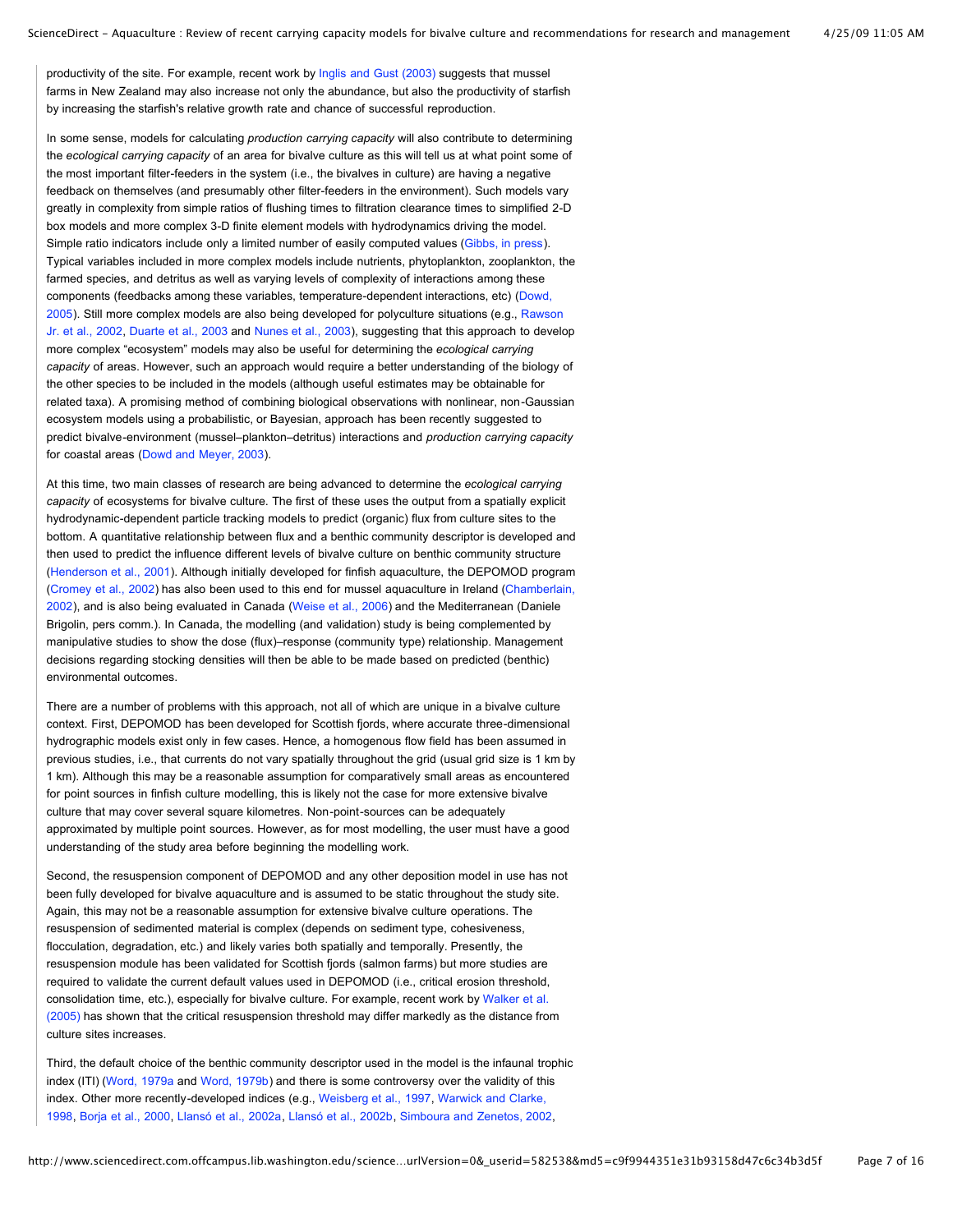[Salas et al., 2004](http://www.sciencedirect.com.offcampus.lib.washington.edu/science?_ob=ArticleURL&_udi=B6T4D-4KBD4SR-1&_user=582538&_coverDate=11%2F24%2F2006&_rdoc=2&_fmt=full&_orig=browse&_srch=doc-info(%23toc%234972%232006%23997389997%23636573%23FLA%23display%23Volume)&_cdi=4972&_sort=d&_docanchor=&_ct=42&_acct=C000029718&_version=1&_urlVersion=0&_userid=582538&md5=ec348ff6c6bda0df8f16d67f94ccb216#bib56) and [Muxika et al., 2005](http://www.sciencedirect.com.offcampus.lib.washington.edu/science?_ob=ArticleURL&_udi=B6T4D-4KBD4SR-1&_user=582538&_coverDate=11%2F24%2F2006&_rdoc=2&_fmt=full&_orig=browse&_srch=doc-info(%23toc%234972%232006%23997389997%23636573%23FLA%23display%23Volume)&_cdi=4972&_sort=d&_docanchor=&_ct=42&_acct=C000029718&_version=1&_urlVersion=0&_userid=582538&md5=ec348ff6c6bda0df8f16d67f94ccb216#bib48)) may be more appropriate and could easily be used in lieu of the ITI, although these too remain to be fully validated.

Fourth, the model has yet to be fully validated in many areas under different environmental regimes (see above) so that its applicability may not be considered to be general. Further, although this approach may be useful for a suspended culture system, its utility for bottom culture is doubtful and it does not consider other aspects of bivalve aquaculture that may exist, such as dredging for spat and harvesting. Finally, this approach considers only the benthic component and thus its utility in determining the *ecological carrying capacity* for the entire ecosystem within an area is not possible.

The second main approach that is being followed to determine *ecological carrying capacity* is the use of mass-balance/food web models. Early conceptual mass-balance models involved examining the influence of bivalve culture as a part of the ecosystem ([Tenore et al., 1982](http://www.sciencedirect.com.offcampus.lib.washington.edu/science?_ob=ArticleURL&_udi=B6T4D-4KBD4SR-1&_user=582538&_coverDate=11%2F24%2F2006&_rdoc=2&_fmt=full&_orig=browse&_srch=doc-info(%23toc%234972%232006%23997389997%23636573%23FLA%23display%23Volume)&_cdi=4972&_sort=d&_docanchor=&_ct=42&_acct=C000029718&_version=1&_urlVersion=0&_userid=582538&md5=ec348ff6c6bda0df8f16d67f94ccb216#bib66)) but not as a model to predict *ecological productivity capacity*. More recent work has used ECOPATH (Christensen and [Pauly, 1992\) in order to determine the trophic functioning of areas that include bivalve culture in C](http://www.sciencedirect.com.offcampus.lib.washington.edu/science?_ob=ArticleURL&_udi=B6T4D-4KBD4SR-1&_user=582538&_coverDate=11%2F24%2F2006&_rdoc=2&_fmt=full&_orig=browse&_srch=doc-info(%23toc%234972%232006%23997389997%23636573%23FLA%23display%23Volume)&_cdi=4972&_sort=d&_docanchor=&_ct=42&_acct=C000029718&_version=1&_urlVersion=0&_userid=582538&md5=ec348ff6c6bda0df8f16d67f94ccb216#bib15)hile [\(Wolff, 1994\)](http://www.sciencedirect.com.offcampus.lib.washington.edu/science?_ob=ArticleURL&_udi=B6T4D-4KBD4SR-1&_user=582538&_coverDate=11%2F24%2F2006&_rdoc=2&_fmt=full&_orig=browse&_srch=doc-info(%23toc%234972%232006%23997389997%23636573%23FLA%23display%23Volume)&_cdi=4972&_sort=d&_docanchor=&_ct=42&_acct=C000029718&_version=1&_urlVersion=0&_userid=582538&md5=ec348ff6c6bda0df8f16d67f94ccb216#bib71), Taiwan [\(Lin et al., 1999](http://www.sciencedirect.com.offcampus.lib.washington.edu/science?_ob=ArticleURL&_udi=B6T4D-4KBD4SR-1&_user=582538&_coverDate=11%2F24%2F2006&_rdoc=2&_fmt=full&_orig=browse&_srch=doc-info(%23toc%234972%232006%23997389997%23636573%23FLA%23display%23Volume)&_cdi=4972&_sort=d&_docanchor=&_ct=42&_acct=C000029718&_version=1&_urlVersion=0&_userid=582538&md5=ec348ff6c6bda0df8f16d67f94ccb216#bib41)), South Africa [\(Stenton-Dozey and Shannon, 2000](http://www.sciencedirect.com.offcampus.lib.washington.edu/science?_ob=ArticleURL&_udi=B6T4D-4KBD4SR-1&_user=582538&_coverDate=11%2F24%2F2006&_rdoc=2&_fmt=full&_orig=browse&_srch=doc-info(%23toc%234972%232006%23997389997%23636573%23FLA%23display%23Volume)&_cdi=4972&_sort=d&_docanchor=&_ct=42&_acct=C000029718&_version=1&_urlVersion=0&_userid=582538&md5=ec348ff6c6bda0df8f16d67f94ccb216#bib63)), Brazil [\(Wolff et al., 2000](http://www.sciencedirect.com.offcampus.lib.washington.edu/science?_ob=ArticleURL&_udi=B6T4D-4KBD4SR-1&_user=582538&_coverDate=11%2F24%2F2006&_rdoc=2&_fmt=full&_orig=browse&_srch=doc-info(%23toc%234972%232006%23997389997%23636573%23FLA%23display%23Volume)&_cdi=4972&_sort=d&_docanchor=&_ct=42&_acct=C000029718&_version=1&_urlVersion=0&_userid=582538&md5=ec348ff6c6bda0df8f16d67f94ccb216#bib72)), and Italy ([Brando et al., 2004\)](http://www.sciencedirect.com.offcampus.lib.washington.edu/science?_ob=ArticleURL&_udi=B6T4D-4KBD4SR-1&_user=582538&_coverDate=11%2F24%2F2006&_rdoc=2&_fmt=full&_orig=browse&_srch=doc-info(%23toc%234972%232006%23997389997%23636573%23FLA%23display%23Volume)&_cdi=4972&_sort=d&_docanchor=&_ct=42&_acct=C000029718&_version=1&_urlVersion=0&_userid=582538&md5=ec348ff6c6bda0df8f16d67f94ccb216#bib6). These models differ considerably in their complexity (i.e., number of trophic groups considered) and completeness. Predictably, the presence of bivalve culture is typically seen to promote short energy pathways with high trophic efficiency and may contribute considerably to energy cycling in the studied systems. The aim of these works, however, was not specifically to determine the *ecological carrying capacities* of the areas under consideration, although this was at times evaluated (e.g., [Wolff, 1994](http://www.sciencedirect.com.offcampus.lib.washington.edu/science?_ob=ArticleURL&_udi=B6T4D-4KBD4SR-1&_user=582538&_coverDate=11%2F24%2F2006&_rdoc=2&_fmt=full&_orig=browse&_srch=doc-info(%23toc%234972%232006%23997389997%23636573%23FLA%23display%23Volume)&_cdi=4972&_sort=d&_docanchor=&_ct=42&_acct=C000029718&_version=1&_urlVersion=0&_userid=582538&md5=ec348ff6c6bda0df8f16d67f94ccb216#bib71)). A recent paper (Jiang and [Gibbs, 2005\) specifically attempts to determine the carrying capacity of an area in New Zealand fo](http://www.sciencedirect.com.offcampus.lib.washington.edu/science?_ob=ArticleURL&_udi=B6T4D-4KBD4SR-1&_user=582538&_coverDate=11%2F24%2F2006&_rdoc=2&_fmt=full&_orig=browse&_srch=doc-info(%23toc%234972%232006%23997389997%23636573%23FLA%23display%23Volume)&_cdi=4972&_sort=d&_docanchor=&_ct=42&_acct=C000029718&_version=1&_urlVersion=0&_userid=582538&md5=ec348ff6c6bda0df8f16d67f94ccb216#bib37)r bivalve culture using a mass-balance approach and the ECOPATH model. Interestingly, they found that although the *production carrying capacity* of the area was 310 t yr<sup>−</sup> 1, the *ecological carrying capacity* of the area was only 65 t yr<sup>−1</sup>, above which point there would be major changes in energy fluxes within the system's food web. Future work is planned by Jeanie Stenton–Dozey (pers. comm.) to compile an ECOTROPHIC model of the Hauraki Gulf, New Zealand, to develop a sustainable fisheries and aquaculture industry in the region.

As with DEPOMOD, this approach also has limitations. First, the models used are typically steadystate and thus temporal variation in processes may not be included. Second, the mass balance model typically used (ECOPATH) is not spatially explicit. Thus the model may not be used to differentiate between near-field and far-field effects. Third, an understanding of many biological variables (life history values, interactions, etc.) is sorely lacking. Fourth, most applications of ECOPATH (with ECOSIM) do not adequately address uncertainty in data inputs and model structure (Plaganyi and [Butterworth, 2004\). And finally, this method, again, typically only considers the ongrowing phase of](http://www.sciencedirect.com.offcampus.lib.washington.edu/science?_ob=ArticleURL&_udi=B6T4D-4KBD4SR-1&_user=582538&_coverDate=11%2F24%2F2006&_rdoc=2&_fmt=full&_orig=browse&_srch=doc-info(%23toc%234972%232006%23997389997%23636573%23FLA%23display%23Volume)&_cdi=4972&_sort=d&_docanchor=&_ct=42&_acct=C000029718&_version=1&_urlVersion=0&_userid=582538&md5=ec348ff6c6bda0df8f16d67f94ccb216#bib54) the culture; other phases need also to be studied and understood. An abridged list of the activities associated with various stages of bivalve culture that should be considered when determining carrying capacity (all types) is given in [Table 1.](http://www.sciencedirect.com.offcampus.lib.washington.edu/science?_ob=ArticleURL&_udi=B6T4D-4KBD4SR-1&_user=582538&_coverDate=11%2F24%2F2006&_rdoc=2&_fmt=full&_orig=browse&_srch=doc-info(%23toc%234972%232006%23997389997%23636573%23FLA%23display%23Volume)&_cdi=4972&_sort=d&_docanchor=&_ct=42&_acct=C000029718&_version=1&_urlVersion=0&_userid=582538&md5=ec348ff6c6bda0df8f16d67f94ccb216#tbl1)

In sum, most of the potential measures of *ecological carrying capacity* consider only a single or a restrained number of ecosystem components [\(Broekhuizen et al., 2002](http://www.sciencedirect.com.offcampus.lib.washington.edu/science?_ob=ArticleURL&_udi=B6T4D-4KBD4SR-1&_user=582538&_coverDate=11%2F24%2F2006&_rdoc=2&_fmt=full&_orig=browse&_srch=doc-info(%23toc%234972%232006%23997389997%23636573%23FLA%23display%23Volume)&_cdi=4972&_sort=d&_docanchor=&_ct=42&_acct=C000029718&_version=1&_urlVersion=0&_userid=582538&md5=ec348ff6c6bda0df8f16d67f94ccb216#bib7)). As we learn more about the functioning of marine ecosystems it is likely that our understanding of the factors affecting ecological carrying capacity will evolve, and we need to develop a flexible approach to allow for these changes.

## **4. Decision framework to evaluate the carrying capacity of an area**

We propose a hierarchical approach to determine the carrying capacity of an area for bivalve culture [\(Fig. 1\)](http://www.sciencedirect.com.offcampus.lib.washington.edu/science?_ob=ArticleURL&_udi=B6T4D-4KBD4SR-1&_user=582538&_coverDate=11%2F24%2F2006&_rdoc=2&_fmt=full&_orig=browse&_srch=doc-info(%23toc%234972%232006%23997389997%23636573%23FLA%23display%23Volume)&_cdi=4972&_sort=d&_docanchor=&_ct=42&_acct=C000029718&_version=1&_urlVersion=0&_userid=582538&md5=ec348ff6c6bda0df8f16d67f94ccb216#fig1). At the first level, the *physical carrying capacity* of the site is determined based on the available natural conditions and the needs of the operation and bivalves to be cultured. Second, the *production carrying capacity* of the available area is calculated based on modelling efforts. Third, the *ecological carrying capacity* of the area is estimated, again with modelling efforts, by evaluating the range of possible outcomes for production estimates varying between none (and/or the current level) and the maximum calculated as the *production carrying capacity* ([Fig. 2](http://www.sciencedirect.com.offcampus.lib.washington.edu/science?_ob=ArticleURL&_udi=B6T4D-4KBD4SR-1&_user=582538&_coverDate=11%2F24%2F2006&_rdoc=2&_fmt=full&_orig=browse&_srch=doc-info(%23toc%234972%232006%23997389997%23636573%23FLA%23display%23Volume)&_cdi=4972&_sort=d&_docanchor=&_ct=42&_acct=C000029718&_version=1&_urlVersion=0&_userid=582538&md5=ec348ff6c6bda0df8f16d67f94ccb216#fig2)). For example, scientists could use DEPOMOD to predict the spatial extent of dispersion of biodeposits from a proposed aquaculture operation at various stocking densities and configurations and predict how the benthic community would change along potential depositional gradients. Finally, managers would weigh and balance the different scenarios based on the outcomes from each of the preceding calculations of carrying capacity and competing interests and make a decision as to what level of productivity is acceptable — the *social carrying capacity*.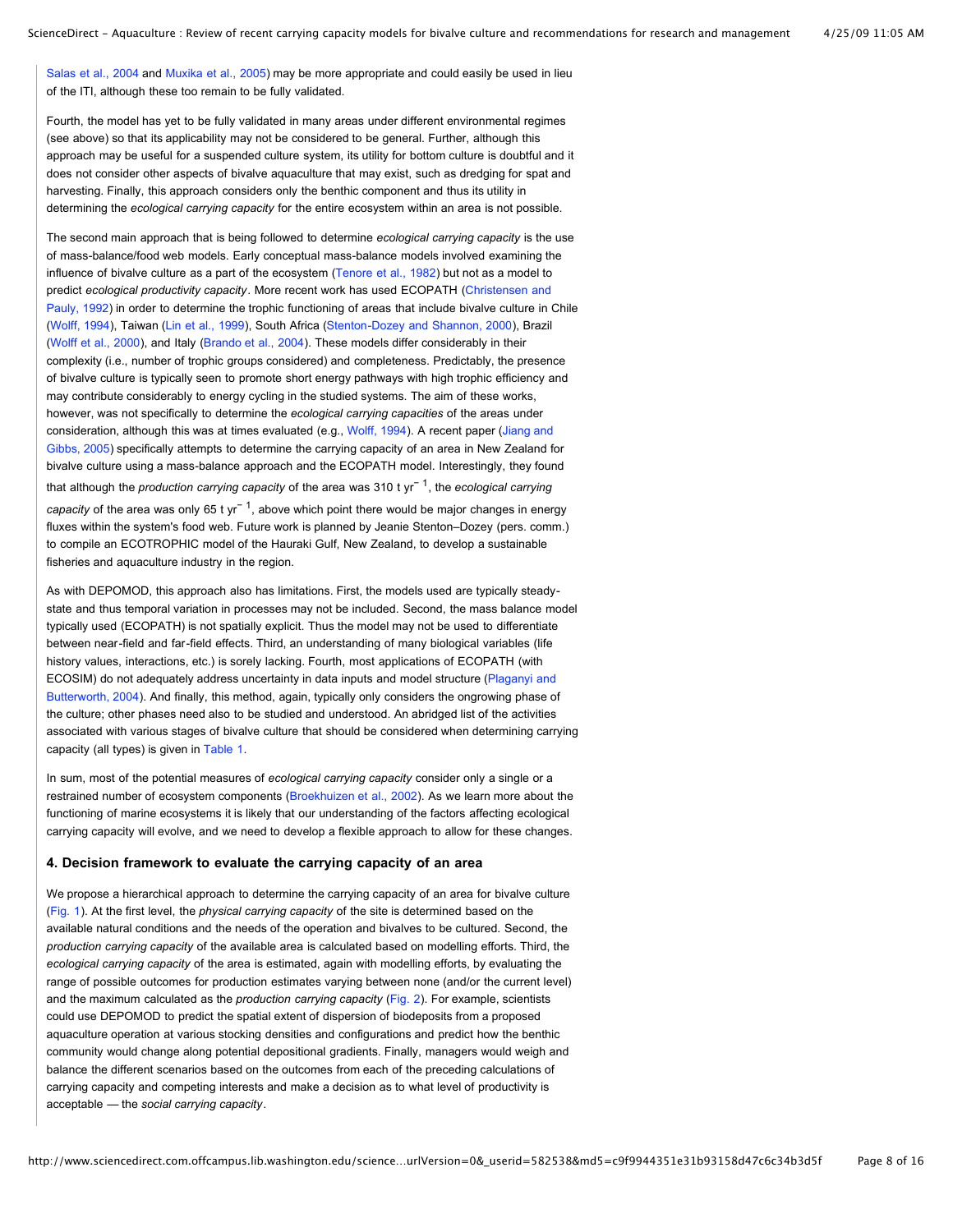

Fig. 1. Hierarchical structure to determine carrying capacity of a given area. Note that *social carrying capacity* feeds back directly to *ecological carrying capacity* to provide guidance to choose pertinent response variables to measure.



Fig. 2. Hypothetical response curve of an environmental variable under the influence of varying levels of bivalve culture production. The dotted line indicates the level of the indicator that has been determined to be acceptable by managers and the dashed line the corresponding level of production (i.e., the *social carrying capacity*).

In contrast to *physical* and *production carrying capacity*, both *ecological* and *social carrying capacity* depend on social values. Thus, before being able to determine the *ecological carrying capacity*, the society must define environmental variables of interest (e.g., bird and fish populations, clarity of the water, eelgrass or specific rare habitats). Ideally, the ecologists/scientists in charge should then be able to select suitable tools from a tool-box (e.g., models, GIS, and comparisons with previous studies) and predict for a range of production levels scenarios regarding these variables. The society will then have to define the level of change it is willing to accept (i.e., the *ecological carrying capacity*). Finally, the interests of all stakeholders need to be addressed (e.g., shipping, recreation, tourism, sewage effluents, etc.), ideally within an ICZM plan, in order to assess the *social carrying capacity* of the management area.

It is important to note that output from the first three categories of models outlined above may or may not be available to the managers making socioeconomic-based decisions (i.e., determining the *social carrying capacity*) because of a paucity of scientific support and resources. Thus managers will likely have to rely on instinct, local knowledge, extrapolation from studies done elsewhere, etc. However, this does not remove the logic of the hierarchical nature of the decision tree outlined above and the process should be followed using all available information in order to derive an unbiased view of the situation and thus make appropriate management decisions. Failure to follow this process (by, for example, stating out of hand that certain types of development or developments in certain areas are not permitted) will likely result in otherwise feasible bivalve culture installations not being initiated. This is clearly not in the interest of effective and transparent ICZM.

#### **5. The use of Expert Systems**

The complexity of the decision framework and the multidisciplinary nature of the various factors that managers need to take into account pose a difficult challenge. The wide variety of factors that need to be considered poses a serious problem for effective farm siting and management. Evaluation of the four limiting types of carrying capacity — *physical*, *production*, *ecological* and *social* — requires expertise in more areas than any one person can be expected to possess. The obvious solution is to bring in experts from the different relevant fields on a regular basis to provide the best scientific advice on issues related to their specialties, but this is almost always both impractical and extremely costly. One way to resolve this problem is through the use of an "Expert System," namely the development of a library of information and tools to provide the best possible advice to decision makers even when experts in the relevant fields are not available ([Silvert, 1994\)](http://www.sciencedirect.com.offcampus.lib.washington.edu/science?_ob=ArticleURL&_udi=B6T4D-4KBD4SR-1&_user=582538&_coverDate=11%2F24%2F2006&_rdoc=2&_fmt=full&_orig=browse&_srch=doc-info(%23toc%234972%232006%23997389997%23636573%23FLA%23display%23Volume)&_cdi=4972&_sort=d&_docanchor=&_ct=42&_acct=C000029718&_version=1&_urlVersion=0&_userid=582538&md5=ec348ff6c6bda0df8f16d67f94ccb216#bib58).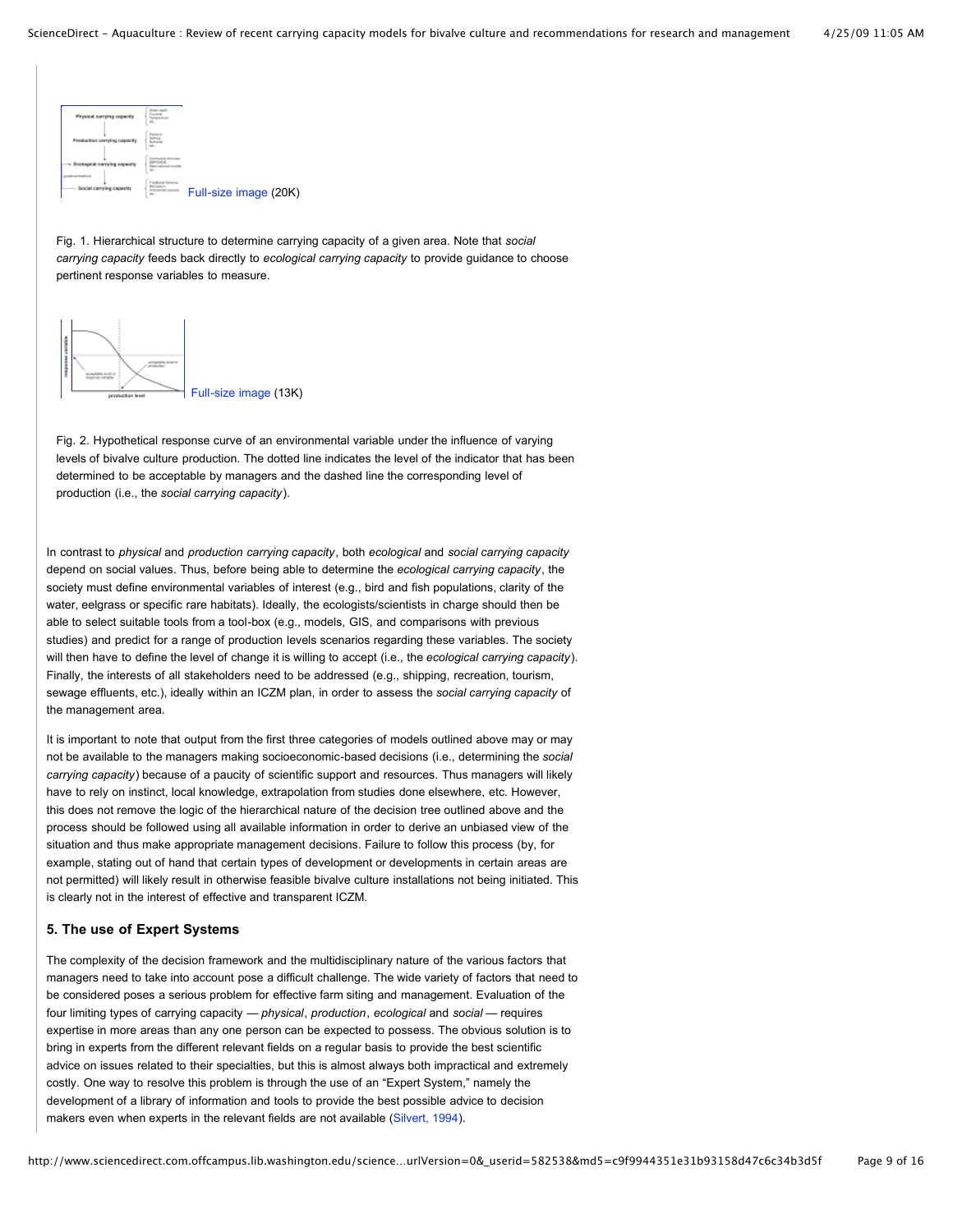An Expert System is generally a computer package that contains a large database of information applicable to the problem at hand along with models and other programs for manipulating these data in order to provide meaningful advice to decision makers. Expert Systems are designed through consultation with experts in the field in order to provide advice similar to what the experts would advise if they were available. Expert Systems are widely used in fields like medicine, and although consulting an expert system is clearly not as satisfactory a means of diagnosing illness as examination by a skilled physician, they have great value in areas where there is a shortage of trained medical personnel.

The evaluation of aquaculture sites according to the criteria described in this report could in many respects be aided by the use of expert systems. The calculation of the *physical carrying capacity* relies very much on the kind of data that could be stored in a GIS, such as nutrient concentrations and bathymetry. *Production carrying capacity* could also be determined by combining interactive input for data such as the species to be farmed with stored data from the GIS or other database. The calculation of *ecological carrying capacity* relies heavily on models, and the data for these models can be extracted from the GIS and fed into a series of model calculations. Often the available data may not be sufficient for scientifically sound recommendations. In such cases the Expert System should indicate the lack of data and recommend adequate tools and a sampling strategy to fill the gaps.

Whether the *social carrying capacity* can be incorporated into an Expert System in the same way is less clear. Quite a bit of work has been done on modelling the physical, production and many ecological aspects of aquaculture, but the social aspects are qualitatively different and require their own treatment. They are not geographically as well defined, since they may involve people and institutions located some distance away (commuting workers, suppliers, markets, etc.) and the criteria are not as clearly defined. In pragmatic terms it is unlikely that a decision support system which incorporates a social model would be well accepted. Although stakeholders might accept the results of a model predicting the physical and biological consequences of a bivalve farm, they may be less likely to believe that a computer program can adequately predict their own employment prospects or trust it to demonstrate that their recreational or scenic prospects will not be adversely affected. For this reason it is probably best to focus on the *physical*, *production* and *ecological* carrying capacities in developing an Expert System with the idea that this would provide input to the evaluation of *social carrying capacity*. An Expert System could for example be used interactively at a stakeholders meeting to provide immediate answers to questions about the effects of different scenarios even though it might not be possible to have scientific experts in all areas present.

## **5.1. Fuzzy Expert Systems**

One of the difficulties in applying the concepts of this report is that the carrying capacities are not precise values but are rather subject to large uncertainties. If we consider just the *physical carrying capacity*, defined as the total area of marine farms that can be accommodated in the available physical space, it is clear that in most cases the boundary of the suitable area is not sharply defined, and that there can be marginal areas which are not ideally suited for farm use but which are still usable. There are tradeoffs between these uncertainties, since the use of marginal areas depends on the value of the product, and if the price goes up it may be worth expanding a farm into areas which had previously been excluded from the calculation, e.g., because of physical conditions that made the installation of moorings and other structures more costly. *Production carrying capacity* is also not precisely defined since an expansion in production levels is likely to lead to decreased growth rates and the optimal level thus depends on market demand, interest rates and other externalities. Similarly the *ecological carrying capacity* is not sharply defined, since increasing the size of a farm generally causes greater environmental impact, but there are no clearly defined critical levels of benthic degradation and the impact can be reduced by remedial actions. Furthermore, since the *ecological carrying capacity* depends on feedback from social considerations, as described in [Fig. 1](http://www.sciencedirect.com.offcampus.lib.washington.edu/science?_ob=ArticleURL&_udi=B6T4D-4KBD4SR-1&_user=582538&_coverDate=11%2F24%2F2006&_rdoc=2&_fmt=full&_orig=browse&_srch=doc-info(%23toc%234972%232006%23997389997%23636573%23FLA%23display%23Volume)&_cdi=4972&_sort=d&_docanchor=&_ct=42&_acct=C000029718&_version=1&_urlVersion=0&_userid=582538&md5=ec348ff6c6bda0df8f16d67f94ccb216#fig1), it cannot be viewed as a simple output of the system.

A better representation of how carrying capacities are determined is shown in [Fig. 2](http://www.sciencedirect.com.offcampus.lib.washington.edu/science?_ob=ArticleURL&_udi=B6T4D-4KBD4SR-1&_user=582538&_coverDate=11%2F24%2F2006&_rdoc=2&_fmt=full&_orig=browse&_srch=doc-info(%23toc%234972%232006%23997389997%23636573%23FLA%23display%23Volume)&_cdi=4972&_sort=d&_docanchor=&_ct=42&_acct=C000029718&_version=1&_urlVersion=0&_userid=582538&md5=ec348ff6c6bda0df8f16d67f94ccb216#fig2), which can be interpreted as a plot of acceptability (the response variable) vs. the level of production. At very low production levels there is plenty of physical space available, the production is of course not too high, and the ecological impact is small. As we increase the level of production the physical space becomes more constrained and marginal areas are called into use, profitability is compromised, and the ecological impact increases. However, none of these reaches a sharp threshold. Furthermore there are tradeoffs, since if the product is very valuable it may be profitable to expand into marginal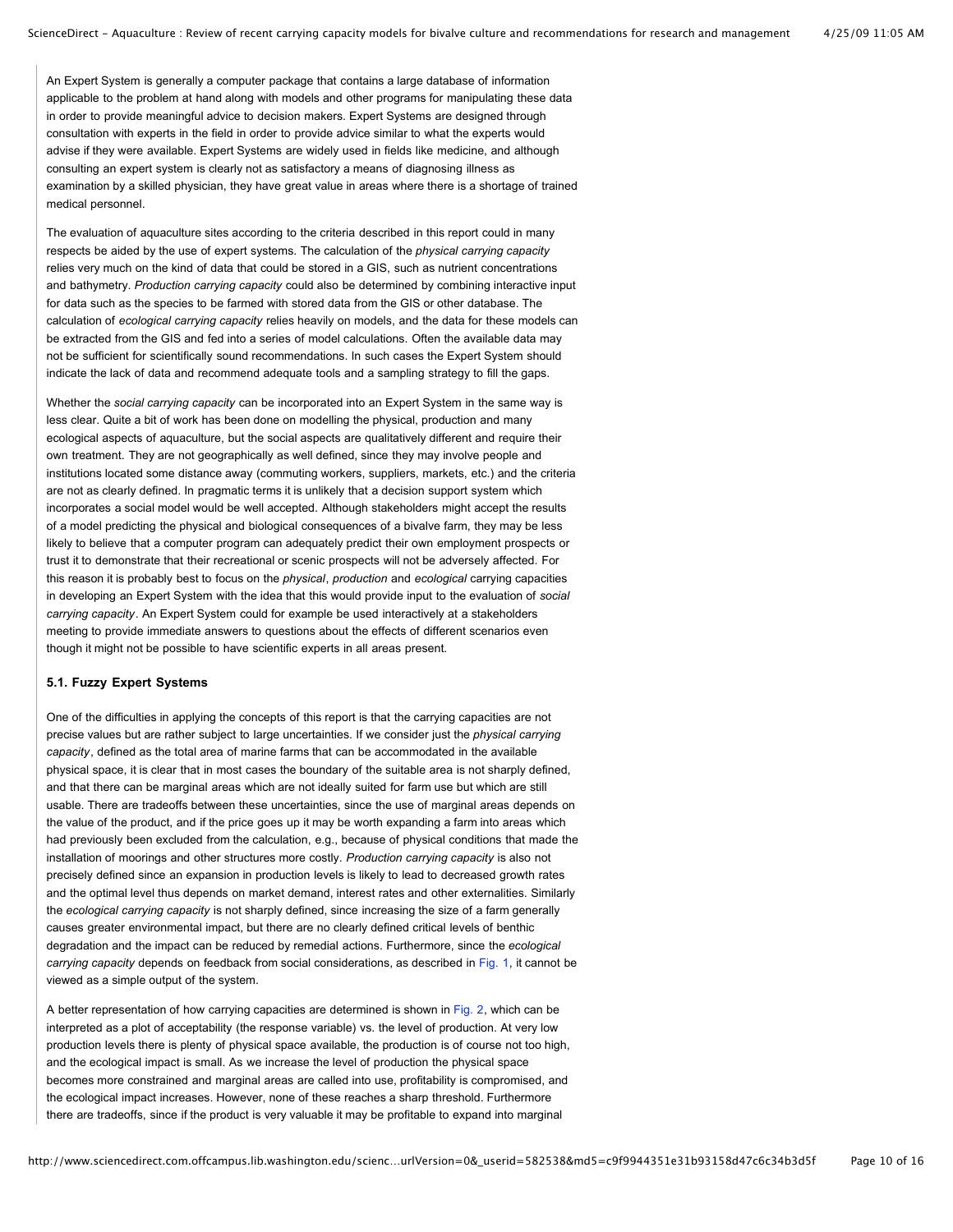areas and to implement remedial measures to lessen the ecological damage. Thus the level of acceptable response shown in [Fig. 2](http://www.sciencedirect.com.offcampus.lib.washington.edu/science?_ob=ArticleURL&_udi=B6T4D-4KBD4SR-1&_user=582538&_coverDate=11%2F24%2F2006&_rdoc=2&_fmt=full&_orig=browse&_srch=doc-info(%23toc%234972%232006%23997389997%23636573%23FLA%23display%23Volume)&_cdi=4972&_sort=d&_docanchor=&_ct=42&_acct=C000029718&_version=1&_urlVersion=0&_userid=582538&md5=ec348ff6c6bda0df8f16d67f94ccb216#fig2) is actually a band of response levels, and which one is most appropriate depends on other factors.

One way of addressing this is by the use of a Fuzzy Expert System, where the outputs are not precise numbers but rather functional relations between production levels and acceptability. In other words, instead of saying that the carrying capacity has some value *X*, meaning that production levels below *X* are totally acceptable and levels above *X* are totally unacceptable, we say that a production level of *X* is 50% acceptable, while higher or lower values would be assigned acceptabilities of, say, 15% or 80% [\(Silvert, 1997](http://www.sciencedirect.com.offcampus.lib.washington.edu/science?_ob=ArticleURL&_udi=B6T4D-4KBD4SR-1&_user=582538&_coverDate=11%2F24%2F2006&_rdoc=2&_fmt=full&_orig=browse&_srch=doc-info(%23toc%234972%232006%23997389997%23636573%23FLA%23display%23Volume)&_cdi=4972&_sort=d&_docanchor=&_ct=42&_acct=C000029718&_version=1&_urlVersion=0&_userid=582538&md5=ec348ff6c6bda0df8f16d67f94ccb216#bib59) and [Silvert, 2000](http://www.sciencedirect.com.offcampus.lib.washington.edu/science?_ob=ArticleURL&_udi=B6T4D-4KBD4SR-1&_user=582538&_coverDate=11%2F24%2F2006&_rdoc=2&_fmt=full&_orig=browse&_srch=doc-info(%23toc%234972%232006%23997389997%23636573%23FLA%23display%23Volume)&_cdi=4972&_sort=d&_docanchor=&_ct=42&_acct=C000029718&_version=1&_urlVersion=0&_userid=582538&md5=ec348ff6c6bda0df8f16d67f94ccb216#bib60)). One of the immediate advantages of this is an almost automatic way of identifying tradeoffs. If we have a site where the physical carrying capacity is low but the production carrying capacity is high (possibly because of high market demand) then instead of simply saying that we have to restrict production to the low physical carrying capacity the system could identify production levels where the physical acceptability would be less than 50%, perhaps 40%, but the production acceptability would be high enough (say 80%) to make up for this and to support actions which would make marginal areas profitable to develop.

One of the advantages of using a Fuzzy Expert System for evaluation of carrying capacities is the flexibility it offers and the scope for negotiation, which is a practical concern when dealing with the possibly contentious issues associated with the social carrying capacity. Any precise number provided for a quantity such as the physical carrying capacity is likely to generate controversy, whether it is given by a computer program or by a qualified scientist. Putting the issue in terms such as 45% rather than 55% acceptable is less likely to be a source of strong contention, since proponents or opponents of a project can argue for different production levels without having to deal with a sharp threshold whose validity can be called into question.

#### **6. Knowledge gaps and research needs for ecological carrying capacity studies**

In closing we suggest that the most pressing need for research with respect to determining the *ecological carrying capacity* for bivalve aquaculture includes the following subjects:

– Studies must be done to better understand the environmental interactions (positive and negative) of various types of bivalve culture including all farming activities from seed collection to ongrowing, harvesting and processing. All farming activities need to be considered in models and Geographic Information Systems.

– Existing models must be made spatially explicit.

– Temporal variation must be built into existing models, this is especially true with respect to harvesting and other seasonal activities.

– Models must be validated in a number of locations to evaluate their generality.

– Appropriate management tools, such as Fuzzy Expert Systems, must be developed to aid in decision making.

# **Acknowledgements**

The core of this paper was developed during the 2005 ICES Working Group on Environmental Interactions of Mariculture (WGEIM) workshop that was held in Ottawa, Canada, in April 2005. A previous version appeared in the proceedings of that workshop

[\(http://www.ices.dk.offcampus.lib.washington.edu/reports/MCC/2005/WGEIM05.pdf\)](http://www.sciencedirect.com.offcampus.lib.washington.edu/science?_ob=RedirectURL&_method=externObjLink&_locator=url&_cdi=4972&_plusSign=%2B&_targetURL=http%253A%252F%252Fwww.ices.dk%252Freports%252FMCC%252F2005%252FWGEIM05.pdf). Thanks go to the WGEIM and Jon Chamberlain for reviewing earlier versions of this paper.

# **References**

[Arnold et al., 2000](http://www.sciencedirect.com.offcampus.lib.washington.edu/science?_ob=ArticleURL&_udi=B6T4D-4KBD4SR-1&_user=582538&_coverDate=11%2F24%2F2006&_rdoc=2&_fmt=high&_orig=browse&_srch=doc-info(%23toc%234972%232006%23997389997%23636573%23FLA%23display%23Volume)&_cdi=4972&_sort=d&_docanchor=&_ct=42&_acct=C000029718&_version=1&_urlVersion=0&_userid=582538&md5=c9f9944351e31b93158d47c6c34b3d5f#bbib1) W.S. Arnold, M.W. White, H.A. Norris and M.E. Berrigan, Hard clam (*Mercenaria* spp.) aquaculture in Florida, USA: geographic information system applications to lease site selection, *Aquac. Eng.* **23** (2000), pp. 203–231. **[Article](http://www.sciencedirect.com.offcampus.lib.washington.edu/science?_ob=ArticleURL&_udi=B6T4C-40WMPVY-B&_user=582538&_coverDate=09%2F30%2F2000&_fmt=full&_orig=browse&_cdi=4971&view=c&_acct=C000029718&_version=1&_urlVersion=0&_userid=582538&md5=c831736408d30def413b5394696fbadf&ref=full)** | [PDF \(1767 K\)](http://www.sciencedirect.com.offcampus.lib.washington.edu/science?_ob=MiamiImageURL&_imagekey=B6T4C-40WMPVY-B-13&_cdi=4971&_user=582538&_check=y&_orig=browse&_coverDate=09%2F30%2F2000&view=c&wchp=dGLbVtz-zSkzk&md5=bd8202bd0702ad1ee26879195ad90466&ie=/sdarticle.pdf) [| V](http://www.sciencedirect.com.offcampus.lib.washington.edu/science?_ob=RedirectURL&_method=outwardLink&_partnerName=656&_targetURL=http%3A%2F%2Fwww.scopus.com%2Fscopus%2Finward%2Fcitedby.url%3Feid%3D2-s2.0-0033880704%26partnerID%3D10%26rel%3DR3.0.0%26md5%3Dea6dbff1d1681a6ce2b629a428d4abb1&_acct=C000029718&_version=1&_userid=582538&md5=1d7e609bcbb1754f654c827e1a2e8120)[iew Record in Scopus](http://www.sciencedirect.com.offcampus.lib.washington.edu/science?_ob=RedirectURL&_method=outwardLink&_partnerName=655&_targetURL=http%3A%2F%2Fwww.scopus.com%2Fscopus%2Finward%2Frecord.url%3Feid%3D2-s2.0-0033880704%26partnerID%3D10%26rel%3DR3.0.0%26md5%3Dea6dbff1d1681a6ce2b629a428d4abb1&_acct=C000029718&_version=1&_userid=582538&md5=85041416a011dbb988a3aa8ad162f703) [| Cited By](http://www.sciencedirect.com.offcampus.lib.washington.edu/science?_ob=RedirectURL&_method=outwardLink&_partnerName=656&_targetURL=http%3A%2F%2Fwww.scopus.com%2Fscopus%2Finward%2Fcitedby.url%3Feid%3D2-s2.0-0033880704%26partnerID%3D10%26rel%3DR3.0.0%26md5%3Dea6dbff1d1681a6ce2b629a428d4abb1&_acct=C000029718&_version=1&_userid=582538&md5=1d7e609bcbb1754f654c827e1a2e8120) in Scopus (16)

[Bacher et al., 1998](http://www.sciencedirect.com.offcampus.lib.washington.edu/science?_ob=ArticleURL&_udi=B6T4D-4KBD4SR-1&_user=582538&_coverDate=11%2F24%2F2006&_rdoc=2&_fmt=high&_orig=browse&_srch=doc-info(%23toc%234972%232006%23997389997%23636573%23FLA%23display%23Volume)&_cdi=4972&_sort=d&_docanchor=&_ct=42&_acct=C000029718&_version=1&_urlVersion=0&_userid=582538&md5=c9f9944351e31b93158d47c6c34b3d5f#bbib2) C. Bacher, P. Duarte, J.G. Ferreira, M. Heral and O. Raillard, Assessment and comparison of the Marennes-Oleron Bay (France) and Carlingford Lough (Ireland) carrying capacity with ecosystem models, *Aquat. Ecol.* **31** (1998), pp. 379–394.

[Bacher et al., 2003](http://www.sciencedirect.com.offcampus.lib.washington.edu/science?_ob=ArticleURL&_udi=B6T4D-4KBD4SR-1&_user=582538&_coverDate=11%2F24%2F2006&_rdoc=2&_fmt=high&_orig=browse&_srch=doc-info(%23toc%234972%232006%23997389997%23636573%23FLA%23display%23Volume)&_cdi=4972&_sort=d&_docanchor=&_ct=42&_acct=C000029718&_version=1&_urlVersion=0&_userid=582538&md5=c9f9944351e31b93158d47c6c34b3d5f#bbib3) C. Bacher, J. Grant, A.J.S. Hawkins, J. Fang, M. Zhu and M. Besnard, Modelling the effect of food depletion on scallop growth in Sungo Bay (China), *Aquat. Living Resour.* **16** (2003),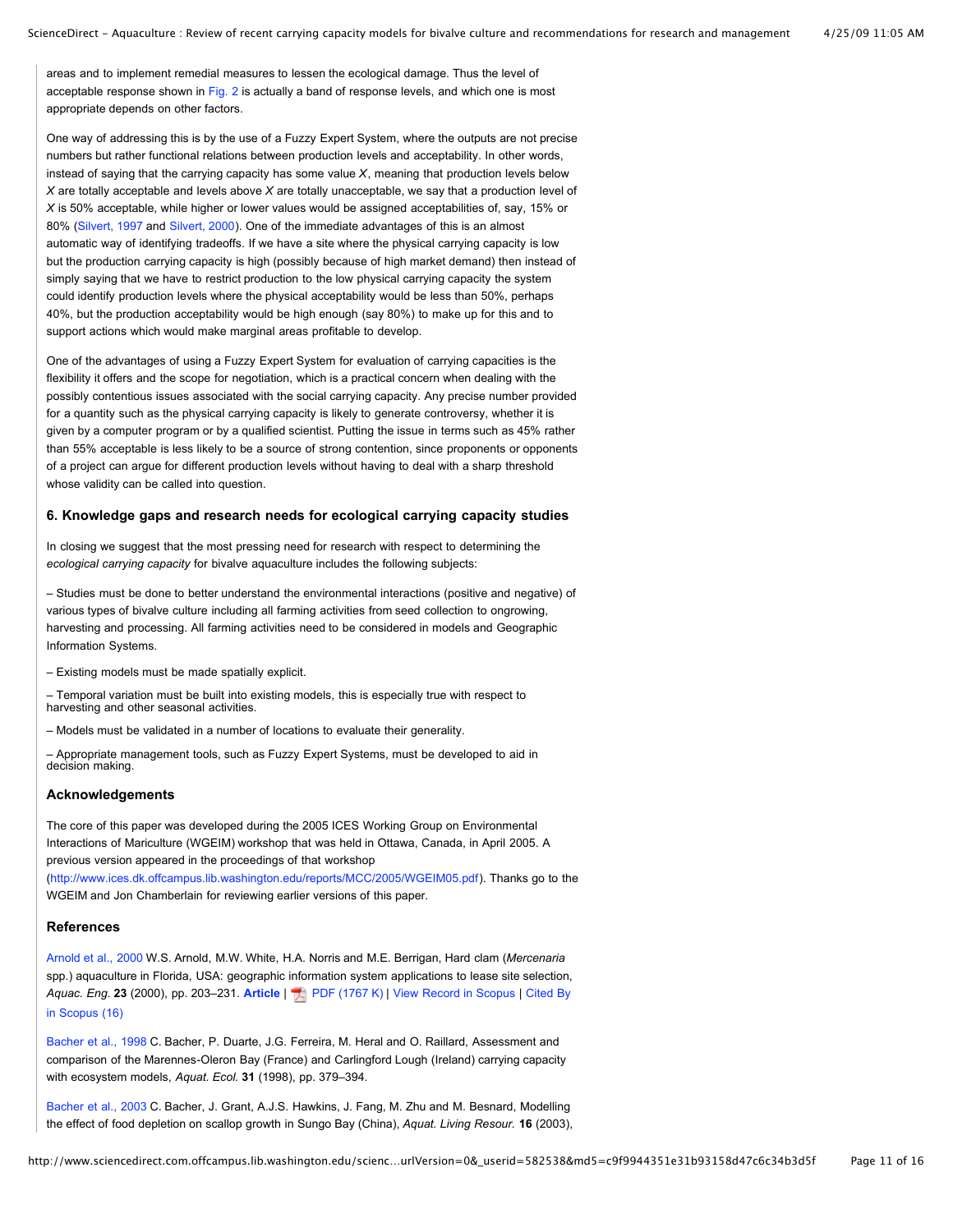pp. 10–24. [Article](http://www.sciencedirect.com.offcampus.lib.washington.edu/science?_ob=ArticleURL&_udi=B6VRH-48GDDMG-2&_user=582538&_coverDate=01%2F01%2F2003&_fmt=full&_orig=browse&_cdi=6235&view=c&_acct=C000029718&_version=1&_urlVersion=0&_userid=582538&md5=1a265c025c6e7e3cecfb155222ed78f1&ref=full) | <sub>| A</sub> [PDF \(660 K\)](http://www.sciencedirect.com.offcampus.lib.washington.edu/science?_ob=MiamiImageURL&_imagekey=B6VRH-48GDDMG-2-1T&_cdi=6235&_user=582538&_check=y&_orig=browse&_coverDate=01%2F01%2F2003&view=c&wchp=dGLbVtz-zSkzk&md5=7d5edac97a1b50c2d593a3b973623f93&ie=/sdarticle.pdf) | [View Record in Scopus](http://www.sciencedirect.com.offcampus.lib.washington.edu/science?_ob=RedirectURL&_method=outwardLink&_partnerName=655&_targetURL=http%3A%2F%2Fwww.scopus.com%2Fscopus%2Finward%2Frecord.url%3Feid%3D2-s2.0-0038025917%26partnerID%3D10%26rel%3DR3.0.0%26md5%3D5bd40298308f2d0c130d06c7c308be8d&_acct=C000029718&_version=1&_userid=582538&md5=eace2ab635392b995586166288876b36) | [Cited By in Scopus \(12\)](http://www.sciencedirect.com.offcampus.lib.washington.edu/science?_ob=RedirectURL&_method=outwardLink&_partnerName=656&_targetURL=http%3A%2F%2Fwww.scopus.com%2Fscopus%2Finward%2Fcitedby.url%3Feid%3D2-s2.0-0038025917%26partnerID%3D10%26rel%3DR3.0.0%26md5%3D5bd40298308f2d0c130d06c7c308be8d&_acct=C000029718&_version=1&_userid=582538&md5=8737b79693d719b6b1955b57adb28f34)

[Black, 2001](http://www.sciencedirect.com.offcampus.lib.washington.edu/science?_ob=ArticleURL&_udi=B6T4D-4KBD4SR-1&_user=582538&_coverDate=11%2F24%2F2006&_rdoc=2&_fmt=high&_orig=browse&_srch=doc-info(%23toc%234972%232006%23997389997%23636573%23FLA%23display%23Volume)&_cdi=4972&_sort=d&_docanchor=&_ct=42&_acct=C000029718&_version=1&_urlVersion=0&_userid=582538&md5=c9f9944351e31b93158d47c6c34b3d5f#bbib4) K.D. Black, Environmental Impacts of Aquaculture, CRC Press, Boca Raton (2001) 214 pp.

[Borja et al., 2000](http://www.sciencedirect.com.offcampus.lib.washington.edu/science?_ob=ArticleURL&_udi=B6T4D-4KBD4SR-1&_user=582538&_coverDate=11%2F24%2F2006&_rdoc=2&_fmt=high&_orig=browse&_srch=doc-info(%23toc%234972%232006%23997389997%23636573%23FLA%23display%23Volume)&_cdi=4972&_sort=d&_docanchor=&_ct=42&_acct=C000029718&_version=1&_urlVersion=0&_userid=582538&md5=c9f9944351e31b93158d47c6c34b3d5f#bbib5) A. Borja, J. Franco and V. Pérez, A marine biotic index to establish the ecological quality of soft-bottom benthos within European estuarine and coastal environments, *Mar. Pollut. Bull.* **40** (2000), pp. 1100–1114. **[Article](http://www.sciencedirect.com.offcampus.lib.washington.edu/science?_ob=ArticleURL&_udi=B6V6N-41WJY0N-6&_user=582538&_coverDate=12%2F31%2F2000&_fmt=full&_orig=browse&_cdi=5819&view=c&_acct=C000029718&_version=1&_urlVersion=0&_userid=582538&md5=8fbea4916ffc50aaea89add437fad47a&ref=full)** | [PDF \(648 K\)](http://www.sciencedirect.com.offcampus.lib.washington.edu/science?_ob=MiamiImageURL&_imagekey=B6V6N-41WJY0N-6-7S&_cdi=5819&_user=582538&_check=y&_orig=browse&_coverDate=12%2F31%2F2000&view=c&wchp=dGLbVtz-zSkzk&md5=b4d9a55e9511541f496d9608de7f9502&ie=/sdarticle.pdf) [| View Record in Scopus | Cited By in Scopus](http://www.sciencedirect.com.offcampus.lib.washington.edu/science?_ob=RedirectURL&_method=outwardLink&_partnerName=656&_targetURL=http%3A%2F%2Fwww.scopus.com%2Fscopus%2Finward%2Fcitedby.url%3Feid%3D2-s2.0-0033653764%26partnerID%3D10%26rel%3DR3.0.0%26md5%3D09f9293400887b73e9850a4a572d0ab2&_acct=C000029718&_version=1&_userid=582538&md5=b6463681bc66829b13a1298b72d86003) (177)

[Brando et al., 2004](http://www.sciencedirect.com.offcampus.lib.washington.edu/science?_ob=ArticleURL&_udi=B6T4D-4KBD4SR-1&_user=582538&_coverDate=11%2F24%2F2006&_rdoc=2&_fmt=high&_orig=browse&_srch=doc-info(%23toc%234972%232006%23997389997%23636573%23FLA%23display%23Volume)&_cdi=4972&_sort=d&_docanchor=&_ct=42&_acct=C000029718&_version=1&_urlVersion=0&_userid=582538&md5=c9f9944351e31b93158d47c6c34b3d5f#bbib6) V.E. Brando, R. Ceccarelli, S. Libralato and G. Ravagnan, Assessment of environmental management effects in a shallow water basin using mass-balance models, *Ecol. Model.* **172** (2004), pp. 213–232. **[Article](http://www.sciencedirect.com.offcampus.lib.washington.edu/science?_ob=ArticleURL&_udi=B6VBS-4B3NMT4-2&_user=582538&_coverDate=03%2F01%2F2004&_fmt=full&_orig=browse&_cdi=5934&view=c&_acct=C000029718&_version=1&_urlVersion=0&_userid=582538&md5=0318a5e077f849fd85cc2c7dd963db26&ref=full)** [|](http://www.sciencedirect.com.offcampus.lib.washington.edu/science?_ob=RedirectURL&_method=outwardLink&_partnerName=656&_targetURL=http%3A%2F%2Fwww.scopus.com%2Fscopus%2Finward%2Fcitedby.url%3Feid%3D2-s2.0-1242343858%26partnerID%3D10%26rel%3DR3.0.0%26md5%3Dbbaad99d80f11df45aabc0116a3555aa&_acct=C000029718&_version=1&_userid=582538&md5=b5035b83643628f6f2da6b0a71a49f4b)  $\mathcal{R}$  [PDF \(272 K\)](http://www.sciencedirect.com.offcampus.lib.washington.edu/science?_ob=MiamiImageURL&_imagekey=B6VBS-4B3NMT4-2-13&_cdi=5934&_user=582538&_check=y&_orig=browse&_coverDate=03%2F01%2F2004&view=c&wchp=dGLbVtz-zSkzk&md5=bd50053b41e3cf92eda5c1dbbdc398e4&ie=/sdarticle.pdf) | [View Record in Scopus](http://www.sciencedirect.com.offcampus.lib.washington.edu/science?_ob=RedirectURL&_method=outwardLink&_partnerName=655&_targetURL=http%3A%2F%2Fwww.scopus.com%2Fscopus%2Finward%2Frecord.url%3Feid%3D2-s2.0-1242343858%26partnerID%3D10%26rel%3DR3.0.0%26md5%3Dbbaad99d80f11df45aabc0116a3555aa&_acct=C000029718&_version=1&_userid=582538&md5=d8595696c2d3d792fab2994c03ee9088) [| Cited By in](http://www.sciencedirect.com.offcampus.lib.washington.edu/science?_ob=RedirectURL&_method=outwardLink&_partnerName=656&_targetURL=http%3A%2F%2Fwww.scopus.com%2Fscopus%2Finward%2Fcitedby.url%3Feid%3D2-s2.0-1242343858%26partnerID%3D10%26rel%3DR3.0.0%26md5%3Dbbaad99d80f11df45aabc0116a3555aa&_acct=C000029718&_version=1&_userid=582538&md5=b5035b83643628f6f2da6b0a71a49f4b) Scopus (16)

[Broekhuizen et al., 2002](http://www.sciencedirect.com.offcampus.lib.washington.edu/science?_ob=ArticleURL&_udi=B6T4D-4KBD4SR-1&_user=582538&_coverDate=11%2F24%2F2006&_rdoc=2&_fmt=high&_orig=browse&_srch=doc-info(%23toc%234972%232006%23997389997%23636573%23FLA%23display%23Volume)&_cdi=4972&_sort=d&_docanchor=&_ct=42&_acct=C000029718&_version=1&_urlVersion=0&_userid=582538&md5=c9f9944351e31b93158d47c6c34b3d5f#bbib7) N. Broekhuizen, J. Zeldis, S.A. Stephens, J.W. Oldman, A.H. Ross, J. Ren and M.R. James, Factors Related to the Sustainability of Shellfish Aquaculture Operations in the Firth of Thames: a Preliminary Analysis. Hamilton, New Zealand (2002) NIWA Client Report EVW02243: vi + 106 p.

[Carbines, 1993](http://www.sciencedirect.com.offcampus.lib.washington.edu/science?_ob=ArticleURL&_udi=B6T4D-4KBD4SR-1&_user=582538&_coverDate=11%2F24%2F2006&_rdoc=2&_fmt=high&_orig=browse&_srch=doc-info(%23toc%234972%232006%23997389997%23636573%23FLA%23display%23Volume)&_cdi=4972&_sort=d&_docanchor=&_ct=42&_acct=C000029718&_version=1&_urlVersion=0&_userid=582538&md5=c9f9944351e31b93158d47c6c34b3d5f#bbib8) G.D. Carbines, The Ecology and Early Life History of *Notolabrus celidotus* (Pisces: Labridae) Around Mussel Farms in the Marlborough Sounds, Zoology, University of Canterbury, Christchurch (1993) pp. 134.

[Carroll et al., 2003](http://www.sciencedirect.com.offcampus.lib.washington.edu/science?_ob=ArticleURL&_udi=B6T4D-4KBD4SR-1&_user=582538&_coverDate=11%2F24%2F2006&_rdoc=2&_fmt=high&_orig=browse&_srch=doc-info(%23toc%234972%232006%23997389997%23636573%23FLA%23display%23Volume)&_cdi=4972&_sort=d&_docanchor=&_ct=42&_acct=C000029718&_version=1&_urlVersion=0&_userid=582538&md5=c9f9944351e31b93158d47c6c34b3d5f#bbib9) M.L. Carroll, S. Cochrane, R. Fieler, R. Velvin and P. White, Organic enrichment of sediments from salmon farming in Norway: environmental factors, management practices, and monitoring techniques, *Aquaculture* **226** (2003), pp. 165–180. **[Article](http://www.sciencedirect.com.offcampus.lib.washington.edu/science?_ob=ArticleURL&_udi=B6T4D-496NMGJ-3&_user=582538&_coverDate=10%2F31%2F2003&_fmt=full&_orig=browse&_cdi=4972&view=c&_acct=C000029718&_version=1&_urlVersion=0&_userid=582538&md5=ead3dd942800316c4d65789d03735d61&ref=full)** | [PDF \(164 K\)](http://www.sciencedirect.com.offcampus.lib.washington.edu/science?_ob=MiamiImageURL&_imagekey=B6T4D-496NMGJ-3-5&_cdi=4972&_user=582538&_check=y&_orig=browse&_coverDate=10%2F31%2F2003&view=c&wchp=dGLbVtz-zSkzk&md5=19c273f85fd858aa4c7a82aba19c843d&ie=/sdarticle.pdf) | View [Record in Scopus | Cited By in Scopus \(22\)](http://www.sciencedirect.com.offcampus.lib.washington.edu/science?_ob=RedirectURL&_method=outwardLink&_partnerName=655&_targetURL=http%3A%2F%2Fwww.scopus.com%2Fscopus%2Finward%2Frecord.url%3Feid%3D2-s2.0-0142116234%26partnerID%3D10%26rel%3DR3.0.0%26md5%3D81d30fb71a5960adf1c14b4cb5a33151&_acct=C000029718&_version=1&_userid=582538&md5=1c60701cf5a8d9091d20b581ad792aeb)

[Carver and Mallet, 1990](http://www.sciencedirect.com.offcampus.lib.washington.edu/science?_ob=ArticleURL&_udi=B6T4D-4KBD4SR-1&_user=582538&_coverDate=11%2F24%2F2006&_rdoc=2&_fmt=high&_orig=browse&_srch=doc-info(%23toc%234972%232006%23997389997%23636573%23FLA%23display%23Volume)&_cdi=4972&_sort=d&_docanchor=&_ct=42&_acct=C000029718&_version=1&_urlVersion=0&_userid=582538&md5=c9f9944351e31b93158d47c6c34b3d5f#bbib10) C.E.A. Carver and A.L. Mallet, Estimating the carrying capacity of a coastal inlet for mussel culture, *Aquaculture* **88** (1990), pp. 39–53. [Abstract](http://www.sciencedirect.com.offcampus.lib.washington.edu/science?_ob=ArticleURL&_udi=B6T4D-49PJ68P-GV&_user=582538&_coverDate=07%2F01%2F1990&_fmt=abstract&_orig=browse&_cdi=4972&view=c&_acct=C000029718&_version=1&_urlVersion=0&_userid=582538&md5=4b72b4f0980f25fc2f70d2fef792cf2f&ref=full) [|](http://www.sciencedirect.com.offcampus.lib.washington.edu/science?_ob=RedirectURL&_method=outwardLink&_partnerName=656&_targetURL=http%3A%2F%2Fwww.scopus.com%2Fscopus%2Finward%2Fcitedby.url%3Feid%3D2-s2.0-0025603313%26partnerID%3D10%26rel%3DR3.0.0%26md5%3D2050f91a4cab577177c6ef0428f143b2&_acct=C000029718&_version=1&_userid=582538&md5=078e91140ead2ee85ce0e70f95d1a3d5) [View Record in Scopus](http://www.sciencedirect.com.offcampus.lib.washington.edu/science?_ob=RedirectURL&_method=outwardLink&_partnerName=655&_targetURL=http%3A%2F%2Fwww.scopus.com%2Fscopus%2Finward%2Frecord.url%3Feid%3D2-s2.0-0025603313%26partnerID%3D10%26rel%3DR3.0.0%26md5%3D2050f91a4cab577177c6ef0428f143b2&_acct=C000029718&_version=1&_userid=582538&md5=94684bd4446cdb920b382715f28224bb) [| Cited](http://www.sciencedirect.com.offcampus.lib.washington.edu/science?_ob=RedirectURL&_method=outwardLink&_partnerName=656&_targetURL=http%3A%2F%2Fwww.scopus.com%2Fscopus%2Finward%2Fcitedby.url%3Feid%3D2-s2.0-0025603313%26partnerID%3D10%26rel%3DR3.0.0%26md5%3D2050f91a4cab577177c6ef0428f143b2&_acct=C000029718&_version=1&_userid=582538&md5=078e91140ead2ee85ce0e70f95d1a3d5) By in Scopus (29)

[Castro et al., 2002](http://www.sciencedirect.com.offcampus.lib.washington.edu/science?_ob=ArticleURL&_udi=B6T4D-4KBD4SR-1&_user=582538&_coverDate=11%2F24%2F2006&_rdoc=2&_fmt=high&_orig=browse&_srch=doc-info(%23toc%234972%232006%23997389997%23636573%23FLA%23display%23Volume)&_cdi=4972&_sort=d&_docanchor=&_ct=42&_acct=C000029718&_version=1&_urlVersion=0&_userid=582538&md5=c9f9944351e31b93158d47c6c34b3d5f#bbib11) J.J. Castro, J.A. Santiago and A.T. Santana-Ortega, A general theory on fish aggregation to floating objects: an alternative to the meeting point hypothesis, *Rev. Fish Biol. Fish.* **11** (2002), pp. 255–277.

[Chamberlain, 2002](http://www.sciencedirect.com.offcampus.lib.washington.edu/science?_ob=ArticleURL&_udi=B6T4D-4KBD4SR-1&_user=582538&_coverDate=11%2F24%2F2006&_rdoc=2&_fmt=high&_orig=browse&_srch=doc-info(%23toc%234972%232006%23997389997%23636573%23FLA%23display%23Volume)&_cdi=4972&_sort=d&_docanchor=&_ct=42&_acct=C000029718&_version=1&_urlVersion=0&_userid=582538&md5=c9f9944351e31b93158d47c6c34b3d5f#bbib12) J. Chamberlain, Modelling the Environmental Impacts of Suspended Mussel (*Mytilus edulis* L.) Farming, Napier University, Edinburgh (2002) pp. 200.

[Chamberlain et al., 2006](http://www.sciencedirect.com.offcampus.lib.washington.edu/science?_ob=ArticleURL&_udi=B6T4D-4KBD4SR-1&_user=582538&_coverDate=11%2F24%2F2006&_rdoc=2&_fmt=high&_orig=browse&_srch=doc-info(%23toc%234972%232006%23997389997%23636573%23FLA%23display%23Volume)&_cdi=4972&_sort=d&_docanchor=&_ct=42&_acct=C000029718&_version=1&_urlVersion=0&_userid=582538&md5=c9f9944351e31b93158d47c6c34b3d5f#bbib13) J. Chamberlain, A.M. Weise, J. Grant and M. Dowd, Modeling Approaches to Assess the Potential Effects of Shellfish Aquaculture on the Marine Environment (2006) DFO Can. Sci. Advis. Sec. Res. Doc. 2006/032: iv + 50 p.

[Chesney and Iglesias, 1979](http://www.sciencedirect.com.offcampus.lib.washington.edu/science?_ob=ArticleURL&_udi=B6T4D-4KBD4SR-1&_user=582538&_coverDate=11%2F24%2F2006&_rdoc=2&_fmt=high&_orig=browse&_srch=doc-info(%23toc%234972%232006%23997389997%23636573%23FLA%23display%23Volume)&_cdi=4972&_sort=d&_docanchor=&_ct=42&_acct=C000029718&_version=1&_urlVersion=0&_userid=582538&md5=c9f9944351e31b93158d47c6c34b3d5f#bbib14) E.J. Chesney Jr. and J. Iglesias, Seasonal distribution, abundance and diversity of demersal fishes in the inner Ria de Arosa, northwest Spain, *Estuar. Coast. Mar. Sci.* **8** (1979), pp. 227–239. [Abstract](http://www.sciencedirect.com.offcampus.lib.washington.edu/science?_ob=ArticleURL&_udi=B7MFJ-4DXBV99-F0&_user=582538&_coverDate=03%2F31%2F1979&_fmt=abstract&_orig=browse&_cdi=23260&view=c&_acct=C000029718&_version=1&_urlVersion=0&_userid=582538&md5=a323c818c5f10d124cee86f0acd56d84&ref=full) | [View Record in Scopus](http://www.sciencedirect.com.offcampus.lib.washington.edu/science?_ob=RedirectURL&_method=outwardLink&_partnerName=655&_targetURL=http%3A%2F%2Fwww.scopus.com%2Fscopus%2Finward%2Frecord.url%3Feid%3D2-s2.0-0001081151%26partnerID%3D10%26rel%3DR3.0.0%26md5%3D9b37489ee133b5a6fca5d935473ab240&_acct=C000029718&_version=1&_userid=582538&md5=14e241f3a48b41ede16bb2dad56fb324) | [Cited By in Scopus \(13\)](http://www.sciencedirect.com.offcampus.lib.washington.edu/science?_ob=RedirectURL&_method=outwardLink&_partnerName=656&_targetURL=http%3A%2F%2Fwww.scopus.com%2Fscopus%2Finward%2Fcitedby.url%3Feid%3D2-s2.0-0001081151%26partnerID%3D10%26rel%3DR3.0.0%26md5%3D9b37489ee133b5a6fca5d935473ab240&_acct=C000029718&_version=1&_userid=582538&md5=9e9f02a241a031c346d795f616c22235)

[Christensen and Pauly, 1992](http://www.sciencedirect.com.offcampus.lib.washington.edu/science?_ob=ArticleURL&_udi=B6T4D-4KBD4SR-1&_user=582538&_coverDate=11%2F24%2F2006&_rdoc=2&_fmt=high&_orig=browse&_srch=doc-info(%23toc%234972%232006%23997389997%23636573%23FLA%23display%23Volume)&_cdi=4972&_sort=d&_docanchor=&_ct=42&_acct=C000029718&_version=1&_urlVersion=0&_userid=582538&md5=c9f9944351e31b93158d47c6c34b3d5f#bbib15) V. Christensen and D. Pauly, ECOPATH II — a software for balancing steady-state ecosystem models and calculating network characteristics, *Ecol. Model.* **61** (1992), pp. 169–185. [Abstract](http://www.sciencedirect.com.offcampus.lib.washington.edu/science?_ob=ArticleURL&_udi=B6VBS-48XDC6B-6H&_user=582538&_coverDate=06%2F30%2F1992&_fmt=abstract&_orig=browse&_cdi=5934&view=c&_acct=C000029718&_version=1&_urlVersion=0&_userid=582538&md5=e2ea4641057c10c4c30108d4e2dedb24&ref=full) | [View Record in Scopus](http://www.sciencedirect.com.offcampus.lib.washington.edu/science?_ob=RedirectURL&_method=outwardLink&_partnerName=655&_targetURL=http%3A%2F%2Fwww.scopus.com%2Fscopus%2Finward%2Frecord.url%3Feid%3D2-s2.0-0027069027%26partnerID%3D10%26rel%3DR3.0.0%26md5%3D0c18cbe08c2e0771a42a009e1065a392&_acct=C000029718&_version=1&_userid=582538&md5=690b42bd6d6f6f3660839a54bcfecda8) | [Cited By in Scopus \(282\)](http://www.sciencedirect.com.offcampus.lib.washington.edu/science?_ob=RedirectURL&_method=outwardLink&_partnerName=656&_targetURL=http%3A%2F%2Fwww.scopus.com%2Fscopus%2Finward%2Fcitedby.url%3Feid%3D2-s2.0-0027069027%26partnerID%3D10%26rel%3DR3.0.0%26md5%3D0c18cbe08c2e0771a42a009e1065a392&_acct=C000029718&_version=1&_userid=582538&md5=efa5b5ba37813458f0ba7d51c36fd8e7)

[Congleton et al., 1999](http://www.sciencedirect.com.offcampus.lib.washington.edu/science?_ob=ArticleURL&_udi=B6T4D-4KBD4SR-1&_user=582538&_coverDate=11%2F24%2F2006&_rdoc=2&_fmt=high&_orig=browse&_srch=doc-info(%23toc%234972%232006%23997389997%23636573%23FLA%23display%23Volume)&_cdi=4972&_sort=d&_docanchor=&_ct=42&_acct=C000029718&_version=1&_urlVersion=0&_userid=582538&md5=c9f9944351e31b93158d47c6c34b3d5f#bbib16) W.R. Congleton, B.R. Pearce, M.R. Parker and B.F. Beal, Mariculture siting: a GIS description of intertidal areas, *Ecol. Model.* **116** (1999), pp. 63–75. **[Article](http://www.sciencedirect.com.offcampus.lib.washington.edu/science?_ob=ArticleURL&_udi=B6VBS-3VTR6SC-5&_user=582538&_coverDate=03%2F01%2F1999&_fmt=full&_orig=browse&_cdi=5934&view=c&_acct=C000029718&_version=1&_urlVersion=0&_userid=582538&md5=cb97977ea492cae26d17a906997ed565&ref=full)** | [PDF \(1129 K\)](http://www.sciencedirect.com.offcampus.lib.washington.edu/science?_ob=MiamiImageURL&_imagekey=B6VBS-3VTR6SC-5-B&_cdi=5934&_user=582538&_check=y&_orig=browse&_coverDate=03%2F01%2F1999&view=c&wchp=dGLbVtz-zSkzk&md5=7b6675ce0c56b0e428a4e33e7915dcfa&ie=/sdarticle.pdf) | [View Record in Scopus](http://www.sciencedirect.com.offcampus.lib.washington.edu/science?_ob=RedirectURL&_method=outwardLink&_partnerName=655&_targetURL=http%3A%2F%2Fwww.scopus.com%2Fscopus%2Finward%2Frecord.url%3Feid%3D2-s2.0-0344573025%26partnerID%3D10%26rel%3DR3.0.0%26md5%3Dcfd2a306a793a232bbb18d0be8b72fa5&_acct=C000029718&_version=1&_userid=582538&md5=2c35f29b98f0f60128ce635b0b4bd1c5) | [Cited By in Scopus \(12\)](http://www.sciencedirect.com.offcampus.lib.washington.edu/science?_ob=RedirectURL&_method=outwardLink&_partnerName=656&_targetURL=http%3A%2F%2Fwww.scopus.com%2Fscopus%2Finward%2Fcitedby.url%3Feid%3D2-s2.0-0344573025%26partnerID%3D10%26rel%3DR3.0.0%26md5%3Dcfd2a306a793a232bbb18d0be8b72fa5&_acct=C000029718&_version=1&_userid=582538&md5=60d1c5d8dcbe90b45beadc2dc5780203)

[Costa-Pierce and Bridger, 2002](http://www.sciencedirect.com.offcampus.lib.washington.edu/science?_ob=ArticleURL&_udi=B6T4D-4KBD4SR-1&_user=582538&_coverDate=11%2F24%2F2006&_rdoc=2&_fmt=high&_orig=browse&_srch=doc-info(%23toc%234972%232006%23997389997%23636573%23FLA%23display%23Volume)&_cdi=4972&_sort=d&_docanchor=&_ct=42&_acct=C000029718&_version=1&_urlVersion=0&_userid=582538&md5=c9f9944351e31b93158d47c6c34b3d5f#bbib17) B.A. Costa-Pierce and C.J. Bridger, The role of marine aquaculture facilities as habitats and ecosystems. In: R.R. Stickney and J.P. McVey, Editors, *Responsible Marine Aquaculture*, CABI Publishing, Wallingford (2002), pp. 105–144.

[Cromey et al., 2000](http://www.sciencedirect.com.offcampus.lib.washington.edu/science?_ob=ArticleURL&_udi=B6T4D-4KBD4SR-1&_user=582538&_coverDate=11%2F24%2F2006&_rdoc=2&_fmt=high&_orig=browse&_srch=doc-info(%23toc%234972%232006%23997389997%23636573%23FLA%23display%23Volume)&_cdi=4972&_sort=d&_docanchor=&_ct=42&_acct=C000029718&_version=1&_urlVersion=0&_userid=582538&md5=c9f9944351e31b93158d47c6c34b3d5f#bbib18) C.J. Cromey, T.D. Nickell and K.D. Black, DEPOMOD — Software for Predicting Deposition of Wastes Arising From Fish Farms (2000) NERC Link Aquaculture project: 10 p.

[Cromey et al., 2002](http://www.sciencedirect.com.offcampus.lib.washington.edu/science?_ob=ArticleURL&_udi=B6T4D-4KBD4SR-1&_user=582538&_coverDate=11%2F24%2F2006&_rdoc=2&_fmt=high&_orig=browse&_srch=doc-info(%23toc%234972%232006%23997389997%23636573%23FLA%23display%23Volume)&_cdi=4972&_sort=d&_docanchor=&_ct=42&_acct=C000029718&_version=1&_urlVersion=0&_userid=582538&md5=c9f9944351e31b93158d47c6c34b3d5f#bbib19) C.J. Cromey, T.D. Nickell and K.D. Black, DEPOMOD — modelling the deposition and biological effects of waste solids from marine cage farms, *Aquaculture* **214** (2002), pp.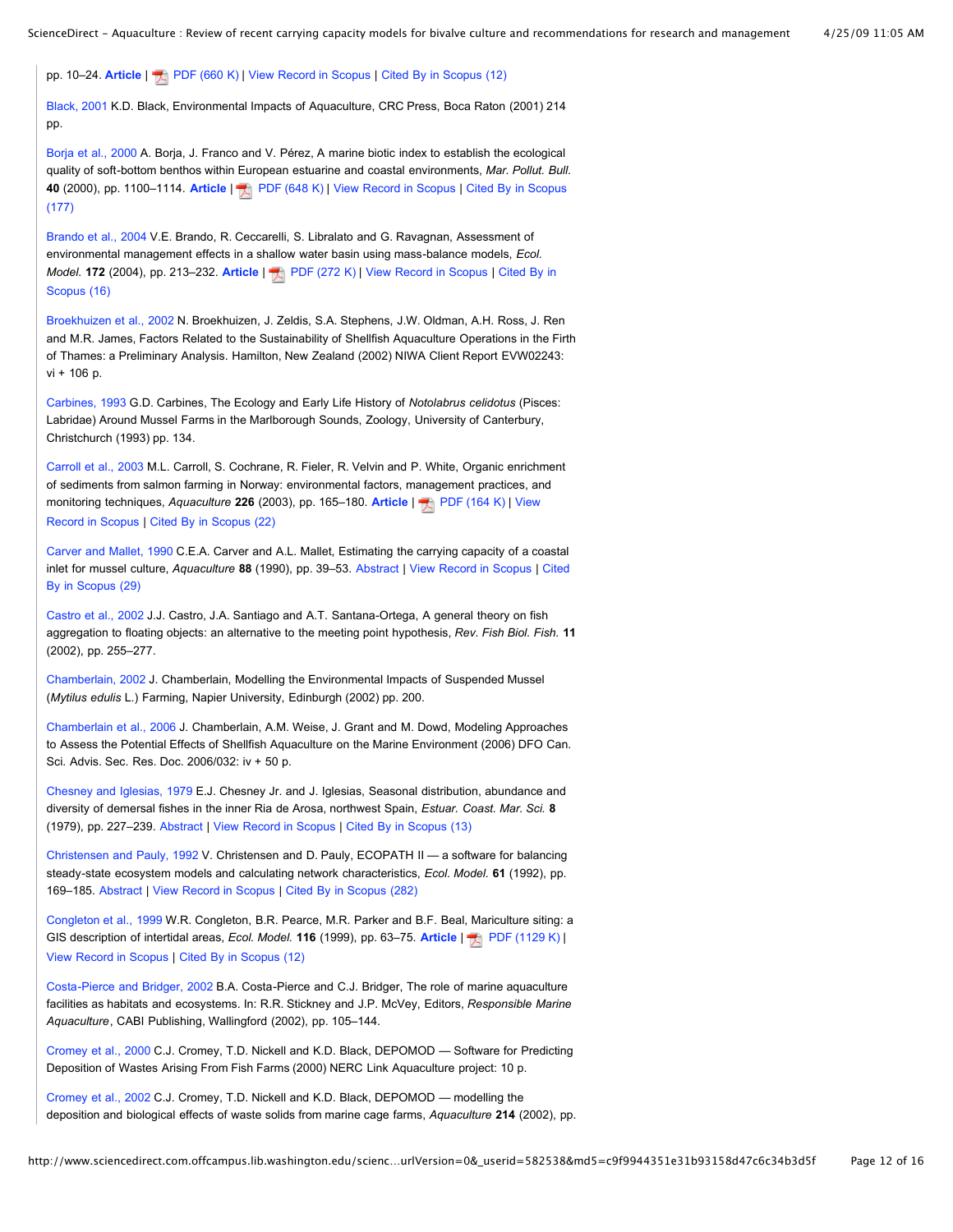ScienceDirect - Aquaculture : Review of recent carrying capacity models for bivalve culture and recommendations for research and management 4/25/09 11:05 AM

211–239. [Article](http://www.sciencedirect.com.offcampus.lib.washington.edu/science?_ob=ArticleURL&_udi=B6T4D-46WKY47-7&_user=582538&_coverDate=11%2F15%2F2002&_fmt=full&_orig=browse&_cdi=4972&view=c&_acct=C000029718&_version=1&_urlVersion=0&_userid=582538&md5=d603f03ca1e0209b04e2b919e0c1b728&ref=full) |  $\mathcal{R}$  [PDF \(556 K\)](http://www.sciencedirect.com.offcampus.lib.washington.edu/science?_ob=MiamiImageURL&_imagekey=B6T4D-46WKY47-7-15&_cdi=4972&_user=582538&_check=y&_orig=browse&_coverDate=11%2F15%2F2002&view=c&wchp=dGLbVtz-zSkzk&md5=ff8cd816785a745b0adf041d36992ed5&ie=/sdarticle.pdf) | [View Record in Scopus](http://www.sciencedirect.com.offcampus.lib.washington.edu/science?_ob=RedirectURL&_method=outwardLink&_partnerName=655&_targetURL=http%3A%2F%2Fwww.scopus.com%2Fscopus%2Finward%2Frecord.url%3Feid%3D2-s2.0-0037111013%26partnerID%3D10%26rel%3DR3.0.0%26md5%3D174adbfe8585781802913d265ced5f96&_acct=C000029718&_version=1&_userid=582538&md5=9b42ae5f5d82aec534d1831e1d547956) | [Cited By in Scopus \(51\)](http://www.sciencedirect.com.offcampus.lib.washington.edu/science?_ob=RedirectURL&_method=outwardLink&_partnerName=656&_targetURL=http%3A%2F%2Fwww.scopus.com%2Fscopus%2Finward%2Fcitedby.url%3Feid%3D2-s2.0-0037111013%26partnerID%3D10%26rel%3DR3.0.0%26md5%3D174adbfe8585781802913d265ced5f96&_acct=C000029718&_version=1&_userid=582538&md5=4cd6b7a5ff46ac9c838973c378b44898)

[Davenport et al., 2003](http://www.sciencedirect.com.offcampus.lib.washington.edu/science?_ob=ArticleURL&_udi=B6T4D-4KBD4SR-1&_user=582538&_coverDate=11%2F24%2F2006&_rdoc=2&_fmt=high&_orig=browse&_srch=doc-info(%23toc%234972%232006%23997389997%23636573%23FLA%23display%23Volume)&_cdi=4972&_sort=d&_docanchor=&_ct=42&_acct=C000029718&_version=1&_urlVersion=0&_userid=582538&md5=c9f9944351e31b93158d47c6c34b3d5f#bbib20) J. Davenport, K. Black, G. Burnell, T. Cross, S. Culloty, S. Ekarante, B. Furness, M. Mulcahy and H. Thetmeyer, Aquaculture: the Ecological Issues, Blackwell Publishing, Oxford (2003) 89 pp..

[Davies and McLeod, 2003](http://www.sciencedirect.com.offcampus.lib.washington.edu/science?_ob=ArticleURL&_udi=B6T4D-4KBD4SR-1&_user=582538&_coverDate=11%2F24%2F2006&_rdoc=2&_fmt=high&_orig=browse&_srch=doc-info(%23toc%234972%232006%23997389997%23636573%23FLA%23display%23Volume)&_cdi=4972&_sort=d&_docanchor=&_ct=42&_acct=C000029718&_version=1&_urlVersion=0&_userid=582538&md5=c9f9944351e31b93158d47c6c34b3d5f#bbib21) I.M. Davies and D. McLeod, Scoping Study for Research into the Aquaculture (Shellfish) Carrying Capacity of GB Coastal Waters (2003) 109 p.

[Dolmer and Frandsen, 2002](http://www.sciencedirect.com.offcampus.lib.washington.edu/science?_ob=ArticleURL&_udi=B6T4D-4KBD4SR-1&_user=582538&_coverDate=11%2F24%2F2006&_rdoc=2&_fmt=high&_orig=browse&_srch=doc-info(%23toc%234972%232006%23997389997%23636573%23FLA%23display%23Volume)&_cdi=4972&_sort=d&_docanchor=&_ct=42&_acct=C000029718&_version=1&_urlVersion=0&_userid=582538&md5=c9f9944351e31b93158d47c6c34b3d5f#bbib22) P. Dolmer and R.P. Frandsen, Evaluation of the Danish mussel fishery: [suggestions for an ecosystem management approach,](http://www.sciencedirect.com.offcampus.lib.washington.edu/science?_ob=RedirectURL&_method=outwardLink&_partnerName=655&_targetURL=http%3A%2F%2Fwww.scopus.com%2Fscopus%2Finward%2Frecord.url%3Feid%3D2-s2.0-0012441861%26partnerID%3D10%26rel%3DR3.0.0%26md5%3D72b474293ee5ad4bc0ab02c79e8525b4&_acct=C000029718&_version=1&_userid=582538&md5=703bae36a245c4383721c3967bf30a96) *Helgol. Mar. Res.* **56** (2002), pp. 13–20. View Record in Scopus | [Cited By in Scopus \(16\)](http://www.sciencedirect.com.offcampus.lib.washington.edu/science?_ob=RedirectURL&_method=outwardLink&_partnerName=656&_targetURL=http%3A%2F%2Fwww.scopus.com%2Fscopus%2Finward%2Fcitedby.url%3Feid%3D2-s2.0-0012441861%26partnerID%3D10%26rel%3DR3.0.0%26md5%3D72b474293ee5ad4bc0ab02c79e8525b4&_acct=C000029718&_version=1&_userid=582538&md5=12106164bfd1c41cef64147eec8d22e1)

[Dowd, 2005](http://www.sciencedirect.com.offcampus.lib.washington.edu/science?_ob=ArticleURL&_udi=B6T4D-4KBD4SR-1&_user=582538&_coverDate=11%2F24%2F2006&_rdoc=2&_fmt=high&_orig=browse&_srch=doc-info(%23toc%234972%232006%23997389997%23636573%23FLA%23display%23Volume)&_cdi=4972&_sort=d&_docanchor=&_ct=42&_acct=C000029718&_version=1&_urlVersion=0&_userid=582538&md5=c9f9944351e31b93158d47c6c34b3d5f#bbib23) M. Dowd, A bio-physical coastal ecosystem model for assessing environmental effects of marine bivalve aquaculture, *Ecol. Model.* **183** (2005), pp. 323–346. **[Article](http://www.sciencedirect.com.offcampus.lib.washington.edu/science?_ob=ArticleURL&_udi=B6VBS-4DN140P-1&_user=582538&_coverDate=04%2F25%2F2005&_fmt=full&_orig=browse&_cdi=5934&view=c&_acct=C000029718&_version=1&_urlVersion=0&_userid=582538&md5=1e91411ba96062fee1563f17d388b098&ref=full)** | [PDF \(428 K\)](http://www.sciencedirect.com.offcampus.lib.washington.edu/science?_ob=MiamiImageURL&_imagekey=B6VBS-4DN140P-1-1&_cdi=5934&_user=582538&_check=y&_orig=browse&_coverDate=04%2F25%2F2005&view=c&wchp=dGLbVtz-zSkzk&md5=b8f106e9d90ba70ee61501fa9d195fe2&ie=/sdarticle.pdf) | [View Record in Scopus](http://www.sciencedirect.com.offcampus.lib.washington.edu/science?_ob=RedirectURL&_method=outwardLink&_partnerName=655&_targetURL=http%3A%2F%2Fwww.scopus.com%2Fscopus%2Finward%2Frecord.url%3Feid%3D2-s2.0-13844320990%26partnerID%3D10%26rel%3DR3.0.0%26md5%3Dc1120195ad0f546ef95885a231ffddcf&_acct=C000029718&_version=1&_userid=582538&md5=4b6cada4fe1f20ca7f2960ac232b5336) | [Cited By in Scopus \(16\)](http://www.sciencedirect.com.offcampus.lib.washington.edu/science?_ob=RedirectURL&_method=outwardLink&_partnerName=656&_targetURL=http%3A%2F%2Fwww.scopus.com%2Fscopus%2Finward%2Fcitedby.url%3Feid%3D2-s2.0-13844320990%26partnerID%3D10%26rel%3DR3.0.0%26md5%3Dc1120195ad0f546ef95885a231ffddcf&_acct=C000029718&_version=1&_userid=582538&md5=82e98d808814a9a8a85c9eb9da661867)

[Dowd and Meyer, 2003](http://www.sciencedirect.com.offcampus.lib.washington.edu/science?_ob=ArticleURL&_udi=B6T4D-4KBD4SR-1&_user=582538&_coverDate=11%2F24%2F2006&_rdoc=2&_fmt=high&_orig=browse&_srch=doc-info(%23toc%234972%232006%23997389997%23636573%23FLA%23display%23Volume)&_cdi=4972&_sort=d&_docanchor=&_ct=42&_acct=C000029718&_version=1&_urlVersion=0&_userid=582538&md5=c9f9944351e31b93158d47c6c34b3d5f#bbib24) M. Dowd and R. Meyer, A Bayesian approach to the ecosystem inverse problem, *Ecol. Model.* **168** (2003), pp. 39–55. **[Article](http://www.sciencedirect.com.offcampus.lib.washington.edu/science?_ob=ArticleURL&_udi=B6VBS-49D22SX-1&_user=582538&_coverDate=10%2F01%2F2003&_fmt=full&_orig=browse&_cdi=5934&view=c&_acct=C000029718&_version=1&_urlVersion=0&_userid=582538&md5=443e91971e0bb3de78c063749f4ffc70&ref=full)** | [PDF \(257 K\)](http://www.sciencedirect.com.offcampus.lib.washington.edu/science?_ob=MiamiImageURL&_imagekey=B6VBS-49D22SX-1-1&_cdi=5934&_user=582538&_check=y&_orig=browse&_coverDate=10%2F01%2F2003&view=c&wchp=dGLbVtz-zSkzk&md5=ac5773f9b4bdf88f522a0b1e05477d64&ie=/sdarticle.pdf) | [View Record in Scopus](http://www.sciencedirect.com.offcampus.lib.washington.edu/science?_ob=RedirectURL&_method=outwardLink&_partnerName=655&_targetURL=http%3A%2F%2Fwww.scopus.com%2Fscopus%2Finward%2Frecord.url%3Feid%3D2-s2.0-0347996174%26partnerID%3D10%26rel%3DR3.0.0%26md5%3Dfbf37d4014d81749fe5756b75360e1c9&_acct=C000029718&_version=1&_userid=582538&md5=a4b97894ab4535c5171b795cc3673993) | [Cited By in Scopus \(11\)](http://www.sciencedirect.com.offcampus.lib.washington.edu/science?_ob=RedirectURL&_method=outwardLink&_partnerName=656&_targetURL=http%3A%2F%2Fwww.scopus.com%2Fscopus%2Finward%2Fcitedby.url%3Feid%3D2-s2.0-0347996174%26partnerID%3D10%26rel%3DR3.0.0%26md5%3Dfbf37d4014d81749fe5756b75360e1c9&_acct=C000029718&_version=1&_userid=582538&md5=010c40708f29cb0b6419e3cfc4bbc237)

[Duarte et al., 2003](http://www.sciencedirect.com.offcampus.lib.washington.edu/science?_ob=ArticleURL&_udi=B6T4D-4KBD4SR-1&_user=582538&_coverDate=11%2F24%2F2006&_rdoc=2&_fmt=high&_orig=browse&_srch=doc-info(%23toc%234972%232006%23997389997%23636573%23FLA%23display%23Volume)&_cdi=4972&_sort=d&_docanchor=&_ct=42&_acct=C000029718&_version=1&_urlVersion=0&_userid=582538&md5=c9f9944351e31b93158d47c6c34b3d5f#bbib25) P. Duarte, R. Meneses, A.J.S. Hawkins, M. Zhu, J. Fang and J. Grant, Mathematical modelling to assess the carrying capacity for multi-species culture within coastal waters, *Ecol. Model.* **168** (2003), pp. 109–143. **[Article](http://www.sciencedirect.com.offcampus.lib.washington.edu/science?_ob=ArticleURL&_udi=B6VBS-49CR9C9-2&_user=582538&_coverDate=10%2F01%2F2003&_fmt=full&_orig=browse&_cdi=5934&view=c&_acct=C000029718&_version=1&_urlVersion=0&_userid=582538&md5=fdb2175ac895c5c521028e69d2fee0a0&ref=full)** | [PDF \(1655 K\)](http://www.sciencedirect.com.offcampus.lib.washington.edu/science?_ob=MiamiImageURL&_imagekey=B6VBS-49CR9C9-2-1&_cdi=5934&_user=582538&_check=y&_orig=browse&_coverDate=10%2F01%2F2003&view=c&wchp=dGLbVtz-zSkzk&md5=7ea3a1a772fb515814a4881f3fdafeca&ie=/sdarticle.pdf) | [View Record in Scopus](http://www.sciencedirect.com.offcampus.lib.washington.edu/science?_ob=RedirectURL&_method=outwardLink&_partnerName=655&_targetURL=http%3A%2F%2Fwww.scopus.com%2Fscopus%2Finward%2Frecord.url%3Feid%3D2-s2.0-0347996172%26partnerID%3D10%26rel%3DR3.0.0%26md5%3D43ce3c71ecf0e30dc604a0f827428418&_acct=C000029718&_version=1&_userid=582538&md5=c507157e26f0c12e2580c55a682652d6) | [Cited By in Scopus \(22\)](http://www.sciencedirect.com.offcampus.lib.washington.edu/science?_ob=RedirectURL&_method=outwardLink&_partnerName=656&_targetURL=http%3A%2F%2Fwww.scopus.com%2Fscopus%2Finward%2Fcitedby.url%3Feid%3D2-s2.0-0347996172%26partnerID%3D10%26rel%3DR3.0.0%26md5%3D43ce3c71ecf0e30dc604a0f827428418&_acct=C000029718&_version=1&_userid=582538&md5=940b0f390743075b68623835bbb96139)

[Fernandez et al., 1995](http://www.sciencedirect.com.offcampus.lib.washington.edu/science?_ob=ArticleURL&_udi=B6T4D-4KBD4SR-1&_user=582538&_coverDate=11%2F24%2F2006&_rdoc=2&_fmt=high&_orig=browse&_srch=doc-info(%23toc%234972%232006%23997389997%23636573%23FLA%23display%23Volume)&_cdi=4972&_sort=d&_docanchor=&_ct=42&_acct=C000029718&_version=1&_urlVersion=0&_userid=582538&md5=c9f9944351e31b93158d47c6c34b3d5f#bbib26) L. Fernandez, J.L. Freire and E. Gonzalez-Gurriaran, Diel feeding activity of demersal fishes in the Ria de Arousa (Galicia, NW Spain): an area of intense mussel raft culture, *Cah. Biol. Mar.* **36** (1995), pp. 141–151. [View Record in Scopus](http://www.sciencedirect.com.offcampus.lib.washington.edu/science?_ob=RedirectURL&_method=outwardLink&_partnerName=655&_targetURL=http%3A%2F%2Fwww.scopus.com%2Fscopus%2Finward%2Frecord.url%3Feid%3D2-s2.0-0028869706%26partnerID%3D10%26rel%3DR3.0.0%26md5%3Dd68e6d0382d231f4d532a2814c251634&_acct=C000029718&_version=1&_userid=582538&md5=ae1f7d8ca3190c305118324639b140be) | [Cited By in Scopus \(3\)](http://www.sciencedirect.com.offcampus.lib.washington.edu/science?_ob=RedirectURL&_method=outwardLink&_partnerName=656&_targetURL=http%3A%2F%2Fwww.scopus.com%2Fscopus%2Finward%2Fcitedby.url%3Feid%3D2-s2.0-0028869706%26partnerID%3D10%26rel%3DR3.0.0%26md5%3Dd68e6d0382d231f4d532a2814c251634&_acct=C000029718&_version=1&_userid=582538&md5=bcfca6e0e5019bf3f1ce33dd2a32ce31)

[Freire and González-Gurriarán, 1995](http://www.sciencedirect.com.offcampus.lib.washington.edu/science?_ob=ArticleURL&_udi=B6T4D-4KBD4SR-1&_user=582538&_coverDate=11%2F24%2F2006&_rdoc=2&_fmt=high&_orig=browse&_srch=doc-info(%23toc%234972%232006%23997389997%23636573%23FLA%23display%23Volume)&_cdi=4972&_sort=d&_docanchor=&_ct=42&_acct=C000029718&_version=1&_urlVersion=0&_userid=582538&md5=c9f9944351e31b93158d47c6c34b3d5f#bbib27) J. Freire and E. González-Gurriarán, Feeding ecology of the velvet swimming crab *Necora puber* in mussel raft areas of the Ría de Arousa (Galicia, NW Spain), *Mar. Ecol., Prog. Ser.* **119** (1995), pp. 139–154. **Full Text** [via CrossRef](http://www.sciencedirect.com.offcampus.lib.washington.edu/science?_ob=RedirectURL&_method=outwardLink&_partnerName=3&_targetURL=http%3A%2F%2Fdx.doi.org%2F10.3354%2Fmeps119139&_acct=C000029718&_version=1&_userid=582538&md5=844c61ebf6a061d265986b14909d9f45) | [View Record in Scopus](http://www.sciencedirect.com.offcampus.lib.washington.edu/science?_ob=RedirectURL&_method=outwardLink&_partnerName=655&_targetURL=http%3A%2F%2Fwww.scopus.com%2Fscopus%2Finward%2Frecord.url%3Feid%3D2-s2.0-0029107526%26partnerID%3D10%26rel%3DR3.0.0%26md5%3Df918bea37bc59360e370c24df83051b4&_acct=C000029718&_version=1&_userid=582538&md5=99dcf335944e9c7001cbd7bcbc5b10f8) | [Cited By in Scopus \(19\)](http://www.sciencedirect.com.offcampus.lib.washington.edu/science?_ob=RedirectURL&_method=outwardLink&_partnerName=656&_targetURL=http%3A%2F%2Fwww.scopus.com%2Fscopus%2Finward%2Fcitedby.url%3Feid%3D2-s2.0-0029107526%26partnerID%3D10%26rel%3DR3.0.0%26md5%3Df918bea37bc59360e370c24df83051b4&_acct=C000029718&_version=1&_userid=582538&md5=5ef826999c4cebc82c11b976c8df5c58)

[Freire et al., 1990](http://www.sciencedirect.com.offcampus.lib.washington.edu/science?_ob=ArticleURL&_udi=B6T4D-4KBD4SR-1&_user=582538&_coverDate=11%2F24%2F2006&_rdoc=2&_fmt=high&_orig=browse&_srch=doc-info(%23toc%234972%232006%23997389997%23636573%23FLA%23display%23Volume)&_cdi=4972&_sort=d&_docanchor=&_ct=42&_acct=C000029718&_version=1&_urlVersion=0&_userid=582538&md5=c9f9944351e31b93158d47c6c34b3d5f#bbib28) J. Freire, L. Fernández and E. González-Gurriarán, Influence of mussel raft culture on the diet of *Liocarcinus arcuatus* (Leach) (Brachyura: Portunidae) in the Ría de Arousa (Galicia, NW Spain), *J. Shellfish Res.* **9** (1990), pp. 45–57.

[Gangnery et al., 2004](http://www.sciencedirect.com.offcampus.lib.washington.edu/science?_ob=ArticleURL&_udi=B6T4D-4KBD4SR-1&_user=582538&_coverDate=11%2F24%2F2006&_rdoc=2&_fmt=high&_orig=browse&_srch=doc-info(%23toc%234972%232006%23997389997%23636573%23FLA%23display%23Volume)&_cdi=4972&_sort=d&_docanchor=&_ct=42&_acct=C000029718&_version=1&_urlVersion=0&_userid=582538&md5=c9f9944351e31b93158d47c6c34b3d5f#bbib29) A. Gangnery, C. Bacher and D. Buestel, Modelling oyster population dynamics in a Mediterranean coastal lagoon (Thau, France): sensitivity of marketable production to environmental conditions, *Aquaculture* **230** (2004), pp. 323–347. **[Article](http://www.sciencedirect.com.offcampus.lib.washington.edu/science?_ob=ArticleURL&_udi=B6T4D-491C20F-1&_user=582538&_coverDate=02%2F16%2F2004&_fmt=full&_orig=browse&_cdi=4972&view=c&_acct=C000029718&_version=1&_urlVersion=0&_userid=582538&md5=7d5505a0b12eab95c46ce3ba50ad8bf7&ref=full)** | [PDF \(1102 K\)](http://www.sciencedirect.com.offcampus.lib.washington.edu/science?_ob=MiamiImageURL&_imagekey=B6T4D-491C20F-1-Y&_cdi=4972&_user=582538&_check=y&_orig=browse&_coverDate=02%2F16%2F2004&view=c&wchp=dGLbVtz-zSkzk&md5=7af8b7f45a9b6cddaf7d19bec19b6905&ie=/sdarticle.pdf) | View [Record in Scopus |](http://www.sciencedirect.com.offcampus.lib.washington.edu/science?_ob=RedirectURL&_method=outwardLink&_partnerName=655&_targetURL=http%3A%2F%2Fwww.scopus.com%2Fscopus%2Finward%2Frecord.url%3Feid%3D2-s2.0-0842310556%26partnerID%3D10%26rel%3DR3.0.0%26md5%3Da0efd159055f2e98d5d0c99c42cc6b54&_acct=C000029718&_version=1&_userid=582538&md5=71cdee1ca08fde8877fe4e1e0925b8aa) [Cited By in Scopus \(8\)](http://www.sciencedirect.com.offcampus.lib.washington.edu/science?_ob=RedirectURL&_method=outwardLink&_partnerName=656&_targetURL=http%3A%2F%2Fwww.scopus.com%2Fscopus%2Finward%2Fcitedby.url%3Feid%3D2-s2.0-0842310556%26partnerID%3D10%26rel%3DR3.0.0%26md5%3Da0efd159055f2e98d5d0c99c42cc6b54&_acct=C000029718&_version=1&_userid=582538&md5=07fa794285f3e73ac0316d4944feb3d7)

[Gibbs, 2004](http://www.sciencedirect.com.offcampus.lib.washington.edu/science?_ob=ArticleURL&_udi=B6T4D-4KBD4SR-1&_user=582538&_coverDate=11%2F24%2F2006&_rdoc=2&_fmt=high&_orig=browse&_srch=doc-info(%23toc%234972%232006%23997389997%23636573%23FLA%23display%23Volume)&_cdi=4972&_sort=d&_docanchor=&_ct=42&_acct=C000029718&_version=1&_urlVersion=0&_userid=582538&md5=c9f9944351e31b93158d47c6c34b3d5f#bbib30) M.T. Gibbs, Interactions between bivalve shellfish farms and fishery resources, *Aquaculture* **240** (2004), pp. 267–296. **[Article](http://www.sciencedirect.com.offcampus.lib.washington.edu/science?_ob=ArticleURL&_udi=B6T4D-4D5KXTD-2&_user=582538&_coverDate=10%2F27%2F2004&_fmt=full&_orig=browse&_cdi=4972&view=c&_acct=C000029718&_version=1&_urlVersion=0&_userid=582538&md5=c755f372036546cca72591d3b05499ac&ref=full)** | [PDF \(773 K\)](http://www.sciencedirect.com.offcampus.lib.washington.edu/science?_ob=MiamiImageURL&_imagekey=B6T4D-4D5KXTD-2-15&_cdi=4972&_user=582538&_check=y&_orig=browse&_coverDate=10%2F27%2F2004&view=c&wchp=dGLbVtz-zSkzk&md5=574e985fbbacca1fab219bfd1efbedba&ie=/sdarticle.pdf) [| View Record in Scopus | Cited By](http://www.sciencedirect.com.offcampus.lib.washington.edu/science?_ob=RedirectURL&_method=outwardLink&_partnerName=656&_targetURL=http%3A%2F%2Fwww.scopus.com%2Fscopus%2Finward%2Fcitedby.url%3Feid%3D2-s2.0-4944259899%26partnerID%3D10%26rel%3DR3.0.0%26md5%3D5ff7bd25dfac90cc7ebfb66ca65ca1c1&_acct=C000029718&_version=1&_userid=582538&md5=8b3edeab2c5b859c0dfe113f3e0dcddb) in Scopus (13)

[Gibbs, in press](http://www.sciencedirect.com.offcampus.lib.washington.edu/science?_ob=ArticleURL&_udi=B6T4D-4KBD4SR-1&_user=582538&_coverDate=11%2F24%2F2006&_rdoc=2&_fmt=high&_orig=browse&_srch=doc-info(%23toc%234972%232006%23997389997%23636573%23FLA%23display%23Volume)&_cdi=4972&_sort=d&_docanchor=&_ct=42&_acct=C000029718&_version=1&_urlVersion=0&_userid=582538&md5=c9f9944351e31b93158d47c6c34b3d5f#bbib31) Gibbs, M.T., in press. Sustainability performance indicators for suspended bivalve aquaculture activities. Ecol. Indic.

[Henderson et al., 2001](http://www.sciencedirect.com.offcampus.lib.washington.edu/science?_ob=ArticleURL&_udi=B6T4D-4KBD4SR-1&_user=582538&_coverDate=11%2F24%2F2006&_rdoc=2&_fmt=high&_orig=browse&_srch=doc-info(%23toc%234972%232006%23997389997%23636573%23FLA%23display%23Volume)&_cdi=4972&_sort=d&_docanchor=&_ct=42&_acct=C000029718&_version=1&_urlVersion=0&_userid=582538&md5=c9f9944351e31b93158d47c6c34b3d5f#bbib32) A. Henderson, S. Gamito, I. Karakassis, P. Pederson and A. Smaal, Use of hydrodynamic and benthic models for managing environmental impacts of marine aquaculture, *J. Appl. Ichthyol.* **17** (2001), pp. 163–172. **Full Text** [via CrossRef |](http://www.sciencedirect.com.offcampus.lib.washington.edu/science?_ob=RedirectURL&_method=outwardLink&_partnerName=656&_targetURL=http%3A%2F%2Fwww.scopus.com%2Fscopus%2Finward%2Fcitedby.url%3Feid%3D2-s2.0-0035425514%26partnerID%3D10%26rel%3DR3.0.0%26md5%3D8e68becd2f82ec6056fb96a6f2a87e8a&_acct=C000029718&_version=1&_userid=582538&md5=bc9281334289b9faf631d9ae0eb1e33d) [View Record in Scopus](http://www.sciencedirect.com.offcampus.lib.washington.edu/science?_ob=RedirectURL&_method=outwardLink&_partnerName=655&_targetURL=http%3A%2F%2Fwww.scopus.com%2Fscopus%2Finward%2Frecord.url%3Feid%3D2-s2.0-0035425514%26partnerID%3D10%26rel%3DR3.0.0%26md5%3D8e68becd2f82ec6056fb96a6f2a87e8a&_acct=C000029718&_version=1&_userid=582538&md5=088e6fa737c8b20741d5139cb72d22d6) [| Cited By in](http://www.sciencedirect.com.offcampus.lib.washington.edu/science?_ob=RedirectURL&_method=outwardLink&_partnerName=656&_targetURL=http%3A%2F%2Fwww.scopus.com%2Fscopus%2Finward%2Fcitedby.url%3Feid%3D2-s2.0-0035425514%26partnerID%3D10%26rel%3DR3.0.0%26md5%3D8e68becd2f82ec6056fb96a6f2a87e8a&_acct=C000029718&_version=1&_userid=582538&md5=bc9281334289b9faf631d9ae0eb1e33d) Scopus (30)

[Hoagland et al., 2003](http://www.sciencedirect.com.offcampus.lib.washington.edu/science?_ob=ArticleURL&_udi=B6T4D-4KBD4SR-1&_user=582538&_coverDate=11%2F24%2F2006&_rdoc=2&_fmt=high&_orig=browse&_srch=doc-info(%23toc%234972%232006%23997389997%23636573%23FLA%23display%23Volume)&_cdi=4972&_sort=d&_docanchor=&_ct=42&_acct=C000029718&_version=1&_urlVersion=0&_userid=582538&md5=c9f9944351e31b93158d47c6c34b3d5f#bbib33) P. Hoagland, D. Jin and H. Kite-Powell, The optimal allocation of ocean space: aquaculture and wild-harvest fisheries, *Mar. Res. Econom.* **18** (2003), pp. 129–147.

[Inglis and Gust, 2003](http://www.sciencedirect.com.offcampus.lib.washington.edu/science?_ob=ArticleURL&_udi=B6T4D-4KBD4SR-1&_user=582538&_coverDate=11%2F24%2F2006&_rdoc=2&_fmt=high&_orig=browse&_srch=doc-info(%23toc%234972%232006%23997389997%23636573%23FLA%23display%23Volume)&_cdi=4972&_sort=d&_docanchor=&_ct=42&_acct=C000029718&_version=1&_urlVersion=0&_userid=582538&md5=c9f9944351e31b93158d47c6c34b3d5f#bbib34) G.J. Inglis and N. Gust, Potential indirect effects of shellfish culture on the reproductive success of benthic predators, *J. Appl. Ecol.* **40** (2003), pp. 1077–1089. **Full Text** via [CrossRef |](http://www.sciencedirect.com.offcampus.lib.washington.edu/science?_ob=RedirectURL&_method=outwardLink&_partnerName=3&_targetURL=http%3A%2F%2Fdx.doi.org%2F10.1111%2Fj.1365-2664.2003.00860.x&_acct=C000029718&_version=1&_userid=582538&md5=850149259d9ae279215fbce9b6651a77) [View Record in Scopus](http://www.sciencedirect.com.offcampus.lib.washington.edu/science?_ob=RedirectURL&_method=outwardLink&_partnerName=655&_targetURL=http%3A%2F%2Fwww.scopus.com%2Fscopus%2Finward%2Frecord.url%3Feid%3D2-s2.0-0348252283%26partnerID%3D10%26rel%3DR3.0.0%26md5%3D8351007af9b34b7de1e5b1e7109af628&_acct=C000029718&_version=1&_userid=582538&md5=453d92b4ad27ce5776f20db908eefaf8) [| Cited By in Scopus \(10\)](http://www.sciencedirect.com.offcampus.lib.washington.edu/science?_ob=RedirectURL&_method=outwardLink&_partnerName=3&_targetURL=http%3A%2F%2Fdx.doi.org%2F10.1111%2Fj.1365-2664.2003.00860.x&_acct=C000029718&_version=1&_userid=582538&md5=850149259d9ae279215fbce9b6651a77)

[Inglis et al., 2000](http://www.sciencedirect.com.offcampus.lib.washington.edu/science?_ob=ArticleURL&_udi=B6T4D-4KBD4SR-1&_user=582538&_coverDate=11%2F24%2F2006&_rdoc=2&_fmt=high&_orig=browse&_srch=doc-info(%23toc%234972%232006%23997389997%23636573%23FLA%23display%23Volume)&_cdi=4972&_sort=d&_docanchor=&_ct=42&_acct=C000029718&_version=1&_urlVersion=0&_userid=582538&md5=c9f9944351e31b93158d47c6c34b3d5f#bbib35) G.J. Inglis, B.J. Hayden and A.H. Ross, An Overview of Factors Affecting the Carrying Capacity of Coastal Embayments for Mussel Culture, NIWA, Christchurch (2000) Client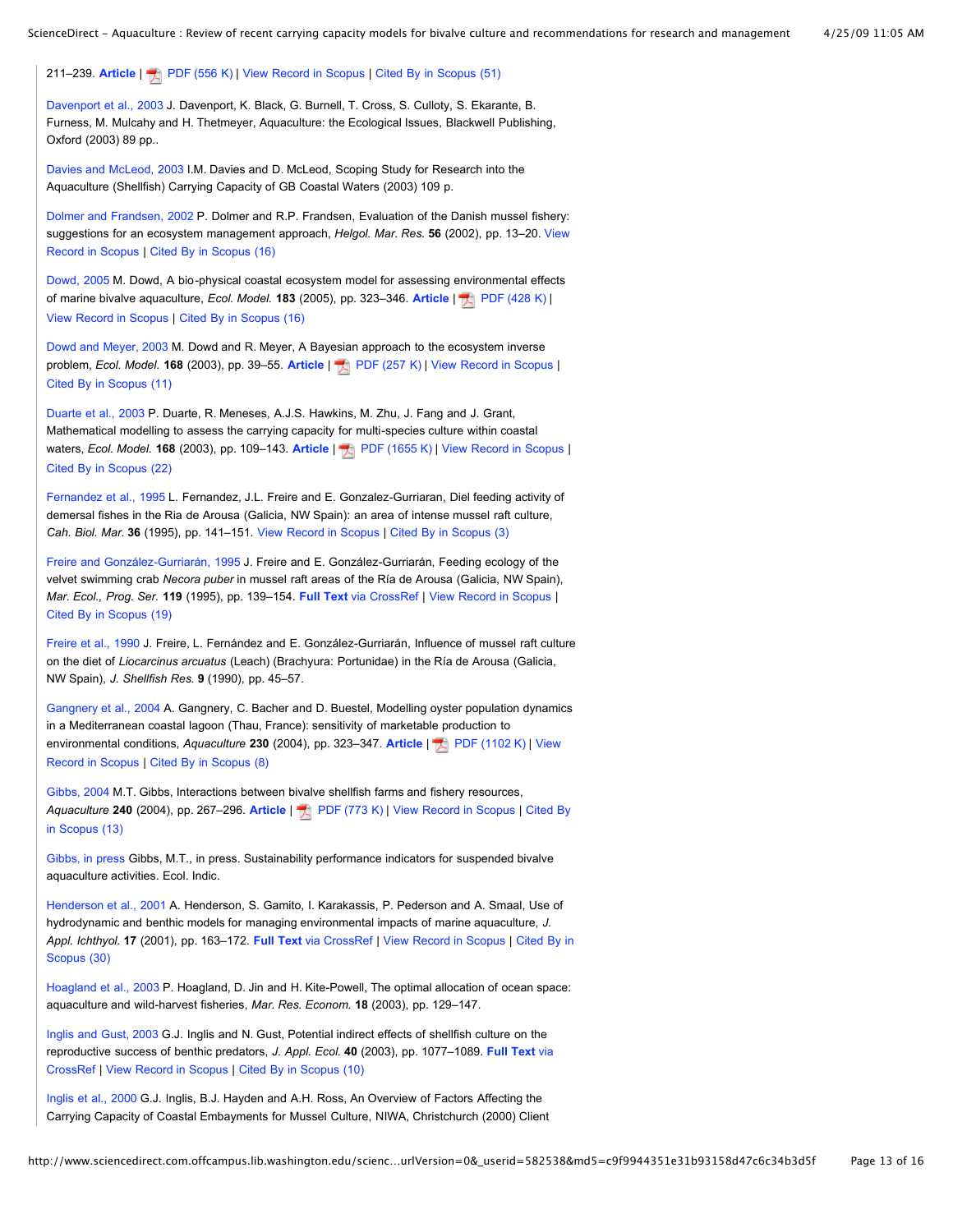Report CHC00/69: vi + 31 p.

[Jensen, 2002](http://www.sciencedirect.com.offcampus.lib.washington.edu/science?_ob=ArticleURL&_udi=B6T4D-4KBD4SR-1&_user=582538&_coverDate=11%2F24%2F2006&_rdoc=2&_fmt=high&_orig=browse&_srch=doc-info(%23toc%234972%232006%23997389997%23636573%23FLA%23display%23Volume)&_cdi=4972&_sort=d&_docanchor=&_ct=42&_acct=C000029718&_version=1&_urlVersion=0&_userid=582538&md5=c9f9944351e31b93158d47c6c34b3d5f#bbib36) A. Jensen, Artificial reefs in Europe: perspective and future, *ICES J. Mar. Sci.* **59** (2002), pp. S3–S13. [View Record in Scopus](http://www.sciencedirect.com.offcampus.lib.washington.edu/science?_ob=RedirectURL&_method=outwardLink&_partnerName=655&_targetURL=http%3A%2F%2Fwww.scopus.com%2Fscopus%2Finward%2Frecord.url%3Feid%3D2-s2.0-0036806425%26partnerID%3D10%26rel%3DR3.0.0%26md5%3D85ae56c97b054987bbeda371dc432746&_acct=C000029718&_version=1&_userid=582538&md5=4a586907b4ec29dac73ebc0289548290) | [Cited By in Scopus \(19\)](http://www.sciencedirect.com.offcampus.lib.washington.edu/science?_ob=RedirectURL&_method=outwardLink&_partnerName=656&_targetURL=http%3A%2F%2Fwww.scopus.com%2Fscopus%2Finward%2Fcitedby.url%3Feid%3D2-s2.0-0036806425%26partnerID%3D10%26rel%3DR3.0.0%26md5%3D85ae56c97b054987bbeda371dc432746&_acct=C000029718&_version=1&_userid=582538&md5=7f857c7a4082074715148b8b4aa89c31)

[Jiang and Gibbs, 2005](http://www.sciencedirect.com.offcampus.lib.washington.edu/science?_ob=ArticleURL&_udi=B6T4D-4KBD4SR-1&_user=582538&_coverDate=11%2F24%2F2006&_rdoc=2&_fmt=high&_orig=browse&_srch=doc-info(%23toc%234972%232006%23997389997%23636573%23FLA%23display%23Volume)&_cdi=4972&_sort=d&_docanchor=&_ct=42&_acct=C000029718&_version=1&_urlVersion=0&_userid=582538&md5=c9f9944351e31b93158d47c6c34b3d5f#bbib37) W.M. Jiang and M.T. Gibbs, Predicting the carrying capacity of bivalve shellfish culture using a steady, linear food web model, *Aquaculture* **244** (2005), pp. 171–185. **[Article](http://www.sciencedirect.com.offcampus.lib.washington.edu/science?_ob=ArticleURL&_udi=B6T4D-4F60NDC-3&_user=582538&_coverDate=02%2F28%2F2005&_fmt=full&_orig=browse&_cdi=4972&view=c&_acct=C000029718&_version=1&_urlVersion=0&_userid=582538&md5=4dc9a3eb9d28622df17dde88b768c4e3&ref=full)** | **PDF (284 K)** | [View Record in Scopus](http://www.sciencedirect.com.offcampus.lib.washington.edu/science?_ob=RedirectURL&_method=outwardLink&_partnerName=655&_targetURL=http%3A%2F%2Fwww.scopus.com%2Fscopus%2Finward%2Frecord.url%3Feid%3D2-s2.0-12744269535%26partnerID%3D10%26rel%3DR3.0.0%26md5%3Dbe820f83cab3f70ac8996e39e2a417ae&_acct=C000029718&_version=1&_userid=582538&md5=7caff2dd782e20099110251cc7f52322) | [Cited By in Scopus \(10\)](http://www.sciencedirect.com.offcampus.lib.washington.edu/science?_ob=RedirectURL&_method=outwardLink&_partnerName=656&_targetURL=http%3A%2F%2Fwww.scopus.com%2Fscopus%2Finward%2Fcitedby.url%3Feid%3D2-s2.0-12744269535%26partnerID%3D10%26rel%3DR3.0.0%26md5%3Dbe820f83cab3f70ac8996e39e2a417ae&_acct=C000029718&_version=1&_userid=582538&md5=6df8eeb7baad114b9426369a605e169d)

[Kaiser and Beadman, 2002](http://www.sciencedirect.com.offcampus.lib.washington.edu/science?_ob=ArticleURL&_udi=B6T4D-4KBD4SR-1&_user=582538&_coverDate=11%2F24%2F2006&_rdoc=2&_fmt=high&_orig=browse&_srch=doc-info(%23toc%234972%232006%23997389997%23636573%23FLA%23display%23Volume)&_cdi=4972&_sort=d&_docanchor=&_ct=42&_acct=C000029718&_version=1&_urlVersion=0&_userid=582538&md5=c9f9944351e31b93158d47c6c34b3d5f#bbib75) Kaiser, M.J., Beadman, H.A., 2002. Scoping study of the carrying capacity for bivalve cultivation in the coastal waters of Great Britain. The Crown Estate. Interim Report: 39 p.

[Kaiser and Stead, 2003](http://www.sciencedirect.com.offcampus.lib.washington.edu/science?_ob=ArticleURL&_udi=B6T4D-4KBD4SR-1&_user=582538&_coverDate=11%2F24%2F2006&_rdoc=2&_fmt=high&_orig=browse&_srch=doc-info(%23toc%234972%232006%23997389997%23636573%23FLA%23display%23Volume)&_cdi=4972&_sort=d&_docanchor=&_ct=42&_acct=C000029718&_version=1&_urlVersion=0&_userid=582538&md5=c9f9944351e31b93158d47c6c34b3d5f#bbib38) M. Kaiser and S.M. Stead, Uncertainties and values in European aquaculture: communication, management and policy issues in times of "changing public perceptions", *Aquacult. Int.* **10** (2003), pp. 469–490.

[Kaiser et al., 1998](http://www.sciencedirect.com.offcampus.lib.washington.edu/science?_ob=ArticleURL&_udi=B6T4D-4KBD4SR-1&_user=582538&_coverDate=11%2F24%2F2006&_rdoc=2&_fmt=high&_orig=browse&_srch=doc-info(%23toc%234972%232006%23997389997%23636573%23FLA%23display%23Volume)&_cdi=4972&_sort=d&_docanchor=&_ct=42&_acct=C000029718&_version=1&_urlVersion=0&_userid=582538&md5=c9f9944351e31b93158d47c6c34b3d5f#bbib39) M.J. Kaiser, I. Laing, S.D. Utting and G.M. Burnell, Environmental impacts of bivalve mariculture, *J. Shellfish Res.* **17** [\(1998\), pp. 59–66.](http://www.sciencedirect.com.offcampus.lib.washington.edu/science?_ob=RedirectURL&_method=outwardLink&_partnerName=656&_targetURL=http%3A%2F%2Fwww.scopus.com%2Fscopus%2Finward%2Fcitedby.url%3Feid%3D2-s2.0-0031828477%26partnerID%3D10%26rel%3DR3.0.0%26md5%3Dbc5f054a871c93a90c24d1c44a605dd2&_acct=C000029718&_version=1&_userid=582538&md5=10976948f1b87bc5e4b4001d8f8ba0d2) [View Record in Scopus](http://www.sciencedirect.com.offcampus.lib.washington.edu/science?_ob=RedirectURL&_method=outwardLink&_partnerName=655&_targetURL=http%3A%2F%2Fwww.scopus.com%2Fscopus%2Finward%2Frecord.url%3Feid%3D2-s2.0-0031828477%26partnerID%3D10%26rel%3DR3.0.0%26md5%3Dbc5f054a871c93a90c24d1c44a605dd2&_acct=C000029718&_version=1&_userid=582538&md5=7f5079dd03926f039b102a9348d1bf49) [| Cited By in](http://www.sciencedirect.com.offcampus.lib.washington.edu/science?_ob=RedirectURL&_method=outwardLink&_partnerName=656&_targetURL=http%3A%2F%2Fwww.scopus.com%2Fscopus%2Finward%2Fcitedby.url%3Feid%3D2-s2.0-0031828477%26partnerID%3D10%26rel%3DR3.0.0%26md5%3Dbc5f054a871c93a90c24d1c44a605dd2&_acct=C000029718&_version=1&_userid=582538&md5=10976948f1b87bc5e4b4001d8f8ba0d2) Scopus (46)

[Kilpatrick, 2002](http://www.sciencedirect.com.offcampus.lib.washington.edu/science?_ob=ArticleURL&_udi=B6T4D-4KBD4SR-1&_user=582538&_coverDate=11%2F24%2F2006&_rdoc=2&_fmt=high&_orig=browse&_srch=doc-info(%23toc%234972%232006%23997389997%23636573%23FLA%23display%23Volume)&_cdi=4972&_sort=d&_docanchor=&_ct=42&_acct=C000029718&_version=1&_urlVersion=0&_userid=582538&md5=c9f9944351e31b93158d47c6c34b3d5f#bbib40) B.D. Kilpatrick, Assessing Habitat Value of Modified Rack and Bag Aquaculture Gear in Comparison With Submerged Aquatic Vegetation and a Non-Vegetated Seabed, University of Rhode Island, Providence (2002) pp. xii + 157.

[Lin et al., 1999](http://www.sciencedirect.com.offcampus.lib.washington.edu/science?_ob=ArticleURL&_udi=B6T4D-4KBD4SR-1&_user=582538&_coverDate=11%2F24%2F2006&_rdoc=2&_fmt=high&_orig=browse&_srch=doc-info(%23toc%234972%232006%23997389997%23636573%23FLA%23display%23Volume)&_cdi=4972&_sort=d&_docanchor=&_ct=42&_acct=C000029718&_version=1&_urlVersion=0&_userid=582538&md5=c9f9944351e31b93158d47c6c34b3d5f#bbib41) H.J. Lin, K.T. Shao, S.R. Kuo, H.L. Hsieh, S.L. Wong, I.M. Chen, W.T. Lo and J.J. Hung, A trophic model of a sandy barrier lagoon at Chiku in southwestern Taiwan, *Estuar. Coast. Shelf Sci.* **48** [\(1999\), pp. 575–588. A](http://www.sciencedirect.com.offcampus.lib.washington.edu/science?_ob=RedirectURL&_method=outwardLink&_partnerName=656&_targetURL=http%3A%2F%2Fwww.scopus.com%2Fscopus%2Finward%2Fcitedby.url%3Feid%3D2-s2.0-0032995801%26partnerID%3D10%26rel%3DR3.0.0%26md5%3Dc4f07f1aa449de322f4e5cec8b75fb01&_acct=C000029718&_version=1&_userid=582538&md5=a3686301815b23cdc6422543d8d9cc1a)[bstract](http://www.sciencedirect.com.offcampus.lib.washington.edu/science?_ob=ArticleURL&_udi=B6WDV-45GWF3N-2M&_user=582538&_coverDate=05%2F31%2F1999&_fmt=abstract&_orig=browse&_cdi=6776&view=c&_acct=C000029718&_version=1&_urlVersion=0&_userid=582538&md5=9176e2f2dd556e9e6b12cccb3f8f3019&ref=full) [|](http://www.sciencedirect.com.offcampus.lib.washington.edu/science?_ob=RedirectURL&_method=outwardLink&_partnerName=656&_targetURL=http%3A%2F%2Fwww.scopus.com%2Fscopus%2Finward%2Fcitedby.url%3Feid%3D2-s2.0-0032995801%26partnerID%3D10%26rel%3DR3.0.0%26md5%3Dc4f07f1aa449de322f4e5cec8b75fb01&_acct=C000029718&_version=1&_userid=582538&md5=a3686301815b23cdc6422543d8d9cc1a) [PDF \(315 K](http://www.sciencedirect.com.offcampus.lib.washington.edu/science?_ob=MiamiImageURL&_imagekey=B6WDV-45GWF3N-2M-1&_cdi=6776&_user=582538&_check=y&_orig=browse&_coverDate=05%2F31%2F1999&view=c&wchp=dGLbVtz-zSkzk&md5=2c41a9748950e3976abd6ee2ea566c18&ie=/sdarticle.pdf)[\)](http://www.sciencedirect.com.offcampus.lib.washington.edu/science?_ob=RedirectURL&_method=outwardLink&_partnerName=656&_targetURL=http%3A%2F%2Fwww.scopus.com%2Fscopus%2Finward%2Fcitedby.url%3Feid%3D2-s2.0-0032995801%26partnerID%3D10%26rel%3DR3.0.0%26md5%3Dc4f07f1aa449de322f4e5cec8b75fb01&_acct=C000029718&_version=1&_userid=582538&md5=a3686301815b23cdc6422543d8d9cc1a) | [View Record in Scopus](http://www.sciencedirect.com.offcampus.lib.washington.edu/science?_ob=RedirectURL&_method=outwardLink&_partnerName=655&_targetURL=http%3A%2F%2Fwww.scopus.com%2Fscopus%2Finward%2Frecord.url%3Feid%3D2-s2.0-0032995801%26partnerID%3D10%26rel%3DR3.0.0%26md5%3Dc4f07f1aa449de322f4e5cec8b75fb01&_acct=C000029718&_version=1&_userid=582538&md5=d8037012d89b8b7cc8a63e4ae3833496) | Cited By in Scopus (22)

[Llansó et al., 2002a](http://www.sciencedirect.com.offcampus.lib.washington.edu/science?_ob=ArticleURL&_udi=B6T4D-4KBD4SR-1&_user=582538&_coverDate=11%2F24%2F2006&_rdoc=2&_fmt=high&_orig=browse&_srch=doc-info(%23toc%234972%232006%23997389997%23636573%23FLA%23display%23Volume)&_cdi=4972&_sort=d&_docanchor=&_ct=42&_acct=C000029718&_version=1&_urlVersion=0&_userid=582538&md5=c9f9944351e31b93158d47c6c34b3d5f#bbib42) R.J. Llansó, D.B. Scott, D.M. Dauer, J.L. Hyland and D.E. Russell, An estuarine benthic index of biotic integrity for the mid-Atlantic region of the United States. I. Classification of assemblages and habitat definition, *Estuaries* **25** (2002), pp. 1219–1230. **Full Text** [via CrossRef](http://www.sciencedirect.com.offcampus.lib.washington.edu/science?_ob=RedirectURL&_method=outwardLink&_partnerName=3&_targetURL=http%3A%2F%2Fdx.doi.org%2F10.1007%2FBF02692219&_acct=C000029718&_version=1&_userid=582538&md5=0e311c4e92c44b0f58dead72e263bfaf) | [View Record in Scopus](http://www.sciencedirect.com.offcampus.lib.washington.edu/science?_ob=RedirectURL&_method=outwardLink&_partnerName=655&_targetURL=http%3A%2F%2Fwww.scopus.com%2Fscopus%2Finward%2Frecord.url%3Feid%3D2-s2.0-0036968247%26partnerID%3D10%26rel%3DR3.0.0%26md5%3De335a2fd6a541e4c352026f14dc6437c&_acct=C000029718&_version=1&_userid=582538&md5=7c29b0962c589129a6b831e39417ee59) | [Cited By in Scopus \(30\)](http://www.sciencedirect.com.offcampus.lib.washington.edu/science?_ob=RedirectURL&_method=outwardLink&_partnerName=656&_targetURL=http%3A%2F%2Fwww.scopus.com%2Fscopus%2Finward%2Fcitedby.url%3Feid%3D2-s2.0-0036968247%26partnerID%3D10%26rel%3DR3.0.0%26md5%3De335a2fd6a541e4c352026f14dc6437c&_acct=C000029718&_version=1&_userid=582538&md5=22a8d1336d0fc4fc8646afedead40ba6)

[Llansó et al., 2002b](http://www.sciencedirect.com.offcampus.lib.washington.edu/science?_ob=ArticleURL&_udi=B6T4D-4KBD4SR-1&_user=582538&_coverDate=11%2F24%2F2006&_rdoc=2&_fmt=high&_orig=browse&_srch=doc-info(%23toc%234972%232006%23997389997%23636573%23FLA%23display%23Volume)&_cdi=4972&_sort=d&_docanchor=&_ct=42&_acct=C000029718&_version=1&_urlVersion=0&_userid=582538&md5=c9f9944351e31b93158d47c6c34b3d5f#bbib43) R.J. Llansó, D.B. Scott, J.L. Hyland, D.M. Dauer, D.E. Russell and F.W. Kutz, An estuarine benthic index of biotic integrity for the mid-Atlantic region of the United States. II. Index development, *Estuaries* **25** (2002), pp. 1231–1242. **Full Text** [via CrossRef](http://www.sciencedirect.com.offcampus.lib.washington.edu/science?_ob=RedirectURL&_method=outwardLink&_partnerName=3&_targetURL=http%3A%2F%2Fdx.doi.org%2F10.1007%2FBF02692220&_acct=C000029718&_version=1&_userid=582538&md5=32979f1d45064b7bc6c30ac114fe1ea4) | [View Record in Scopus](http://www.sciencedirect.com.offcampus.lib.washington.edu/science?_ob=RedirectURL&_method=outwardLink&_partnerName=655&_targetURL=http%3A%2F%2Fwww.scopus.com%2Fscopus%2Finward%2Frecord.url%3Feid%3D2-s2.0-0036970319%26partnerID%3D10%26rel%3DR3.0.0%26md5%3D41de573e2e5fae1d2a9b3ae22cdb357c&_acct=C000029718&_version=1&_userid=582538&md5=5cd3d6aec74ab501962de85665b485e6) | [Cited By in Scopus \(33\)](http://www.sciencedirect.com.offcampus.lib.washington.edu/science?_ob=RedirectURL&_method=outwardLink&_partnerName=656&_targetURL=http%3A%2F%2Fwww.scopus.com%2Fscopus%2Finward%2Fcitedby.url%3Feid%3D2-s2.0-0036970319%26partnerID%3D10%26rel%3DR3.0.0%26md5%3D41de573e2e5fae1d2a9b3ae22cdb357c&_acct=C000029718&_version=1&_userid=582538&md5=272bc35ba45c59394db983283f7b0ac7)

[Lopez-Jamar et al., 1984](http://www.sciencedirect.com.offcampus.lib.washington.edu/science?_ob=ArticleURL&_udi=B6T4D-4KBD4SR-1&_user=582538&_coverDate=11%2F24%2F2006&_rdoc=2&_fmt=high&_orig=browse&_srch=doc-info(%23toc%234972%232006%23997389997%23636573%23FLA%23display%23Volume)&_cdi=4972&_sort=d&_docanchor=&_ct=42&_acct=C000029718&_version=1&_urlVersion=0&_userid=582538&md5=c9f9944351e31b93158d47c6c34b3d5f#bbib44) E. Lopez-Jamar, J. Iglesias and J.J. Otero, Contribution of infauna and [mussel–raft epifauna to demersal fish diets,](http://www.sciencedirect.com.offcampus.lib.washington.edu/science?_ob=RedirectURL&_method=outwardLink&_partnerName=3&_targetURL=http%3A%2F%2Fdx.doi.org%2F10.3354%2Fmeps015013&_acct=C000029718&_version=1&_userid=582538&md5=499847bb42bc400b235ef3628c585a54) *Mar. Ecol., Prog. Ser.* **15** (1984), pp. 13–18. **Full Text** via CrossRef

[Magill et al., 2006](http://www.sciencedirect.com.offcampus.lib.washington.edu/science?_ob=ArticleURL&_udi=B6T4D-4KBD4SR-1&_user=582538&_coverDate=11%2F24%2F2006&_rdoc=2&_fmt=high&_orig=browse&_srch=doc-info(%23toc%234972%232006%23997389997%23636573%23FLA%23display%23Volume)&_cdi=4972&_sort=d&_docanchor=&_ct=42&_acct=C000029718&_version=1&_urlVersion=0&_userid=582538&md5=c9f9944351e31b93158d47c6c34b3d5f#bbib45) S.H. Magill, H. Thetmeyer and C.J. Cromey, Settling velocity of faecal pellets of gilthead sea bream (*Sparus aurata* L.) and sea bass (*Dicentrarchus labrax* L.) and sensitivity analysis using measured data in deposition model, *Aquaculture* **251** (2006), pp. 295–305. **[Article](http://www.sciencedirect.com.offcampus.lib.washington.edu/science?_ob=ArticleURL&_udi=B6T4D-4GJM3GR-6&_user=582538&_coverDate=02%2F28%2F2006&_fmt=full&_orig=browse&_cdi=4972&view=c&_acct=C000029718&_version=1&_urlVersion=0&_userid=582538&md5=4ad5ff5ec190d0abfdbe94e10eea6f4a&ref=full)** | PDF (217 K) [|](http://www.sciencedirect.com.offcampus.lib.washington.edu/science?_ob=MiamiImageURL&_imagekey=B6T4D-4GJM3GR-6-8&_cdi=4972&_user=582538&_check=y&_orig=browse&_coverDate=02%2F28%2F2006&view=c&wchp=dGLbVtz-zSkzk&md5=7a9bbda272dc7411b5479628543423ed&ie=/sdarticle.pdf) [View Record in Scopus](http://www.sciencedirect.com.offcampus.lib.washington.edu/science?_ob=RedirectURL&_method=outwardLink&_partnerName=655&_targetURL=http%3A%2F%2Fwww.scopus.com%2Fscopus%2Finward%2Frecord.url%3Feid%3D2-s2.0-31344443697%26partnerID%3D10%26rel%3DR3.0.0%26md5%3D2da30b5d9539be2dfac096350d19c4e0&_acct=C000029718&_version=1&_userid=582538&md5=e4d910cf44b1ba78ab536e2e0df3c657) [| C](http://www.sciencedirect.com.offcampus.lib.washington.edu/science?_ob=MiamiImageURL&_imagekey=B6T4D-4GJM3GR-6-8&_cdi=4972&_user=582538&_check=y&_orig=browse&_coverDate=02%2F28%2F2006&view=c&wchp=dGLbVtz-zSkzk&md5=7a9bbda272dc7411b5479628543423ed&ie=/sdarticle.pdf)[ited By in Scopus \(9\)](http://www.sciencedirect.com.offcampus.lib.washington.edu/science?_ob=RedirectURL&_method=outwardLink&_partnerName=656&_targetURL=http%3A%2F%2Fwww.scopus.com%2Fscopus%2Finward%2Fcitedby.url%3Feid%3D2-s2.0-31344443697%26partnerID%3D10%26rel%3DR3.0.0%26md5%3D2da30b5d9539be2dfac096350d19c4e0&_acct=C000029718&_version=1&_userid=582538&md5=42c4dcecc047a17f89f3c8927c7dede3)

[McKindsey et al., 2006](http://www.sciencedirect.com.offcampus.lib.washington.edu/science?_ob=ArticleURL&_udi=B6T4D-4KBD4SR-1&_user=582538&_coverDate=11%2F24%2F2006&_rdoc=2&_fmt=high&_orig=browse&_srch=doc-info(%23toc%234972%232006%23997389997%23636573%23FLA%23display%23Volume)&_cdi=4972&_sort=d&_docanchor=&_ct=42&_acct=C000029718&_version=1&_urlVersion=0&_userid=582538&md5=c9f9944351e31b93158d47c6c34b3d5f#bbib46) C.W. McKindsey, M.R. Anderson, P. Barnes, S. Courtenay, T. Landry and M. Skinner, Effects of shellfish aquaculture on fish habitat (2006) DFO Can. Sci. Advis. Sec. Res. Doc. 2006/011: viii + 84 p.

[Munday et al., 1994](http://www.sciencedirect.com.offcampus.lib.washington.edu/science?_ob=ArticleURL&_udi=B6T4D-4KBD4SR-1&_user=582538&_coverDate=11%2F24%2F2006&_rdoc=2&_fmt=high&_orig=browse&_srch=doc-info(%23toc%234972%232006%23997389997%23636573%23FLA%23display%23Volume)&_cdi=4972&_sort=d&_docanchor=&_ct=42&_acct=C000029718&_version=1&_urlVersion=0&_userid=582538&md5=c9f9944351e31b93158d47c6c34b3d5f#bbib47) B. Munday, M. Eleftiheriou, M. Kentouri and P. Divanach, Quantitative statistical analysis of the literature concerning the interaction of the environment and aquaculture identification of gaps and lacks, *J. Appl. Ichthyol.* **10** (1994), pp. 319–325. **Full Text** [via CrossRef](http://www.sciencedirect.com.offcampus.lib.washington.edu/science?_ob=RedirectURL&_method=outwardLink&_partnerName=3&_targetURL=http%3A%2F%2Fdx.doi.org%2F10.1111%2Fj.1439-0426.1994.tb00172.x&_acct=C000029718&_version=1&_userid=582538&md5=259c0306068ec5666a80498c92e4d56d)

[Muxika et al., 2005](http://www.sciencedirect.com.offcampus.lib.washington.edu/science?_ob=ArticleURL&_udi=B6T4D-4KBD4SR-1&_user=582538&_coverDate=11%2F24%2F2006&_rdoc=2&_fmt=high&_orig=browse&_srch=doc-info(%23toc%234972%232006%23997389997%23636573%23FLA%23display%23Volume)&_cdi=4972&_sort=d&_docanchor=&_ct=42&_acct=C000029718&_version=1&_urlVersion=0&_userid=582538&md5=c9f9944351e31b93158d47c6c34b3d5f#bbib48) I. Muxika, A. Borja and W. Bonne, The suitability of the marine biotic index (AMBI) to new impact sources along European coasts, *Ecol. Ind.* **5** (2005), pp. 19–31. **[Article](http://www.sciencedirect.com.offcampus.lib.washington.edu/science?_ob=ArticleURL&_udi=B6W87-4DXT7K7-1&_user=582538&_coverDate=01%2F01%2F2005&_fmt=full&_orig=browse&_cdi=6647&view=c&_acct=C000029718&_version=1&_urlVersion=0&_userid=582538&md5=5337f834a092ca16240383a7d8aa41df&ref=full)** | PDF (311 K) [| V](http://www.sciencedirect.com.offcampus.lib.washington.edu/science?_ob=MiamiImageURL&_imagekey=B6W87-4DXT7K7-1-1&_cdi=6647&_user=582538&_check=y&_orig=browse&_coverDate=01%2F01%2F2005&view=c&wchp=dGLbVtz-zSkzk&md5=1ade36c58f434a4879dc2ebb38f1bd43&ie=/sdarticle.pdf)[iew Record in Scopus](http://www.sciencedirect.com.offcampus.lib.washington.edu/science?_ob=RedirectURL&_method=outwardLink&_partnerName=655&_targetURL=http%3A%2F%2Fwww.scopus.com%2Fscopus%2Finward%2Frecord.url%3Feid%3D2-s2.0-12244299885%26partnerID%3D10%26rel%3DR3.0.0%26md5%3D7442a8f3d7362171bd8124b8cc30b334&_acct=C000029718&_version=1&_userid=582538&md5=843508339ee8ba551369702b43cdc8f6) [|](http://www.sciencedirect.com.offcampus.lib.washington.edu/science?_ob=MiamiImageURL&_imagekey=B6W87-4DXT7K7-1-1&_cdi=6647&_user=582538&_check=y&_orig=browse&_coverDate=01%2F01%2F2005&view=c&wchp=dGLbVtz-zSkzk&md5=1ade36c58f434a4879dc2ebb38f1bd43&ie=/sdarticle.pdf) [Cited By in Scopus \(42\)](http://www.sciencedirect.com.offcampus.lib.washington.edu/science?_ob=RedirectURL&_method=outwardLink&_partnerName=656&_targetURL=http%3A%2F%2Fwww.scopus.com%2Fscopus%2Finward%2Fcitedby.url%3Feid%3D2-s2.0-12244299885%26partnerID%3D10%26rel%3DR3.0.0%26md5%3D7442a8f3d7362171bd8124b8cc30b334&_acct=C000029718&_version=1&_userid=582538&md5=9ad7d6ca86c7494e3a7621d245911a15)

[Nath et al., 2000](http://www.sciencedirect.com.offcampus.lib.washington.edu/science?_ob=ArticleURL&_udi=B6T4D-4KBD4SR-1&_user=582538&_coverDate=11%2F24%2F2006&_rdoc=2&_fmt=high&_orig=browse&_srch=doc-info(%23toc%234972%232006%23997389997%23636573%23FLA%23display%23Volume)&_cdi=4972&_sort=d&_docanchor=&_ct=42&_acct=C000029718&_version=1&_urlVersion=0&_userid=582538&md5=c9f9944351e31b93158d47c6c34b3d5f#bbib49) S.S. Nath, J.P. Bolte, L.G. Ross and J. Aguilar-Manjarrez, Applications of geographical information systems (GIS) for spatial decision support in aquaculture, *Aquacult. Eng.* **23** (2000), pp. 233–278. **[Article](http://www.sciencedirect.com.offcampus.lib.washington.edu/science?_ob=ArticleURL&_udi=B6T4C-40WMPVY-C&_user=582538&_coverDate=09%2F30%2F2000&_fmt=full&_orig=browse&_cdi=4971&view=c&_acct=C000029718&_version=1&_urlVersion=0&_userid=582538&md5=1428caf91aa7dcc6ff88fbc79a685c8a&ref=full)** | [PDF \(753 K\)](http://www.sciencedirect.com.offcampus.lib.washington.edu/science?_ob=MiamiImageURL&_imagekey=B6T4C-40WMPVY-C-F&_cdi=4971&_user=582538&_check=y&_orig=browse&_coverDate=09%2F30%2F2000&view=c&wchp=dGLbVtz-zSkzk&md5=f41ad207e18c02fc45078ee3373fc499&ie=/sdarticle.pdf) | [View Record in Scopus](http://www.sciencedirect.com.offcampus.lib.washington.edu/science?_ob=RedirectURL&_method=outwardLink&_partnerName=655&_targetURL=http%3A%2F%2Fwww.scopus.com%2Fscopus%2Finward%2Frecord.url%3Feid%3D2-s2.0-0033886540%26partnerID%3D10%26rel%3DR3.0.0%26md5%3De85ed2be07a1463e217869f45ee21430&_acct=C000029718&_version=1&_userid=582538&md5=7b61eaa2cdb91f7aa0c683fcedb228b9) | [Cited By in Scopus \(29\)](http://www.sciencedirect.com.offcampus.lib.washington.edu/science?_ob=RedirectURL&_method=outwardLink&_partnerName=656&_targetURL=http%3A%2F%2Fwww.scopus.com%2Fscopus%2Finward%2Fcitedby.url%3Feid%3D2-s2.0-0033886540%26partnerID%3D10%26rel%3DR3.0.0%26md5%3De85ed2be07a1463e217869f45ee21430&_acct=C000029718&_version=1&_userid=582538&md5=2e66697f5f46c33300a88fe4a6fc363d)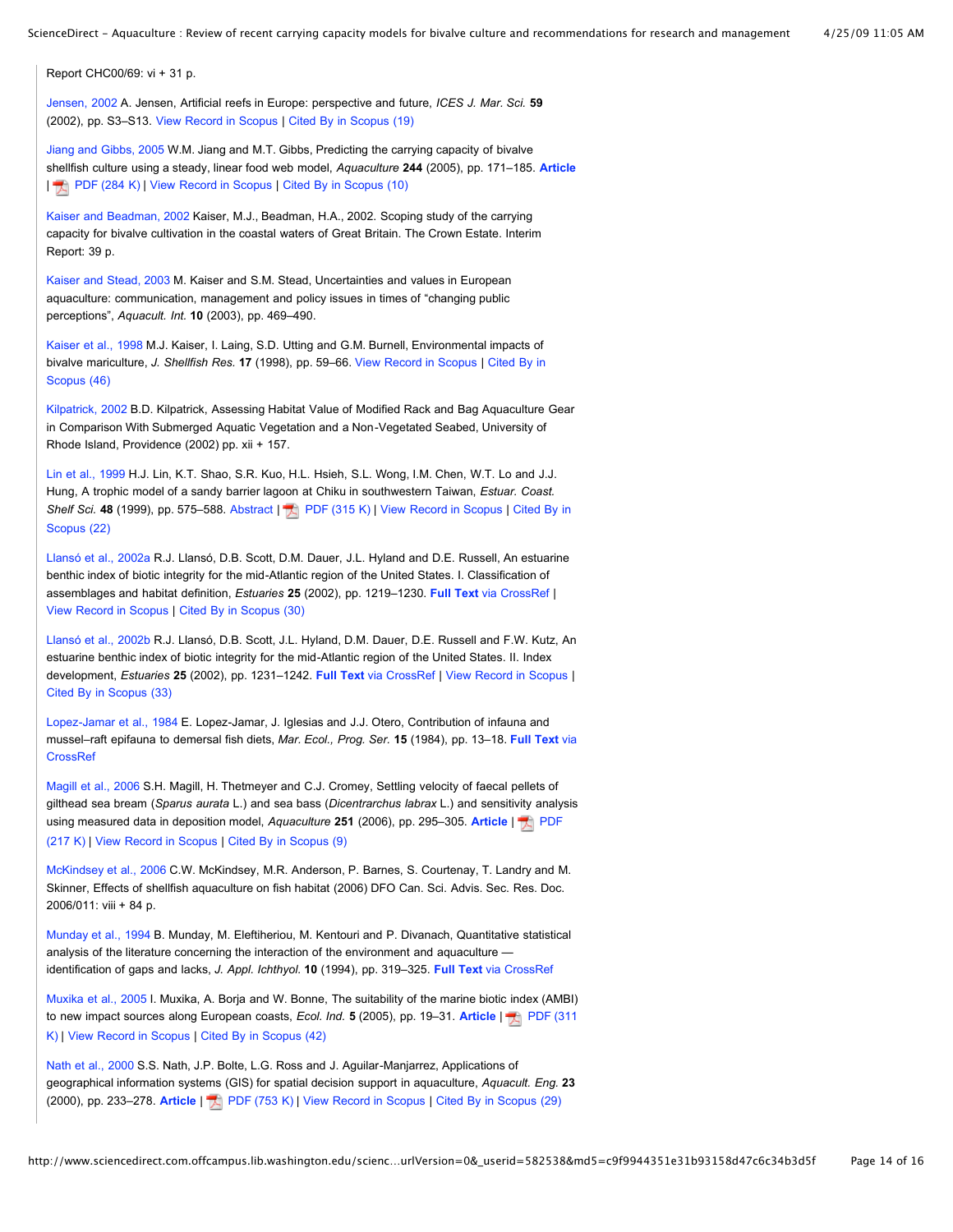[Nelson, 2003](http://www.sciencedirect.com.offcampus.lib.washington.edu/science?_ob=ArticleURL&_udi=B6T4D-4KBD4SR-1&_user=582538&_coverDate=11%2F24%2F2006&_rdoc=2&_fmt=high&_orig=browse&_srch=doc-info(%23toc%234972%232006%23997389997%23636573%23FLA%23display%23Volume)&_cdi=4972&_sort=d&_docanchor=&_ct=42&_acct=C000029718&_version=1&_urlVersion=0&_userid=582538&md5=c9f9944351e31b93158d47c6c34b3d5f#bbib50) P.A. Nelson, Marine fish assemblages associated with fish aggregating devices (FADs): effects of fish removal, FAD size, fouling communities, and prior recruits, *Fish. Bull.* **101** (2003), pp. 835–850. [View Record in Scopus](http://www.sciencedirect.com.offcampus.lib.washington.edu/science?_ob=RedirectURL&_method=outwardLink&_partnerName=655&_targetURL=http%3A%2F%2Fwww.scopus.com%2Fscopus%2Finward%2Frecord.url%3Feid%3D2-s2.0-0345358018%26partnerID%3D10%26rel%3DR3.0.0%26md5%3D25556bca4649d3b33d3f740e671b8c81&_acct=C000029718&_version=1&_userid=582538&md5=6d3b3cfc12eaf216034ad8d6edb51e93) | [Cited By in Scopus \(8\)](http://www.sciencedirect.com.offcampus.lib.washington.edu/science?_ob=RedirectURL&_method=outwardLink&_partnerName=656&_targetURL=http%3A%2F%2Fwww.scopus.com%2Fscopus%2Finward%2Fcitedby.url%3Feid%3D2-s2.0-0345358018%26partnerID%3D10%26rel%3DR3.0.0%26md5%3D25556bca4649d3b33d3f740e671b8c81&_acct=C000029718&_version=1&_userid=582538&md5=0ca7ca3af9162c5515f4ecc75c4f6986)

[Nunes et al., 2003](http://www.sciencedirect.com.offcampus.lib.washington.edu/science?_ob=ArticleURL&_udi=B6T4D-4KBD4SR-1&_user=582538&_coverDate=11%2F24%2F2006&_rdoc=2&_fmt=high&_orig=browse&_srch=doc-info(%23toc%234972%232006%23997389997%23636573%23FLA%23display%23Volume)&_cdi=4972&_sort=d&_docanchor=&_ct=42&_acct=C000029718&_version=1&_urlVersion=0&_userid=582538&md5=c9f9944351e31b93158d47c6c34b3d5f#bbib51) J.P. Nunes, J.G. Ferreira, F. Gazeau, J. Lencart-Silva, X.L. Zhang, M.Y. Zhu and J.G. Fang, A model for sustainable management of shellfish polyculture in coastal bays, *Aquaculture* **219** (2003), pp. 257–277. **[Article](http://www.sciencedirect.com.offcampus.lib.washington.edu/science?_ob=ArticleURL&_udi=B6T4D-47CXCJ0-7&_user=582538&_coverDate=04%2F02%2F2003&_fmt=full&_orig=browse&_cdi=4972&view=c&_acct=C000029718&_version=1&_urlVersion=0&_userid=582538&md5=5c8cbcabc51e289f02a3106aba44a5f4&ref=full)** | [PDF \(733 K\)](http://www.sciencedirect.com.offcampus.lib.washington.edu/science?_ob=MiamiImageURL&_imagekey=B6T4D-47CXCJ0-7-V&_cdi=4972&_user=582538&_check=y&_orig=browse&_coverDate=04%2F02%2F2003&view=c&wchp=dGLbVtz-zSkzk&md5=34550a1c395728a04ea398815740a2de&ie=/sdarticle.pdf) [| View Record in Scopus | Cited By in Scopus](http://www.sciencedirect.com.offcampus.lib.washington.edu/science?_ob=RedirectURL&_method=outwardLink&_partnerName=656&_targetURL=http%3A%2F%2Fwww.scopus.com%2Fscopus%2Finward%2Fcitedby.url%3Feid%3D2-s2.0-0037414047%26partnerID%3D10%26rel%3DR3.0.0%26md5%3Db2b92305b27456e7dbe54809f12db886&_acct=C000029718&_version=1&_userid=582538&md5=05f7dc951a64206247d3ecbca673b065) (26)

[Olin, 2002](http://www.sciencedirect.com.offcampus.lib.washington.edu/science?_ob=ArticleURL&_udi=B6T4D-4KBD4SR-1&_user=582538&_coverDate=11%2F24%2F2006&_rdoc=2&_fmt=high&_orig=browse&_srch=doc-info(%23toc%234972%232006%23997389997%23636573%23FLA%23display%23Volume)&_cdi=4972&_sort=d&_docanchor=&_ct=42&_acct=C000029718&_version=1&_urlVersion=0&_userid=582538&md5=c9f9944351e31b93158d47c6c34b3d5f#bbib52) P.G. Olin, Environmental interactions of bivalve shellfish aquaculture. In: J.R. Tomasso, Editor, *Aquaculture and the Environment in the United States*, U.S. Aquaculture Society, Baton Rouge (2002), pp. 141–154.

[Pérez et al., 2002](http://www.sciencedirect.com.offcampus.lib.washington.edu/science?_ob=ArticleURL&_udi=B6T4D-4KBD4SR-1&_user=582538&_coverDate=11%2F24%2F2006&_rdoc=2&_fmt=high&_orig=browse&_srch=doc-info(%23toc%234972%232006%23997389997%23636573%23FLA%23display%23Volume)&_cdi=4972&_sort=d&_docanchor=&_ct=42&_acct=C000029718&_version=1&_urlVersion=0&_userid=582538&md5=c9f9944351e31b93158d47c6c34b3d5f#bbib53) O.M. Pérez, T.C. Telfer, M.C.M. Beveridge and L.G. Ross, Geographical Information Systems (GIS) as a simple tool to aid modelling of particulate waste distribution at marine fish cage sites, *Estuar. Coast. Shelf Sci.* **54** [\(2002\), pp. 761–768. A](http://www.sciencedirect.com.offcampus.lib.washington.edu/science?_ob=RedirectURL&_method=outwardLink&_partnerName=655&_targetURL=http%3A%2F%2Fwww.scopus.com%2Fscopus%2Finward%2Frecord.url%3Feid%3D2-s2.0-0036526112%26partnerID%3D10%26rel%3DR3.0.0%26md5%3Da30ab5eb046022d74f50bbc3c86602ae&_acct=C000029718&_version=1&_userid=582538&md5=e1defc282bf895aa5a52558fead8f402)[bstract](http://www.sciencedirect.com.offcampus.lib.washington.edu/science?_ob=ArticleURL&_udi=B6WDV-465N8PP-B&_user=582538&_coverDate=04%2F30%2F2002&_fmt=abstract&_orig=browse&_cdi=6776&view=c&_acct=C000029718&_version=1&_urlVersion=0&_userid=582538&md5=828611d7f1af8ad9d85c87bd72e9a859&ref=full) | <sub>[A]</sub> PDF (283 K) | View Record in Scopus | [Cited By in Scopus \(13\)](http://www.sciencedirect.com.offcampus.lib.washington.edu/science?_ob=RedirectURL&_method=outwardLink&_partnerName=656&_targetURL=http%3A%2F%2Fwww.scopus.com%2Fscopus%2Finward%2Fcitedby.url%3Feid%3D2-s2.0-0036526112%26partnerID%3D10%26rel%3DR3.0.0%26md5%3Da30ab5eb046022d74f50bbc3c86602ae&_acct=C000029718&_version=1&_userid=582538&md5=dc8053a7ca41e03a7d454821e73e1ffd)

[Plaganyi and Butterworth, 2004](http://www.sciencedirect.com.offcampus.lib.washington.edu/science?_ob=ArticleURL&_udi=B6T4D-4KBD4SR-1&_user=582538&_coverDate=11%2F24%2F2006&_rdoc=2&_fmt=high&_orig=browse&_srch=doc-info(%23toc%234972%232006%23997389997%23636573%23FLA%23display%23Volume)&_cdi=4972&_sort=d&_docanchor=&_ct=42&_acct=C000029718&_version=1&_urlVersion=0&_userid=582538&md5=c9f9944351e31b93158d47c6c34b3d5f#bbib54) E.E. Plaganyi and D.S. Butterworth, A critical look at the potential of ECOPATH with ECOSIM to assist in practical fisheries management, *S. Afr. J. Mar. Sci.* **26** (2004), pp. 261–287. [View Record in Scopus](http://www.sciencedirect.com.offcampus.lib.washington.edu/science?_ob=RedirectURL&_method=outwardLink&_partnerName=655&_targetURL=http%3A%2F%2Fwww.scopus.com%2Fscopus%2Finward%2Frecord.url%3Feid%3D2-s2.0-9444241657%26partnerID%3D10%26rel%3DR3.0.0%26md5%3D77441d69ea32db367197f9a702c82aa8&_acct=C000029718&_version=1&_userid=582538&md5=663573397ba28519b5d2eff36537fda1) | [Cited By in Scopus \(20\)](http://www.sciencedirect.com.offcampus.lib.washington.edu/science?_ob=RedirectURL&_method=outwardLink&_partnerName=656&_targetURL=http%3A%2F%2Fwww.scopus.com%2Fscopus%2Finward%2Fcitedby.url%3Feid%3D2-s2.0-9444241657%26partnerID%3D10%26rel%3DR3.0.0%26md5%3D77441d69ea32db367197f9a702c82aa8&_acct=C000029718&_version=1&_userid=582538&md5=9370883f52afeb77fbf77164869ffccd)

[Rawson Jr. et al., 2002](http://www.sciencedirect.com.offcampus.lib.washington.edu/science?_ob=ArticleURL&_udi=B6T4D-4KBD4SR-1&_user=582538&_coverDate=11%2F24%2F2006&_rdoc=2&_fmt=high&_orig=browse&_srch=doc-info(%23toc%234972%232006%23997389997%23636573%23FLA%23display%23Volume)&_cdi=4972&_sort=d&_docanchor=&_ct=42&_acct=C000029718&_version=1&_urlVersion=0&_userid=582538&md5=c9f9944351e31b93158d47c6c34b3d5f#bbib55) M.V. Rawson Jr., C. Chu, R. Ji, M. Zhu, D. Wang, L. Wang, C. Yarnish, J.B. Sullivan, T. Chopin and R. Carmona, Understanding the interaction of extractive and fed aquaculture using ecosystem modelling. In: R.R. Stickney and J.P. McVey, Editors, *Responsible Marine Aquaculture*, CABI Publishing, Wallingford (2002), pp. 263–296.

[Salas et al., 2004](http://www.sciencedirect.com.offcampus.lib.washington.edu/science?_ob=ArticleURL&_udi=B6T4D-4KBD4SR-1&_user=582538&_coverDate=11%2F24%2F2006&_rdoc=2&_fmt=high&_orig=browse&_srch=doc-info(%23toc%234972%232006%23997389997%23636573%23FLA%23display%23Volume)&_cdi=4972&_sort=d&_docanchor=&_ct=42&_acct=C000029718&_version=1&_urlVersion=0&_userid=582538&md5=c9f9944351e31b93158d47c6c34b3d5f#bbib56) F. Salas, J.M. Neto, A. Borja and J.C. Marques, Evaluation of the applicability of a marine biotic index to characterize the status of estuarine ecosystems: the case of Mondego Estuary (Portugal), *Ecol. Ind.* **4** (2004), pp. 215–225. **[Article](http://www.sciencedirect.com.offcampus.lib.washington.edu/science?_ob=ArticleURL&_udi=B6W87-4CSG1T5-2&_user=582538&_coverDate=09%2F30%2F2004&_fmt=full&_orig=browse&_cdi=6647&view=c&_acct=C000029718&_version=1&_urlVersion=0&_userid=582538&md5=4e1530df9208f1f4f0d6341d4f51eb86&ref=full)** | [PDF \(207 K\)](http://www.sciencedirect.com.offcampus.lib.washington.edu/science?_ob=MiamiImageURL&_imagekey=B6W87-4CSG1T5-2-9&_cdi=6647&_user=582538&_check=y&_orig=browse&_coverDate=09%2F30%2F2004&view=c&wchp=dGLbVtz-zSkzk&md5=cc9dc2efe137599fcec1d30697a26a83&ie=/sdarticle.pdf) | [View Record in Scopus](http://www.sciencedirect.com.offcampus.lib.washington.edu/science?_ob=RedirectURL&_method=outwardLink&_partnerName=655&_targetURL=http%3A%2F%2Fwww.scopus.com%2Fscopus%2Finward%2Frecord.url%3Feid%3D2-s2.0-3142635273%26partnerID%3D10%26rel%3DR3.0.0%26md5%3D6fe493d6f5cb3dd1d1adf127ab9ac75c&_acct=C000029718&_version=1&_userid=582538&md5=040add01903bb32d04530475c7e25b4f) | [Cited By in Scopus \(39\)](http://www.sciencedirect.com.offcampus.lib.washington.edu/science?_ob=RedirectURL&_method=outwardLink&_partnerName=656&_targetURL=http%3A%2F%2Fwww.scopus.com%2Fscopus%2Finward%2Fcitedby.url%3Feid%3D2-s2.0-3142635273%26partnerID%3D10%26rel%3DR3.0.0%26md5%3D6fe493d6f5cb3dd1d1adf127ab9ac75c&_acct=C000029718&_version=1&_userid=582538&md5=feeb787ea45e8fcead98afd15b685756)

[Schendel et al., 2004](http://www.sciencedirect.com.offcampus.lib.washington.edu/science?_ob=ArticleURL&_udi=B6T4D-4KBD4SR-1&_user=582538&_coverDate=11%2F24%2F2006&_rdoc=2&_fmt=high&_orig=browse&_srch=doc-info(%23toc%234972%232006%23997389997%23636573%23FLA%23display%23Volume)&_cdi=4972&_sort=d&_docanchor=&_ct=42&_acct=C000029718&_version=1&_urlVersion=0&_userid=582538&md5=c9f9944351e31b93158d47c6c34b3d5f#bbib57) E.K. Schendel, S.E. Nordstrom and L.M. Lavkulich, Floc and sediment properties and their environmental distribution from a marine fish farm, *Aquac. Res.* **35** (2004), pp. 483–493. **Full Text** [via CrossRef](http://www.sciencedirect.com.offcampus.lib.washington.edu/science?_ob=RedirectURL&_method=outwardLink&_partnerName=3&_targetURL=http%3A%2F%2Fdx.doi.org%2F10.1111%2Fj.1365-2109.2004.01042.x&_acct=C000029718&_version=1&_userid=582538&md5=57f4f4adfa22cb452ff1ef5695bc6169) | [View Record in Scopus](http://www.sciencedirect.com.offcampus.lib.washington.edu/science?_ob=RedirectURL&_method=outwardLink&_partnerName=655&_targetURL=http%3A%2F%2Fwww.scopus.com%2Fscopus%2Finward%2Frecord.url%3Feid%3D2-s2.0-1842584990%26partnerID%3D10%26rel%3DR3.0.0%26md5%3D49d9bf87db7bf11dfa5cfc40d72a6fef&_acct=C000029718&_version=1&_userid=582538&md5=82331ceb9cb727b3a6d8847d4206172c) | [Cited By in Scopus \(11\)](http://www.sciencedirect.com.offcampus.lib.washington.edu/science?_ob=RedirectURL&_method=outwardLink&_partnerName=656&_targetURL=http%3A%2F%2Fwww.scopus.com%2Fscopus%2Finward%2Fcitedby.url%3Feid%3D2-s2.0-1842584990%26partnerID%3D10%26rel%3DR3.0.0%26md5%3D49d9bf87db7bf11dfa5cfc40d72a6fef&_acct=C000029718&_version=1&_userid=582538&md5=d37e95ddcacf6b90b80a8a5902c92a09)

[Silvert, 1994](http://www.sciencedirect.com.offcampus.lib.washington.edu/science?_ob=ArticleURL&_udi=B6T4D-4KBD4SR-1&_user=582538&_coverDate=11%2F24%2F2006&_rdoc=2&_fmt=high&_orig=browse&_srch=doc-info(%23toc%234972%232006%23997389997%23636573%23FLA%23display%23Volume)&_cdi=4972&_sort=d&_docanchor=&_ct=42&_acct=C000029718&_version=1&_urlVersion=0&_userid=582538&md5=c9f9944351e31b93158d47c6c34b3d5f#bbib58) W. Silvert, Putting management models on the manager's desktop, *J. Biol. Syst.* **2** (1994), pp. 519–527. **Full Text** [via CrossRef](http://www.sciencedirect.com.offcampus.lib.washington.edu/science?_ob=RedirectURL&_method=outwardLink&_partnerName=3&_targetURL=http%3A%2F%2Fdx.doi.org%2F10.1142%2FS0218339094000325&_acct=C000029718&_version=1&_userid=582538&md5=24b0a7b2d0a5dc104a3af0e1380efdf5)

[Silvert, 1997](http://www.sciencedirect.com.offcampus.lib.washington.edu/science?_ob=ArticleURL&_udi=B6T4D-4KBD4SR-1&_user=582538&_coverDate=11%2F24%2F2006&_rdoc=2&_fmt=high&_orig=browse&_srch=doc-info(%23toc%234972%232006%23997389997%23636573%23FLA%23display%23Volume)&_cdi=4972&_sort=d&_docanchor=&_ct=42&_acct=C000029718&_version=1&_urlVersion=0&_userid=582538&md5=c9f9944351e31b93158d47c6c34b3d5f#bbib59) W. Silvert, Ecological impact classification with fuzzy sets, *Ecol. Model.* **96** (1997), pp. 1–10. **[Article](http://www.sciencedirect.com.offcampus.lib.washington.edu/science?_ob=ArticleURL&_udi=B6VBS-3SWJMJ2-49&_user=582538&_coverDate=03%2F01%2F1997&_fmt=full&_orig=browse&_cdi=5934&view=c&_acct=C000029718&_version=1&_urlVersion=0&_userid=582538&md5=e128bfbc9f37477e143566b79167d61a&ref=full)** | **A** [PDF \(805 K\)](http://www.sciencedirect.com.offcampus.lib.washington.edu/science?_ob=MiamiImageURL&_imagekey=B6VBS-3SWJMJ2-49-1&_cdi=5934&_user=582538&_check=y&_orig=browse&_coverDate=03%2F01%2F1997&view=c&wchp=dGLbVtz-zSkzk&md5=55f683b3b1c2d465c2692d11aa0a8e42&ie=/sdarticle.pdf) | [View Record in Scopus](http://www.sciencedirect.com.offcampus.lib.washington.edu/science?_ob=RedirectURL&_method=outwardLink&_partnerName=655&_targetURL=http%3A%2F%2Fwww.scopus.com%2Fscopus%2Finward%2Frecord.url%3Feid%3D2-s2.0-0030619530%26partnerID%3D10%26rel%3DR3.0.0%26md5%3Deb1806bc8a2ce248381a3a0d3126ea37&_acct=C000029718&_version=1&_userid=582538&md5=b2264e89b46f534c6ff421458240d6fc) | [Cited By in Scopus \(50\)](http://www.sciencedirect.com.offcampus.lib.washington.edu/science?_ob=RedirectURL&_method=outwardLink&_partnerName=656&_targetURL=http%3A%2F%2Fwww.scopus.com%2Fscopus%2Finward%2Fcitedby.url%3Feid%3D2-s2.0-0030619530%26partnerID%3D10%26rel%3DR3.0.0%26md5%3Deb1806bc8a2ce248381a3a0d3126ea37&_acct=C000029718&_version=1&_userid=582538&md5=e826c59a142136693312155e0baca8ea)

[Silvert, 2000](http://www.sciencedirect.com.offcampus.lib.washington.edu/science?_ob=ArticleURL&_udi=B6T4D-4KBD4SR-1&_user=582538&_coverDate=11%2F24%2F2006&_rdoc=2&_fmt=high&_orig=browse&_srch=doc-info(%23toc%234972%232006%23997389997%23636573%23FLA%23display%23Volume)&_cdi=4972&_sort=d&_docanchor=&_ct=42&_acct=C000029718&_version=1&_urlVersion=0&_userid=582538&md5=c9f9944351e31b93158d47c6c34b3d5f#bbib60) W. Silvert, Fuzzy indices of environmental conditions, *Ecol. Model.* **130** (2000), pp. 111– 119. **[Article](http://www.sciencedirect.com.offcampus.lib.washington.edu/science?_ob=ArticleURL&_udi=B6VBS-40WDR9R-Y&_user=582538&_coverDate=06%2F01%2F2000&_fmt=full&_orig=browse&_cdi=5934&view=c&_acct=C000029718&_version=1&_urlVersion=0&_userid=582538&md5=ff097dfffe1f2d24977ff45f075c12be&ref=full)** |  $\uparrow$  [PDF \(106 K\)](http://www.sciencedirect.com.offcampus.lib.washington.edu/science?_ob=MiamiImageURL&_imagekey=B6VBS-40WDR9R-Y-9&_cdi=5934&_user=582538&_check=y&_orig=browse&_coverDate=06%2F01%2F2000&view=c&wchp=dGLbVtz-zSkzk&md5=848da7a51a11df5a9d4a504b29dc4792&ie=/sdarticle.pdf) | [View Record in Scopus](http://www.sciencedirect.com.offcampus.lib.washington.edu/science?_ob=RedirectURL&_method=outwardLink&_partnerName=655&_targetURL=http%3A%2F%2Fwww.scopus.com%2Fscopus%2Finward%2Frecord.url%3Feid%3D2-s2.0-0034210580%26partnerID%3D10%26rel%3DR3.0.0%26md5%3D4c8305e5809a738adeb760f5c61fcba5&_acct=C000029718&_version=1&_userid=582538&md5=8342906949ed4ad10cd614d475f0e8f5) | [Cited By in Scopus \(60\)](http://www.sciencedirect.com.offcampus.lib.washington.edu/science?_ob=RedirectURL&_method=outwardLink&_partnerName=656&_targetURL=http%3A%2F%2Fwww.scopus.com%2Fscopus%2Finward%2Fcitedby.url%3Feid%3D2-s2.0-0034210580%26partnerID%3D10%26rel%3DR3.0.0%26md5%3D4c8305e5809a738adeb760f5c61fcba5&_acct=C000029718&_version=1&_userid=582538&md5=844d4b29a2cd05021d1085ae8bc0944f)

[Simboura and Zenetos, 2002](http://www.sciencedirect.com.offcampus.lib.washington.edu/science?_ob=ArticleURL&_udi=B6T4D-4KBD4SR-1&_user=582538&_coverDate=11%2F24%2F2006&_rdoc=2&_fmt=high&_orig=browse&_srch=doc-info(%23toc%234972%232006%23997389997%23636573%23FLA%23display%23Volume)&_cdi=4972&_sort=d&_docanchor=&_ct=42&_acct=C000029718&_version=1&_urlVersion=0&_userid=582538&md5=c9f9944351e31b93158d47c6c34b3d5f#bbib61) N. Simboura and A. Zenetos, Benthic indicators to use in ecological quality classification of Mediterranean soft bottom marine ecosystems, including a new biotic index, *Med. Mar. Sci.* **3/2** (2002), pp. 77–111.

[Stead et al., 2003](http://www.sciencedirect.com.offcampus.lib.washington.edu/science?_ob=ArticleURL&_udi=B6T4D-4KBD4SR-1&_user=582538&_coverDate=11%2F24%2F2006&_rdoc=2&_fmt=high&_orig=browse&_srch=doc-info(%23toc%234972%232006%23997389997%23636573%23FLA%23display%23Volume)&_cdi=4972&_sort=d&_docanchor=&_ct=42&_acct=C000029718&_version=1&_urlVersion=0&_userid=582538&md5=c9f9944351e31b93158d47c6c34b3d5f#bbib62) S.M. Stead, G. Burnell and P. Goulletquer, Aquaculture and its role in Integrated Coastal Zone Management, *Aquacult. Int.* **10** (2003), pp. 447–468.

[Stenton-Dozey and Shannon, 2000](http://www.sciencedirect.com.offcampus.lib.washington.edu/science?_ob=ArticleURL&_udi=B6T4D-4KBD4SR-1&_user=582538&_coverDate=11%2F24%2F2006&_rdoc=2&_fmt=high&_orig=browse&_srch=doc-info(%23toc%234972%232006%23997389997%23636573%23FLA%23display%23Volume)&_cdi=4972&_sort=d&_docanchor=&_ct=42&_acct=C000029718&_version=1&_urlVersion=0&_userid=582538&md5=c9f9944351e31b93158d47c6c34b3d5f#bbib63) J.M.E. Stenton-Dozey and L.A. Shannon, *Impact of mariculture on ecosytems: an ECOPATH approach to assess the impact of mussel culture on trophic interactions, 1st MARICULT Conference*, Trondheim, Norway (2000).

[Stickney, 2003](http://www.sciencedirect.com.offcampus.lib.washington.edu/science?_ob=ArticleURL&_udi=B6T4D-4KBD4SR-1&_user=582538&_coverDate=11%2F24%2F2006&_rdoc=2&_fmt=high&_orig=browse&_srch=doc-info(%23toc%234972%232006%23997389997%23636573%23FLA%23display%23Volume)&_cdi=4972&_sort=d&_docanchor=&_ct=42&_acct=C000029718&_version=1&_urlVersion=0&_userid=582538&md5=c9f9944351e31b93158d47c6c34b3d5f#bbib64) R.R. Stickney, How did we get into this mess? Junk science vs. real science, *World Aquacult.* **34** (2003) (4–7), p. 71.

[Tenore and González, 1976](http://www.sciencedirect.com.offcampus.lib.washington.edu/science?_ob=ArticleURL&_udi=B6T4D-4KBD4SR-1&_user=582538&_coverDate=11%2F24%2F2006&_rdoc=2&_fmt=high&_orig=browse&_srch=doc-info(%23toc%234972%232006%23997389997%23636573%23FLA%23display%23Volume)&_cdi=4972&_sort=d&_docanchor=&_ct=42&_acct=C000029718&_version=1&_urlVersion=0&_userid=582538&md5=c9f9944351e31b93158d47c6c34b3d5f#bbib65) K.R. Tenore and N. González, Food chain patterns in the Ria de Arosa, Spain: an area of intense mussel aquaculture. In: G. Persoone and E. Jaspers, Editors, *Proceedings of the 10th European Symposium on Marine Biology, Ostend, Belgium, September 17–23, 1975*, *Population Dynamics of Marine Organisms in Relation with Nutrient Cycling in Shallow Waters* **vol. 2**, Universa Press, Wetteren (1976), pp. 601–619.